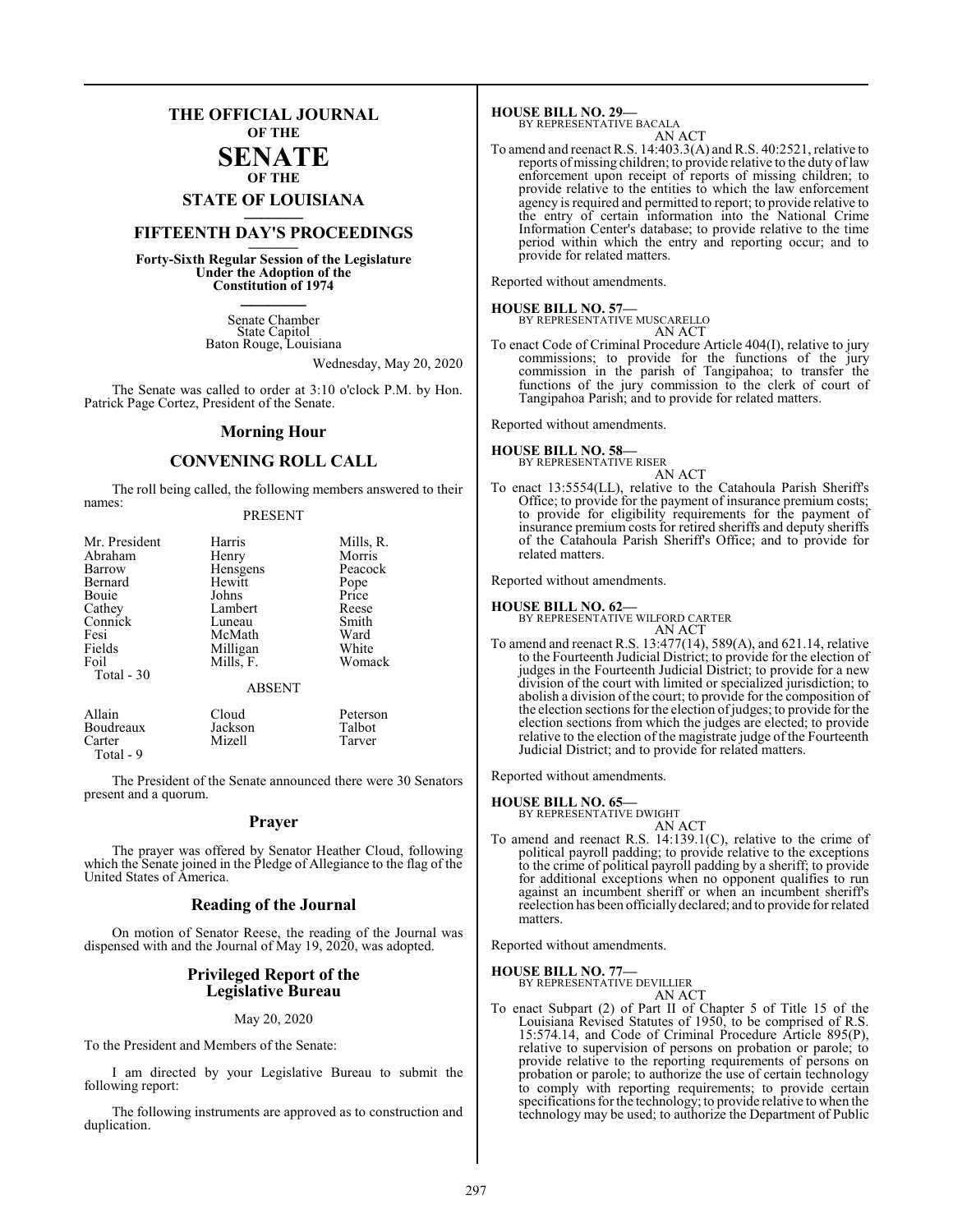# **Page 2 SENATE 15th DAY'S PROCEEDINGS**

Safety and Corrections to promulgate certain rules; and to provide for related matters.

Reported without amendments.

#### **HOUSE BILL NO. 80—** BY REPRESENTATIVE ROMERO

AN ACT

To amend and reenact R.S. 16:516(A), relative to district attorneys; to provide for the payment of group health insurance premiums from the district attorney's general fund in the Thirty-First Judicial District; to establish criteria for eligibility; and to provide for related matters.

Reported without amendments.

#### **HOUSE BILL NO. 89—**

BY REPRESENTATIVE JAMES AN ACT

To amend and reenact R.S. 40:964(Schedule II)(A)(1)(introductory paragraph) and (E)(3) and to enact R.S. 40:964(Schedule  $I(A)(68)$  through (71), (D)(6) and (7), (Schedule IV)(B)(2.1) and  $(25.1)$  and  $(D)(14)$ , and (Schedule V) $(D)(5)$  and  $(6)$ , relative to the Uniform Controlled Dangerous Substances Law; to add certain substances to Schedules I, II, IV, and V; to provide relative to substances of vegetable origin or chemical synthesis in Schedule II; and to provide for related matters.

Reported without amendments.

#### **HOUSE BILL NO. 95—**

BY REPRESENTATIVE GREEN

AN ACT To amend and reenact R.S. 13:718(I)(1), relative to commissioner fees in the Twenty-Fourth Judicial District Court; to authorize an increase in fees for all persons convicted of a felony or misdemeanor offence in the Twenty-Fourth Judicial District Court; and to provide for related matters.

Reported without amendments.

**HOUSE BILL NO. 98—** BY REPRESENTATIVE MAGEE

AN ACT To amend and reenact Code of Civil Procedure Article 863(A), relative to the signing of civil pleadings; to provide for a physical service address; and to provide for related matters.

Reported without amendments.

#### **HOUSE BILL NO. 99—**

BY REPRESENTATIVE MARINO AN ACT

To enact R.S. 49:191(12)(b) and to repeal R.S. 49:191(9)(a), relative to the Department of Public Safety and Corrections, including provisions to provide for the re-creation of the Department of Public Safety and Corrections and the statutory entities made a part of the department by law; to provide for the effective termination date for all statutory authority for the existence of such statutory entities; and to provide for related matters.

Reported without amendments.

### **HOUSE BILL NO. 113—**

BY REPRESENTATIVE AMEDEE AN ACT

To enact R.S. 15:284(F), relative to the use of facility dogs in certain circumstances; to provide an alternative reference to the law regarding the use of facility dogs in court proceedings; and to provide for related matters.

Reported without amendments.

#### **HOUSE BILL NO. 116—**

BY REPRESENTATIVE COX

AN ACT<br>reenact R.S. To amend and reenact R.S.  $13:5807(A)(15)$  and 5807.1(A)(introductory paragraph), to enact R.S.  $13:5807(C)$ , and to repeal R.S.  $13:5807.1(D)$ , relative to costs and fees; to provide relative to the fees of office of city marshals and constables; to increase fees that the citymarshal of Natchitoches is entitled to charge for services provided in civil matters; to provide relative to the marshal's training and equipment fund; to provide relative to the use of the marshal's training and equipment fund; and to provide for related matters.

Reported without amendments.

**HOUSE BILL NO. 125—** BY REPRESENTATIVE GREGORY MILLER AN ACT

To amend and reenact Civil Code Articles 897, 1495, and 1505(A) and (B) and Code of Civil Procedure Articles 2952 and 3396.18(A), to enact Civil Code Article 1495.1, and to repeal Part 1 of Chapter 4 of Title 9 of the Louisiana Revised Statutes of 1950, comprised of R.S. 9:2401, relative to successions; to modernize terminology; to provide for the calculation of the legitime; to provide for the calculation of the active mass of a succession; to provide for the independent administration of a succession; to provide for the sealing of a detailed descriptive list in a succession without administration; to repeal the Uniform Wills Law; and to provide for related matters.

Reported without amendments.

#### **HOUSE BILL NO. 126—**

BY REPRESENTATIVE GREGORY MILLER AN ACT

To amend and reenact Civil Code Article 477 and to repeal R.S. 9:2948, relative to bond for deed contracts; to provide for ownership of property for purposes of the homestead exemption; to repeal unconstitutional law; and to provide for related matters.

Reported without amendments.

### **HOUSE BILL NO. 144—** BY REPRESENTATIVE GREEN

AN ACT

To amend and reenact R.S. 13:2582(A) and 2583(A), relative to certain elected officials; to provide relative to the office of justice of the peace; to provide relative to the office of constable; to provide relative to qualifications; to provide for the elimination of the mandatory age limit of justices of the peace and constables; and to provide for related matters.

Reported without amendments.

#### **HOUSE BILL NO. 204—**

BY REPRESENTATIVE JAMES AN ACT

To amend and reenact R.S. 15:587.1(J), relative to providing of information to protect children; to provide relative to the criminal history record information requested by and provided to a Court Appointed Special Advocate program; to provide relative to the duty of the Louisiana Bureau of Criminal Identification and Information with respect to federal criminal history record information; to provide relative to the program's authority to receive federal criminal history record information; and to provide for related matters.

Reported without amendments.

#### **HOUSE BILL NO. 227—**

BY REPRESENTATIVE COUSSAN AN ACT

To amend and reenact R.S. 31:212.21, relative to production payments; to eliminate redundant terminology; to provide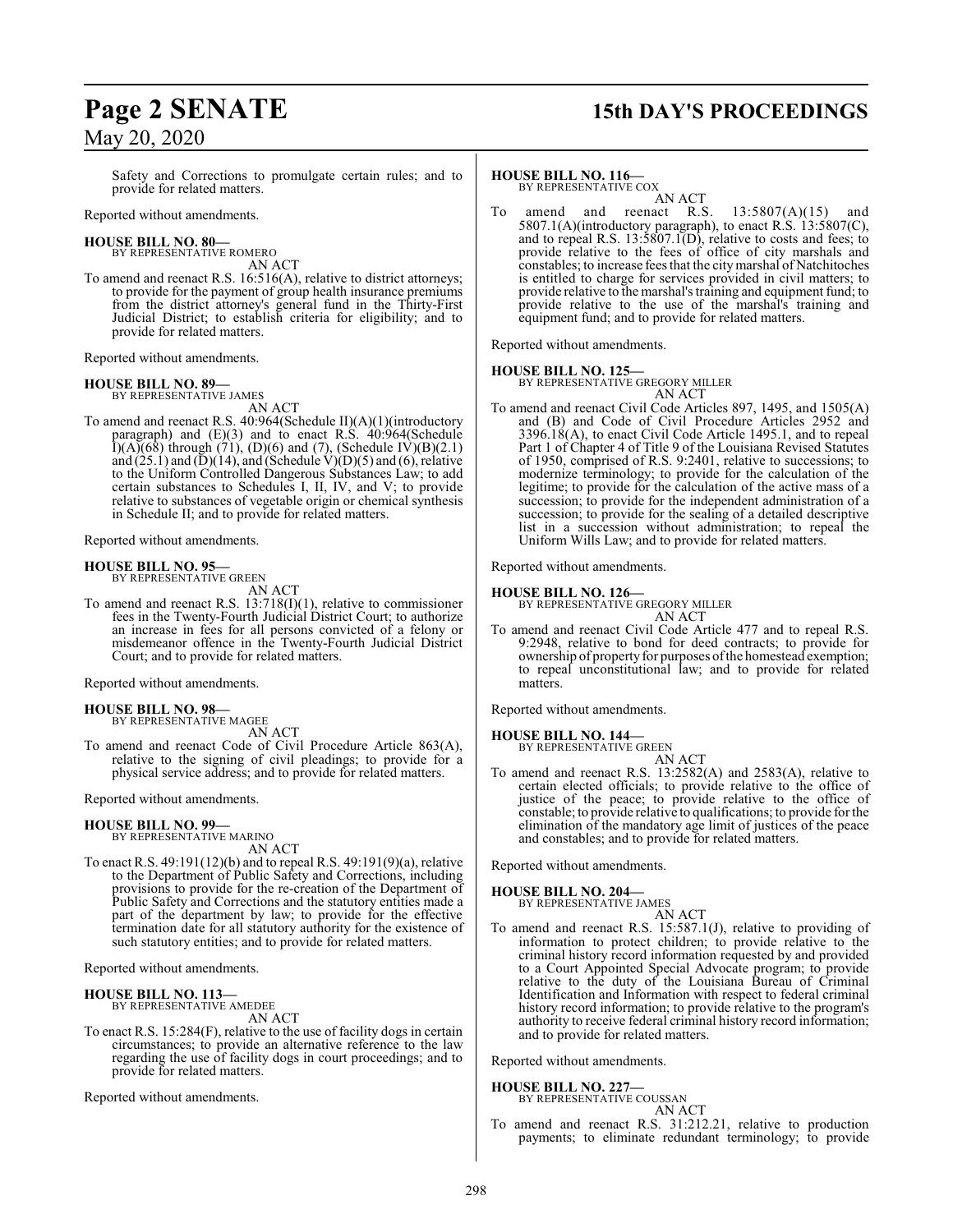## **15th DAY'S PROCEEDINGS Page 3 SENATE**

# May 20, 2020

relative to the nature and classification of production payments; and to provide for related matters.

Reported without amendments.

#### **HOUSE BILL NO. 265—**

BY REPRESENTATIVE MUSCARELLO AN ACT

To repeal R.S. 38:1501 and R.S. 51:282, relative to clerks of court; to eliminate requirements for the clerk of court to maintain certain records.

Reported without amendments.

### **HOUSE BILL NO. 288—**

BY REPRESENTATIVE MINCEY AN ACT

To amend and reenact R.S. 13:783(D)(1)(a)(iii) and to repeal R.S. 13:783(D)(5), relative to the clerk of court of Livingston Parish; to exempt the clerk of court of Livingston Parish from obtaining consent fromthe governing authority to purchase an automobile; to remove the limitation on the amount the clerk may use to purchase the automobile; and to provide for related matters.

Reported without amendments.

### **HOUSE BILL NO. 400—**

BY REPRESENTATIVE GARY CARTER AN ACT

To amend and reenact R.S. 13:996.67(D), relative to the imposition of court costs and service charges by the Civil District Court for the parish of Orleans and the clerk of court of the Civil District Court for the parish of Orleans; to provide for an extension of time in which to impose such fees and charges; and to provide for related matters.

Reported without amendments.

#### **HOUSE BILL NO. 404—**

BY REPRESENTATIVE FARNUM AN ACT

To amend and reenact R.S.  $1:55(E)(2)$  and R.S.  $13:754(E)(8)$  and to enact R.S.  $13:754(E)(13)$ , relative to emergency closings for clerks of court; to provide relative to the Louisiana Clerks' Remote Access Authority; to require certain statements regarding closure of the office of the clerk; to provide for an electronic bulletin board on the statewide portal; and to provide for related matters.

Reported without amendments.

### **HOUSE BILL NO. 420—**

BY REPRESENTATIVE BACALA AN ACT

To amend and reenact R.S. 40:2404.2(B), relative to peace officers; to provide for the training of peace officers; to establish exceptions to annual training requirements; and to provide for related matters.

Reported without amendments.

#### **HOUSE BILL NO. 499—** BY REPRESENTATIVE SEABAUGH

AN ACT

To amend and reenact Code of Civil Procedure Article 3396.1, relative to the issuance of letters of independent administration or executorship; to authorize the clerk of court to issue letters of independent administration or executorship; to provide an effective date; and to provide for related matters.

Reported without amendments.

#### **HOUSE BILL NO. 594—**

BY REPRESENTATIVE SEABAUGH AN ACT

To amend and reenact Civil Code Article 811 and Code of Civil Procedure Articles 4607, 4621, 4622, 4624, 4625, 4627, 4629, and 4643 and to enact Code of Civil Procedure Article 4626(3), relative to property; to provide for partitions by private sale; to provide for absentee co-owners; to provide for publication notice; to provide for petitions, trials, and judgments of partitions by private sale; to provide for the appointment of an attorney; to provide for an effective date; and to provide for related matters.

Reported without amendments.

# **HOUSE BILL NO. 602—** BY REPRESENTATIVE BRYANT

AN ACT To amend and reenact R.S.  $15:587(A)(1)(a)$  and  $587.1(B)(1)$  and to enact R.S. 15:576(6) and  $5\overline{87(A)(1)(j)}$  and (I), relative to criminal identification and information; to provide relative to the Louisiana Bureau of Criminal Identification and Information; to provide relative to definitions; to require the bureau to make available to the Louisiana Department of Education criminal history record and identification files; to provide relative to latent fingerprint searches; to provide for an effective date; and to provide for related matters.

Reported without amendments.

Respectfully submitted, FRED MILLS Chairman

### **Adoption of Legislative Bureau Report**

On motion of Senator Fred Mills, the Bills and Joint Resolutions were read by title and passed to a third reading.

#### **Introduction of Senate Resolutions**

**SENATE RESOLUTION NO. 55—**

BY SENATOR HEWITT A RESOLUTION

To direct the executive branch agencies under the jurisdictional oversight of the Senate and Governmental Affairs Committee to continue to submit statutorily mandated reports until such time as the mandate is specifically amended or repealed.

The resolution was read by title and placed on the Calendar for a second reading.

#### **SENATE RESOLUTION NO. 56—** BY SENATOR WHITE

A RESOLUTION

To direct the executive branch agencies under the jurisdictional oversight of the Senate Committee on Finance to continue to submit statutorily mandated reports until such time as the mandate is specifically amended or repealed.

The resolution was read by title and placed on the Calendar for a second reading.

#### **Senate Bills and Joint Resolutions on Second Reading**

#### **SENATE BILL NO. 518— (Substitute of Senate Bill No. 485 by Senator Hewitt)** BY SENATOR HEWITT

AN ACT

To enact Part VI of Chapter 10 of Title 46 of the Louisiana Revised Statutes of 1950, to be comprised of R.S. 46:1098.1 through 1098.18, relative to the St. Tammany Parish Hospital Service District No. 2; to provide for governance; to provide for the board of commissioners nominating committee and appointing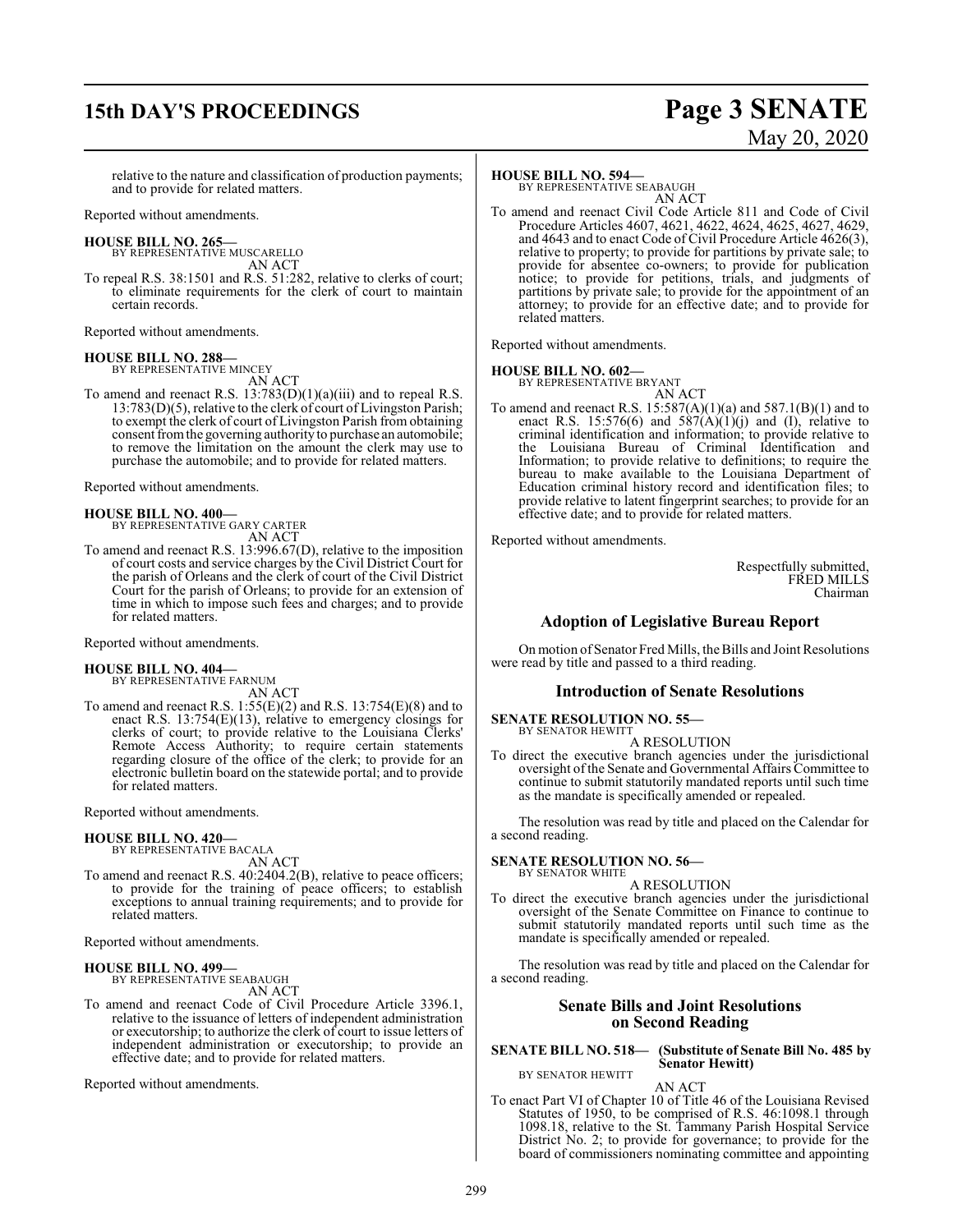## **Page 4 SENATE 15th DAY'S PROCEEDINGS**

### May 20, 2020

authority; to provide for powers, duties, and responsibilities; to provide for taxing and bonding authority; and to provide for related matters.

On motion of Senator Foil the bill was read by title, ordered engrossed and passed to a third reading.

#### **Senate Resolutions on Second Reading**

#### **SENATE RESOLUTION NO. 49—** BY SENATOR BOUIE

A RESOLUTION

To commend Reverend Anthony M. Bozeman, SSJ, pastor of St. Raymond and St. Leo the Great Parish in New Orleans, upon the celebration of the twentieth anniversary of his ordination.

On motion of Senator Bouie the resolution was read by title and adopted.

#### **SENATE RESOLUTION NO. 50—** BY SENATOR FOIL

A RESOLUTION

To express the sincere condolences of the Senate of the Legislature of Louisiana upon the death of Billy M. Seay PhD, the founding Dean of Louisiana State University Honors College, and longtime academician at Louisiana State University.

On motion of Senator Foil the resolution was read by title and adopted.

#### **SENATE RESOLUTION NO. 51—** BY SENATOR FOIL

A RESOLUTION

To express the sincere condolences of the Senate of the Legislature of Louisiana upon the death of native Baton Rougean, Karen Sue "Susie" Hannaman Tucker.

On motion of Senator Foil the resolution was read by title and adopted.

#### **SENATE RESOLUTION NO. 52—** BY SENATOR FOIL

A RESOLUTION

To express the sincere condolences of the Senate of the Legislature of Louisiana upon the death of Charles E. Severance.

On motion of Senator Foil the resolution was read by title and adopted.

#### **SENATE RESOLUTION NO. 53—** BY SENATOR FOIL

A RESOLUTION

To express the sincere condolences of the Senate of the Legislature of Louisiana upon the death of James Randall Goodwin, businessman and tireless community leader in Baton Rouge, Louisiana.

On motion of Senator Foil the resolution was read by title and adopted.

- SENATE RESOLUTION NO. 54—<br>BY SENATORS CONNICK, ABRAHAM, ALLAIN, BARROW, BERNARD,<br>BOUIE, CARTER, CATHEY, CLOUD, CORTEZ, FIELDS, FOIL, HARRIS,<br>HENRY, HENSGENS, HEWITT, JACKSON, JOHNS, LAMBERT, LUNEAU,<br>MORRIS, POPE, REESE, SM A RESOLUTION
- To express the sincere condolences of the Senate of the Legislature of Louisiana upon the death of the Honorable Henry Garland Sullivan Jr.

On motion of Senator Connick the resolution was read by title and adopted.

#### **Senate Concurrent Resolutions on Second Reading**

#### **SENATE CONCURRENT RESOLUTION NO. 66—** BY SENATOR MCMATH

A CONCURRENT RESOLUTION To suspend until July 1, 2021, the provisions of Act 260 of the 2019 Regular Session of the Louisiana Legislature which enacts R.S. 9:2713 through 2713.9 and repeals R.S. 9:2715, relative to structured settlements.

The resolution was read by title and referred by the President to the Committee on Judiciary A.

#### **SENATE CONCURRENT RESOLUTION NO. 67—** BY SENATOR FOIL

### A CONCURRENT RESOLUTION

To urge and request that local governmental subdivisions, when setting manufactured home elevation requirements for the purposes of freeboard, take into account that the top of the chassis may be accepted as the finished floor elevation as long as the bottom of the chassis is elevated to the base elevation requirement.

The concurrent resolution was read by title. Senator Foil moved to adopt the Senate Concurrent Resolution.

### **ROLL CALL**

The roll was called with the following result:

#### YEAS

| Mr. President<br>Abraham<br>Allain<br>Barrow<br>Bernard<br>Bouie<br>Carter<br>Cathey<br>Cloud<br>Connick<br>Fesi<br>Fields<br>Total - 36<br>Total - 0 | Foil<br>Harris<br>Henry<br>Hensgens<br>Hewitt<br>Jackson<br>Johns<br>Lambert<br>Luneau<br>McMath<br>Milligan<br>Mills, F.<br><b>NAYS</b> | Mills, R.<br>Mizell<br>Morris<br>Peacock<br>Pope<br>Price<br>Reese<br>Smith<br>Talbot<br>Tarver<br>White<br>Womack |
|-------------------------------------------------------------------------------------------------------------------------------------------------------|------------------------------------------------------------------------------------------------------------------------------------------|--------------------------------------------------------------------------------------------------------------------|
|                                                                                                                                                       | <b>ABSENT</b>                                                                                                                            |                                                                                                                    |
| Boudreaux                                                                                                                                             | Peterson                                                                                                                                 | Ward                                                                                                               |

Total - 3

The Chair declared the Senate adopted the Senate Concurrent Resolution and ordered it sent to the House.

#### **House Concurrent Resolutions on Second Reading**

#### **HOUSE CONCURRENT RESOLUTION NO. 6—**

BY REPRESENTATIVES EDMONDS, AMEDEE, BACALA, HORTON, CHARLES OWEN, AND THOMAS A CONCURRENT RESOLUTION

To adopt Joint Rule No. 11 of the Joint Rules of the Senate and House of Representatives, to establish the Joint Medicaid Oversight Committee to monitor, review, and make recommendations relative to all aspects of the state Medicaid program.

The resolution was read by title and referred by the President to the Committee on Senate and Governmental Affairs.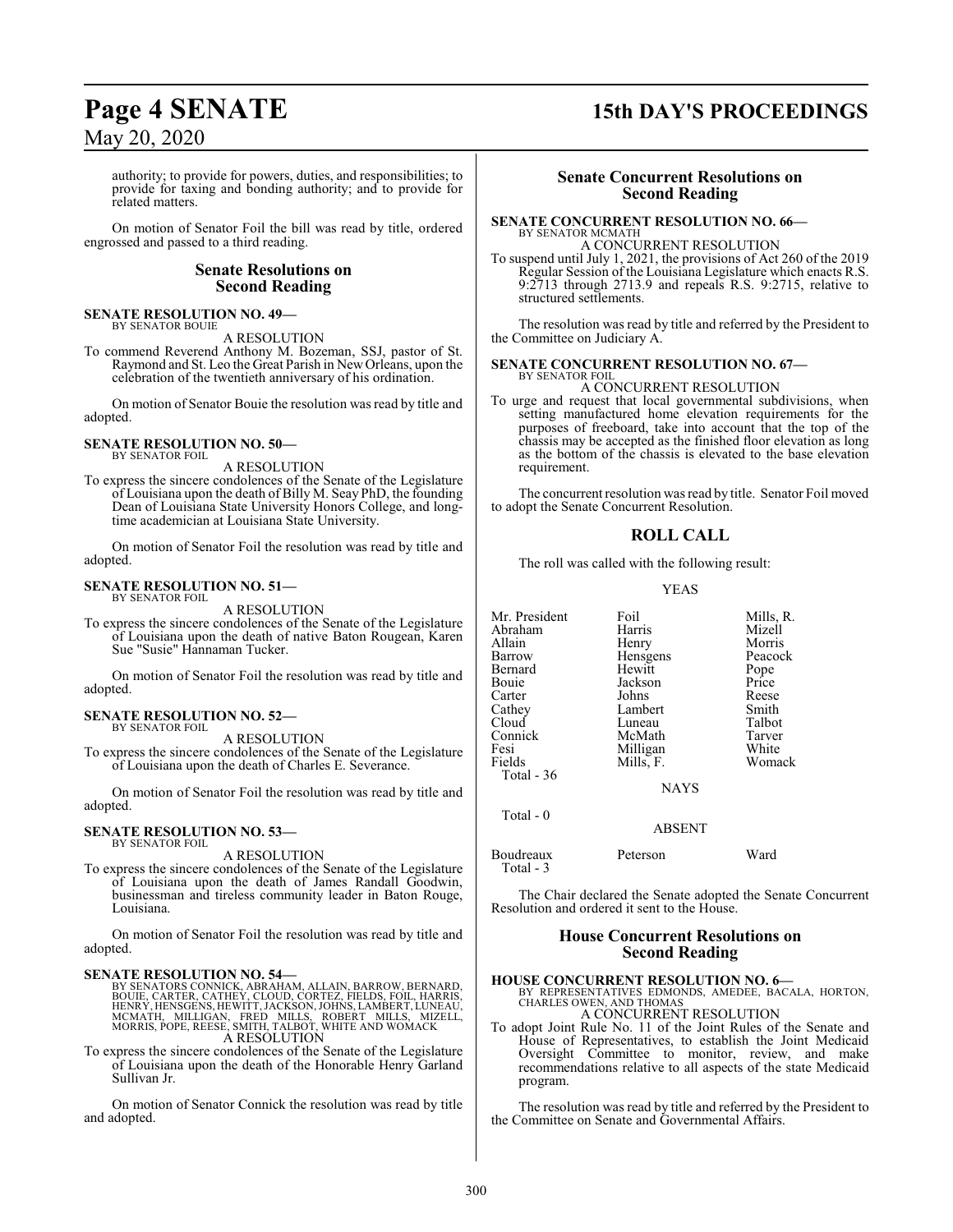# **15th DAY'S PROCEEDINGS Page 5 SENATE**

# May 20, 2020

#### **HOUSE CONCURRENT RESOLUTION NO. 48—**

BY REPRESENTATIVE WRIGHT A CONCURRENT RESOLUTION

To urge and request the House Committee on House and Governmental Affairs and the Senate Committee on Senate and Governmental Affairs to meet and function as a joint committee to study and make recommendations regarding all issues related to the process of rulemaking by state agencies and the existing Louisiana Administrative Code.

The resolution was read by title and referred by the President to the Committee on Senate and Governmental Affairs.

#### **HOUSE CONCURRENT RESOLUTION NO. 66—** BY REPRESENTATIVE BISHOP

A CONCURRENT RESOLUTION

To suspend until sixty days after final adjournment of the 2021 Regular Session of the Legislature of Louisiana the state corporation franchise tax levied on domestic and foreign corporations at the rate of one dollar and fifty cents for each one thousand dollars, or major fraction thereof on the first three hundred thousand dollars of taxable capital pursuant to the provisions of R.S. 47:601(A) and to suspend the initial tax levied on corporations or other entities for the first accounting period in which the entity becomes subject to the corporation franchise tax pursuant to the provisions of R.S.  $47:61\hat{1}(A)$ .

The resolution was read by title and referred by the President to the Committee on Revenue and Fiscal Affairs.

# **HOUSE CONCURRENT RESOLUTION NO. 71—** BY REPRESENTATIVES SCHEXNAYDER AND GAROFALO

A CONCURRENT RESOLUTION To authorize and direct state agencies and licensing boards to adopt emergency rules suspending fees that are imposed on businesses until the final adjournment of the 2021 Regular Session of the Legislature of Louisiana.

The resolution was read by title and referred by the President to the Committee on Finance.

#### **HOUSE CONCURRENT RESOLUTION NO. 73—**

BY REPRESENTATIVES SCHEXNAYDER, ADAMS, AMEDEE,<br>BEAULLIEU,BRYANT,BUTLER,CARRIER,COUSSAN,COX,CREWS,<br>DESHOTEL,BRYANT,BUTLER,CARRIER,COUSSAN,COX,CREWS,<br>FONTENOT, FREIBERG, FRIEMAN, GADBERRY, GAROFALO,<br>GOUDEAU,GREEN,HARRIS,HORT

#### A CONCURRENT RESOLUTION

To urge and request the Louisiana Department of Health and the division of administration to provide an immediate update to the Legislature of Louisiana on efforts to establish an application or system to track the incidence and spread of COVID-19 and to urge the governor to amend his Proclamation Number 58-JBE-2020 to conform with the White House Guidelines for Opening Up America Again.

The resolution was read by title and referred by the President to the Committee on Health and Welfare.

### **HOUSE CONCURRENT RESOLUTION NO. 74—** BY REPRESENTATIVES SCHEXNAYDER AND GAROFALO A CONCURRENT RESOLUTION

To urge and request the state of Louisiana through the Louisiana Department of Health, or any other state agency as may be deemed appropriate, to provide funding from the CARES Act, P.L.116-136, or any additional federal funding to Louisiana private healthcare systems for COVID-19 testing and to report the proposed distribution to the legislature by June 1, 2020.

The resolution was read by title and referred by the President to the Committee on Finance.

### **HOUSE CONCURRENT RESOLUTION NO. 76—** BY REPRESENTATIVE WRIGHT A CONCURRENT RESOLUTION

To urge and request that changes to the carryback provisions of the corporate income tax deduction for net operating losses to mirror the carryback provisions of the net operating loss deduction adopted in the federal CARES Act be included in any proclamation convening an extraordinary session of the legislature in 2020.

The resolution was read by title and referred by the President to the Committee on Revenue and Fiscal Affairs.

# **HOUSE CONCURRENT RESOLUTION NO. 77—**

BY REPRESENTATIVE SCHEXNAYDER A CONCURRENT RESOLUTION

To urge and request the Broadband for Everyone in Louisiana Commission to identify public and private sector barriers to effective broadband expansion in the state and provide recommendations to the legislative committees on commerce on how to remove those barriers.

The resolution was read by title and referred by the President to the Committee on Revenue and Fiscal Affairs.

- **HOUSE CONCURRENT RESOLUTION NO. 78**<br>BY REPRESENTATIVES SCHEXNAYDER, GAROFALO, ADAMS, AMEDEE, BACALA, BEAULIEU, BRYANT, BUTLER, CARRIER, GARY<br>CARTER, ROBBY CARTER, CORMIER, COX, CREWS, DAVIS, DESHOTEL, ECHOLS, EDMONDS, FIR
- To urge and request the Broadband for Everyone in Louisiana Commission to create and provide broadband maps, in cooperation and coordination with the Federal Communications Commission's efforts, to identify access and activation gaps in Louisiana.

The resolution was read by title and referred by the President to the Committee on Revenue and Fiscal Affairs.

# **HOUSE CONCURRENT RESOLUTION NO. 79—**<br>BY REPRESENTATIVE BISHOP<br>A CONCURRENT RESOLUTION

To urge and request that changes to the eligibility requirements for participation in the Enterprise Zone incentive to extend eligibility to restaurants and hotels be included in any proclamation convening an extraordinary session of the legislature in 2020.

The resolution was read by title and referred by the President to the Committee on Revenue and Fiscal Affairs.

#### **Reports of Committees**

The following reports of committees were received and read:

#### **REPORT OF COMMITTEE ON**

#### **INSURANCE**

Senator Kirk Talbot, Chairman on behalf of the Committee on Insurance, submitted the following report:

#### May 20, 2020

To the President and Members of the Senate:

I am directed by your Committee on Insurance to submit the following report: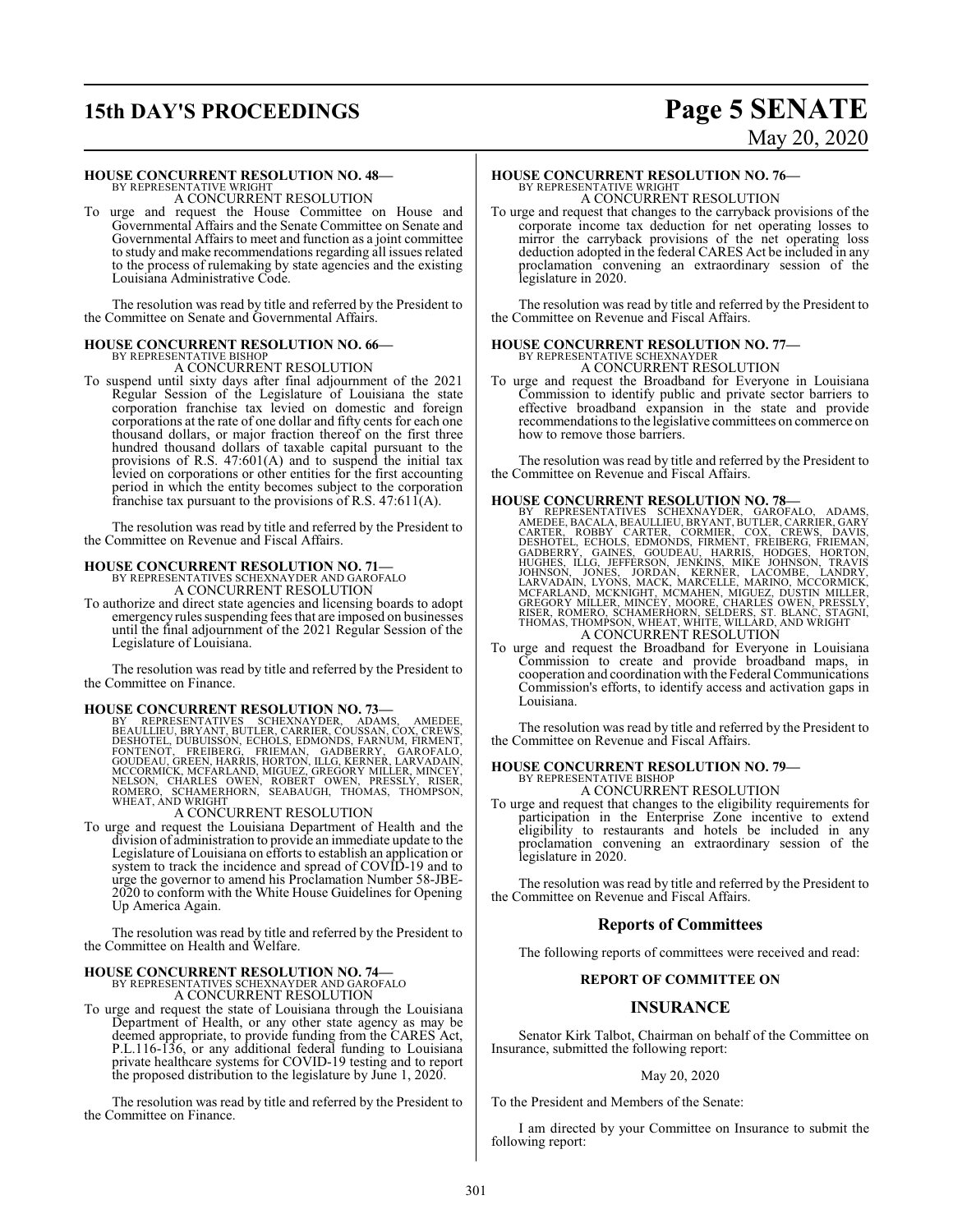#### **HOUSE BILL NO. 185—**

BY REPRESENTATIVE WILLARD AN ACT

To enact R.S. 22:317.1, relative to the licensure of insurance producers; to require a producer selling, soliciting, or negotiating insurance products for a fraternal benefit society to be licensed; to provide for an effective date; and to provide for related matters.

Reported favorably.

#### **HOUSE BILL NO. 209—** BY REPRESENTATIVE HUVAL

AN ACT

To enact R.S. 22:2462(F), relative to the electronic delivery of insurance policy information; to authorize insurers to provide documents electronicallywithout affirmative consent; to require written notice to the insured of the availability of a paper copy of documents; to require insurers to provide a paper copy without cost to the insured; and to provide for related matters.

Reported favorably.

# **HOUSE BILL NO. 247—** BY REPRESENTATIVE GREEN

AN ACT

To amend and reenact R.S. 22:651(A), (B), (C)(introductory paragraph), (E)(introductory paragraph) and (1), and (F) through  $(K)$  and to enact R.S. 22:651 $(L)$ , relative to reinsurance credits; to provide for additional requirements for foreign and alien insurers; to provide for recognition of reciprocal jurisdictions; to provide relative to the duties and obligations of assuming insurers; to provide for applicability; to provide for definitions and criteria; and to provide for related matters.

Reported favorably.

#### **HOUSE BILL NO. 682—** BY REPRESENTATIVE FRIEMAN

AN ACT

To amend and reenact R.S. 22:65(11)(a), 550.21(3), 751(A)(2)(a)(i), and  $753(C)(1)$  and (4) through (6), and (D) through (J), to enact R.S. 22:753(K) through (M) and Subpart D of Part IV of Chapter 2 of Title 22 of the Louisiana Revised Statutes of 1950, to be comprised of R.S. 22:782, and to repeal R.S. 22:753(C)(7), relative to reserves for insurers; to provide for standards for property and casualtyindependent qualified actuaries; to provide for valuation manual requirements; to provide for reserve valuation standards and methods; and to provide for related matters.

Reported favorably.

**HOUSE BILL NO. 808—** BY REPRESENTATIVE MAGEE

AN ACT

To amend and reenact R.S. 22:1457(D) through (G) and to enact R.S. 22:1457(H), relative to motor vehicle insurance rate reductions; to provide for a discount when an insured consents to provide data to third parties; to require an insurer to seek and obtain consent before providing data to third parties; to provide for applicability; and to provide for related matters.

Reported favorably.

#### **HOUSE BILL NO. 828—** BY REPRESENTATIVE HUVAL

AN ACT

To amend and reenact R.S. 22:1931.13 and R.S. 40:1429, relative to the insurance fraud investigation unit within the Department of Public Safety and Corrections; to extend the Sledge Jeansonne Louisiana Insurance Fraud Prevention Act; to extend the termination date of the insurance fraud investigation unit; to provide for an effective date; and to provide for related matters.

Reported favorably.

# **Page 6 SENATE 15th DAY'S PROCEEDINGS**

Respectfully submitted, KIRK TALBOT Chairman

#### **REPORT OF COMMITTEE ON**

### **COMMERCE, CONSUMER PROTECTION AND INTERNATIONAL AFFAIRS**

Senator Ronnie Johns, Chairman on behalf of the Committee on Commerce, Consumer Protection and International Affairs, submitted the following report:

May 20, 2020

To the President and Members of the Senate:

I am directed by your Committee on Commerce, Consumer Protection and International Affairs to submit the following report:

**HOUSE BILL NO. 130—** BY REPRESENTATIVE DUPLESSIS

AN ACT

To amend and reenact R.S. 51:2377, relative to the Louisiana Small Business and Entrepreneurship Council; to provide for the effective termination date for the council; to provide for an effective date; and to provide for related matters.

Reported favorably.

# **HOUSE BILL NO. 132—** BY REPRESENTATIVE HORTON

AN ACT

To enact R.S. 1:50, relative to daylight saving time; to provide for conditions; to adopt daylight saving time as the standard time; to provide for implementation; and to provide for related matters.

Reported favorably.

**HOUSE BILL NO. 168—** BY REPRESENTATIVE HODGES

AN ACT To amend and reenact R.S. 23:540(B)(5), relative to regulations affecting boilers; to exempt certain steam heating boilers; and to provide for related matters.

Reported favorably.

#### **HOUSE BILL NO. 220—**

BY REPRESENTATIVE MIKE JOHNSON AN ACT

To amend and reenact R.S. 37:2162(J), relative to civil proceedings initiated by the state licensing board for contractors; to remove venue restrictions; to provide for jurisdiction; and to provide for related matters.

Reported favorably.

**HOUSE BILL NO. 284—** BY REPRESENTATIVE DAVIS

AN ACT

To amend and reenact R.S. 6:2(2), 452, and 532(6) and to enact R.S. 6:453 and 454, relative to financial institutions; to provide for loan production offices; to provide for deposit production offices; to provide definitions; to require written notification; to provide for objections; to provide for powers of the commissioner; to provide for rules and regulations; to provide for permissible activity; to provide for compliance; to provide for combined offices; to provide for electronic financial terminals; and to provide for related matters.

Reported with amendments.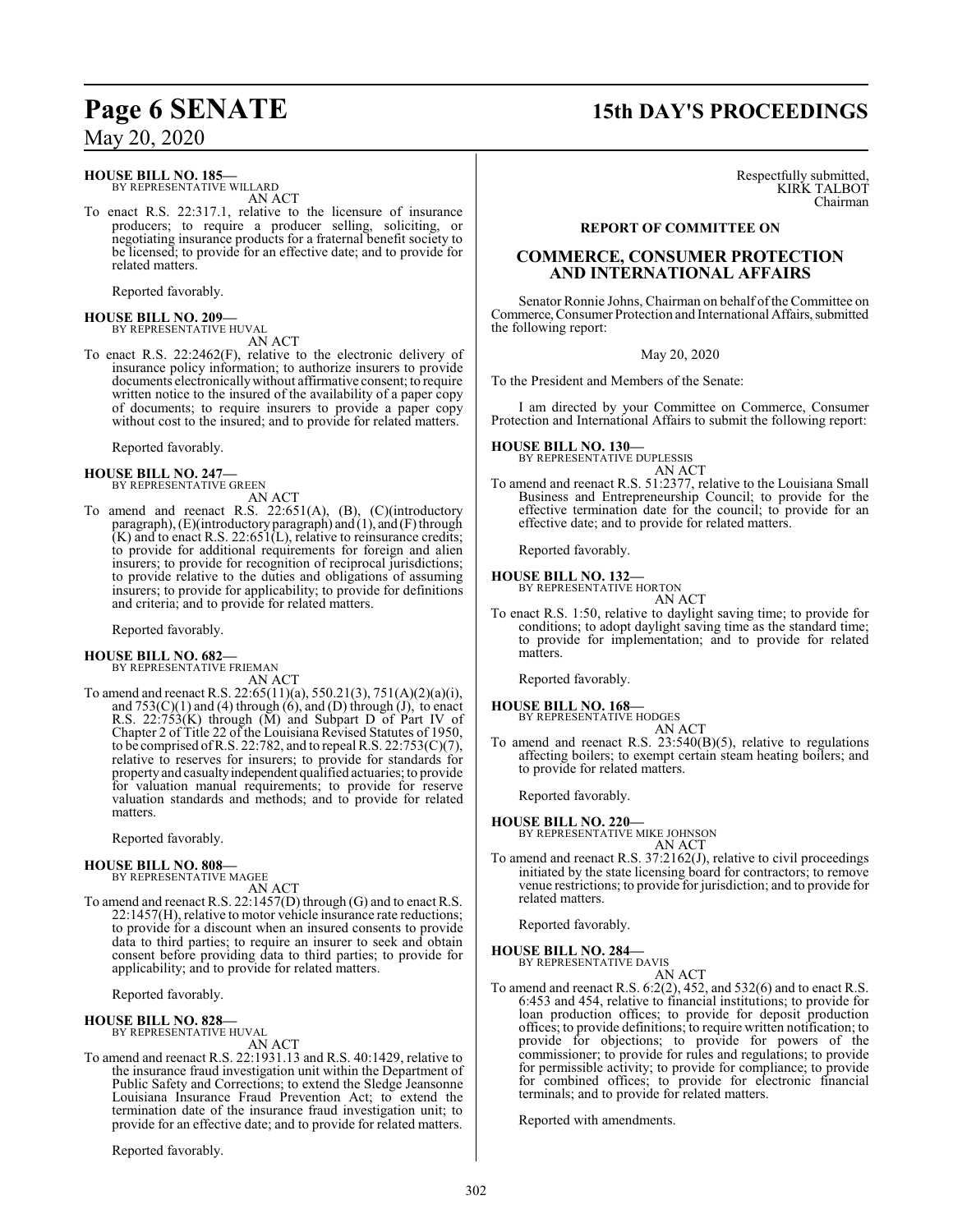## **15th DAY'S PROCEEDINGS Page 7 SENATE**

# May 20, 2020

**HOUSE BILL NO. 634—** BY REPRESENTATIVE HUVAL AN ACT

To amend and reenact R.S. 39:1221 and 1242(A)(4) and to enact R.S. 39:1242(E), relative to security for local deposits; to provide for kinds of security for local deposits; to remove certain restrictions on bank collateral for local funds; and to provide for related matters.

Reported with amendments.

### **HOUSE BILL NO. 683—** BY REPRESENTATIVE COX

AN ACT

To amend and reenact R.S. 40:1646(B), 1664.3(7), 1664.8, 1664.9(D)(3), (K), and (L), and  $1664.11(B)(1)$ , to enact R.S. 40:1664.5.1 and  $1664.9(D)(4)$ , (M), and (N), and to repeal R.S. 40:1664.5(A)(12), relative to life safety and property protection licensing; to provide relative to annual inspections of life safety and property equipment; to provide relative to exceptions for certain building owners; to provide limited exemption for electrical contractors; to provide relative to criminal background checks; to provide requirements for conveyance device mechanic license; to provide with respect to temporary and emergency conveyance device mechanic licenses; to provide for fees; to provide with respect to the Life Safety and Property Protection Education Board; to provide for an effective date; and to provide for related matters.

Reported with amendments.

#### **HOUSE BILL NO. 722—**

BY REPRESENTATIVE GREGORY MILLER AN ACT

To amend and reenact R.S. 13:3733.1(A)(introductory paragraph) and to enact R.S. 13:3733.3, relative to the use of electronic signatures by financial institutions; to provide for the enforcement of electronic signatures; to provide for evidence; and to provide for related matters.

Reported favorably.

#### **HOUSE BILL NO. 763—**

BY REPRESENTATIVES MCFARLAND AND DAVIS AN ACT

To enact R.S. 29:723(18) and (19) and 724(H), relative to the disruption of certain economic conditions; to provide for abnormal economic disruptions; to provide for definitions; to provide for certain declarations by the governor; to provide relative to the price of certain goods and services; to provide for exceptions; and to provide for related matters.

Reported with amendments.

Respectfully submitted, RONNIE JOHNS Chairman

#### **REPORT OF COMMITTEE ON**

#### **SENATE AND GOVERNMENTAL AFFAIRS**

Senator Sharon Hewitt, Chairman on behalf of the Committee on Senate and Governmental Affairs, submitted the following report:

May 20, 2020

To the President and Members of the Senate:

I am directed by your Committee on Senate and Governmental Affairs to submit the following report:

#### **HOUSE BILL NO. 6—**

BY REPRESENTATIVE GREGORY MILLER AN ACT

To amend and reenact R.S. 49:1401, relative to reports by agencies in the executive branch ofstate government; to repeal provisions providing for the automatic expiration of requirements for such reports and related provisions for extending such requirements; to provide for notification concerning such reports; to provide for evaluation of reporting requirements by legislative committees; and to provide for related matters.

Reported with amendments.

#### **HOUSE BILL NO. 81—**

BY REPRESENTATIVE TURNER AN ACT

To enact R.S. 42:1119(I), relative to nepotism; to provide an exception to allow an immediate family member of a coach of an athletic program at a public higher education institution to be employed on the staff of that program; and to provide for related matters.

Reported favorably.

**HOUSE BILL NO. 110—** BY REPRESENTATIVE GREGORY MILLER AN ACT

To amend and reenact R.S. 18:1408, relative to actions objecting to candidacy and contesting elections; to provide relative to the notification of the defendant in such an action; and to provide for related matters.

Reported favorably.

**HOUSE BILL NO. 798—** BY REPRESENTATIVE DWIGHT

- AN ACT
- To enact R.S. 42:17.1, relative to open meetings; to authorize public bodies to conduct certain meetings electronically during certain states of emergency or disaster; to provide for requirements related thereto; and to provide for related matters.

Reported favorably.

Respectfully submitted, SHARON HEWITT Chairman

#### **House Bills and Joint Resolutions on Second Reading Just Reported by Committees**

Senator Hewitt asked for and obtained a suspension of the rules to take up House Bills and Joint Resolutions just reported by Committees.

**HOUSE BILL NO. 6—** BY REPRESENTATIVE GREGORY MILLER

- AN ACT
- To amend and reenact R.S. 49:1401, relative to reports by agencies in the executive branch ofstate government; to repeal provisions providing for the automatic expiration of requirements for such reports and related provisions for extending such requirements; to provide for notification concerning such reports; to provide for evaluation of reporting requirements by legislative committees; and to provide for related matters.

Reported with amendments by the Committee on Senate and Governmental Affairs.

#### **SENATE COMMITTEE AMENDMENTS**

Amendments proposed by Senate Committee on Senate and Governmental Affairs to Reengrossed House Bill No. 6 by Representative Gregory Miller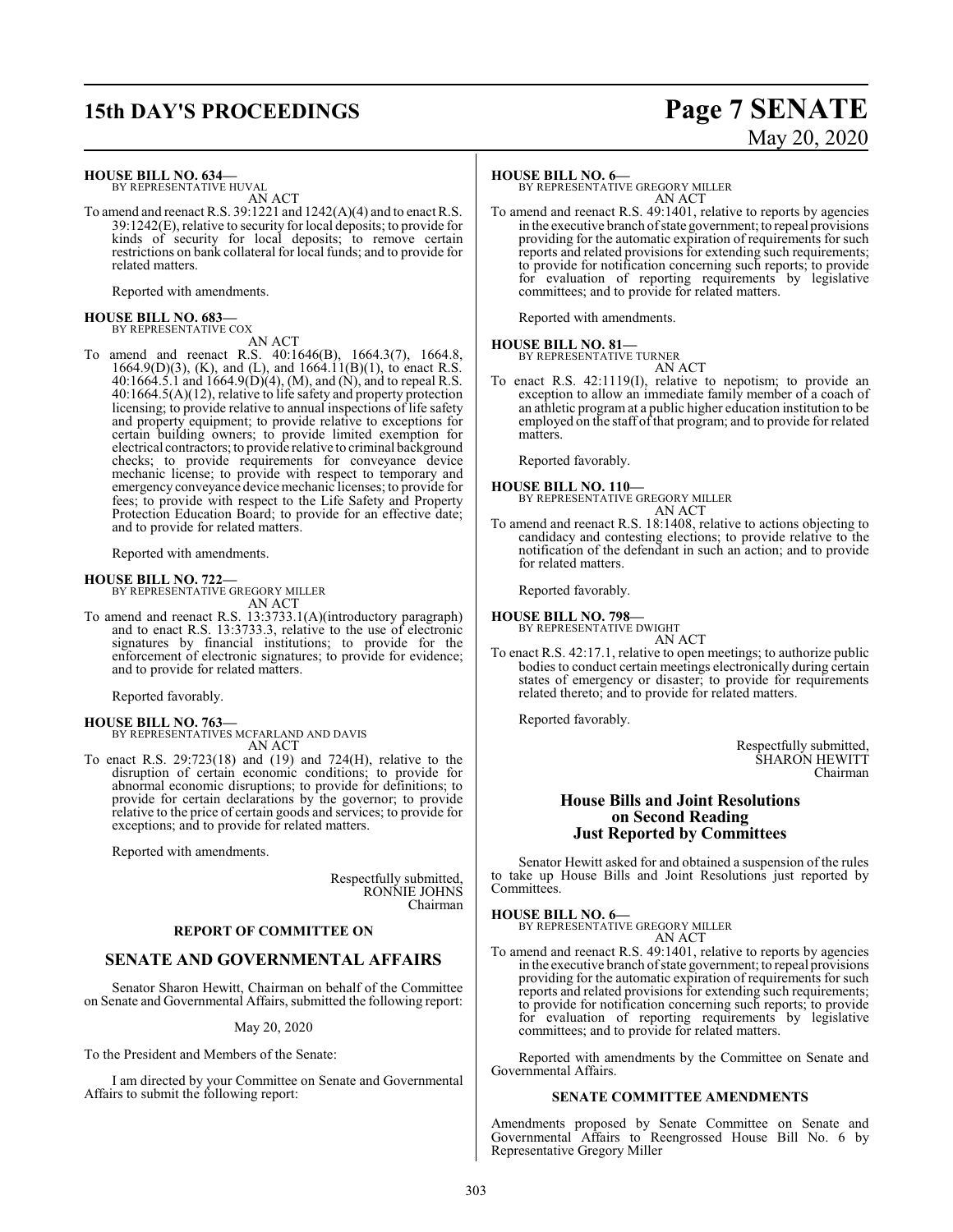#### AMENDMENT NO. 1

On page 1, line 2, change "amend and reenact" to "repeal"

### AMENDMENT NO. 2

On page 1, line 5, after "requirements;" delete the remainder of the line and line 6 until "and"

### AMENDMENT NO. 3

On page 1, line 9, after "hereby" change "amended and reenacted to read as follows" to "repealed."

#### AMENDMENT NO. 4

On page 1, delete lines 10 through 19, page 2, and page 3

On motion of Senator Hewitt, the committee amendment was adopted. The amended bill was read by title and referred to the Legislative Bureau.

#### **HOUSE BILL NO. 81—**

BY REPRESENTATIVE TURNER AN ACT

To enact R.S. 42:1119(I), relative to nepotism; to provide an exception to allow an immediate family member of a coach of an athletic programat a public higher education institution to be employed on the staff of that program; and to provide for related matters.

Reported favorably by the Committee on Senate and Governmental Affairs. The bill was read by title and referred to the Legislative Bureau.

**HOUSE BILL NO. 110—** BY REPRESENTATIVE GREGORY MILLER

AN ACT

To amend and reenact R.S. 18:1408, relative to actions objecting to candidacy and contesting elections; to provide relative to the notification of the defendant in such an action; and to provide for related matters.

Reported favorably by the Committee on Senate and Governmental Affairs. The bill was read by title and referred to the Legislative Bureau.

#### **HOUSE BILL NO. 130—**

BY REPRESENTATIVE DUPLESSIS AN ACT

To amend and reenact R.S. 51:2377, relative to the Louisiana Small Business and Entrepreneurship Council; to provide for the effective termination date for the council; to provide for an effective date; and to provide for related matters.

Reported favorably by the Committee on Commerce, Consumer Protection, and International Affairs. The bill was read by title and referred to the Legislative Bureau.

#### **HOUSE BILL NO. 132—**

BY REPRESENTATIVE HORTON AN ACT

To enact R.S. 1:50, relative to daylight saving time; to provide for conditions; to adopt daylight saving time as the standard time; to provide for implementation; and to provide for related matters.

Reported favorably by the Committee on Commerce, Consumer Protection, and International Affairs. The bill was read by title and referred to the Legislative Bureau.

#### **HOUSE BILL NO. 168—**

BY REPRESENTATIVE HODGES AN ACT

To amend and reenact R.S. 23:540(B)(5), relative to regulations affecting boilers; to exempt certain steamheating boilers; and to provide for related matters.

# **Page 8 SENATE 15th DAY'S PROCEEDINGS**

Reported favorably by the Committee on Commerce, Consumer Protection, and International Affairs. The bill was read by title and referred to the Legislative Bureau.

#### **HOUSE BILL NO. 185—**

BY REPRESENTATIVE WILLARD AN ACT

To enact R.S. 22:317.1, relative to the licensure of insurance producers; to require a producer selling, soliciting, or negotiating insurance products for a fraternal benefit society to be licensed; to provide for an effective date; and to provide for related matters.

Reported favorably by the Committee on Insurance. The bill was read by title and referred to the Legislative Bureau.

**HOUSE BILL NO. 209—** BY REPRESENTATIVE HUVAL AN ACT

To enact R.S. 22:2462(F), relative to the electronic delivery of insurance policy information; to authorize insurers to provide documents electronicallywithout affirmative consent; to require written notice to the insured of the availability of a paper copy of documents; to require insurers to provide a paper copy without cost to the insured; and to provide for related matters.

Reported favorably by the Committee on Insurance. The bill was read by title and referred to the Legislative Bureau.

#### **HOUSE BILL NO. 220—**



To amend and reenact R.S. 37:2162(J), relative to civil proceedings initiated by the state licensing board for contractors; to remove venue restrictions; to provide for jurisdiction; and to provide for related matters.

Reported favorably by the Committee on Commerce, Consumer Protection, and International Affairs. The bill was read by title and referred to the Legislative Bureau.

### **HOUSE BILL NO. 247—**

BY REPRESENTATIVE GREEN AN ACT

To amend and reenact R.S. 22:651(A), (B), (C)(introductory paragraph), (E)(introductoryparagraph) and (1), and (F) through  $(K)$  and to enact R.S. 22:651 $(L)$ , relative to reinsurance credits; to provide for additional requirements for foreign and alien insurers; to provide for recognition of reciprocal jurisdictions; to provide relative to the duties and obligations of assuming insurers; to provide for applicability; to provide for definitions and criteria; and to provide for related matters.

Reported favorably by the Committee on Insurance. The was read by title and referred to the Legislative Bureau.

**HOUSE BILL NO. 284—** BY REPRESENTATIVE DAVIS

AN ACT

To amend and reenact R.S. 6:2(2), 452, and 532(6) and to enact R.S. 6:453 and 454, relative to financial institutions; to provide for loan production offices; to provide for deposit production offices; to provide definitions; to require written notification; to provide for objections; to provide for powers of the commissioner; to provide for rules and regulations; to provide for permissible activity; to provide for compliance; to provide for combined offices; to provide for electronic financial terminals; and to provide for related matters.

Reported with amendments by the Committee on Commerce, Consumer Protection, and International Affairs.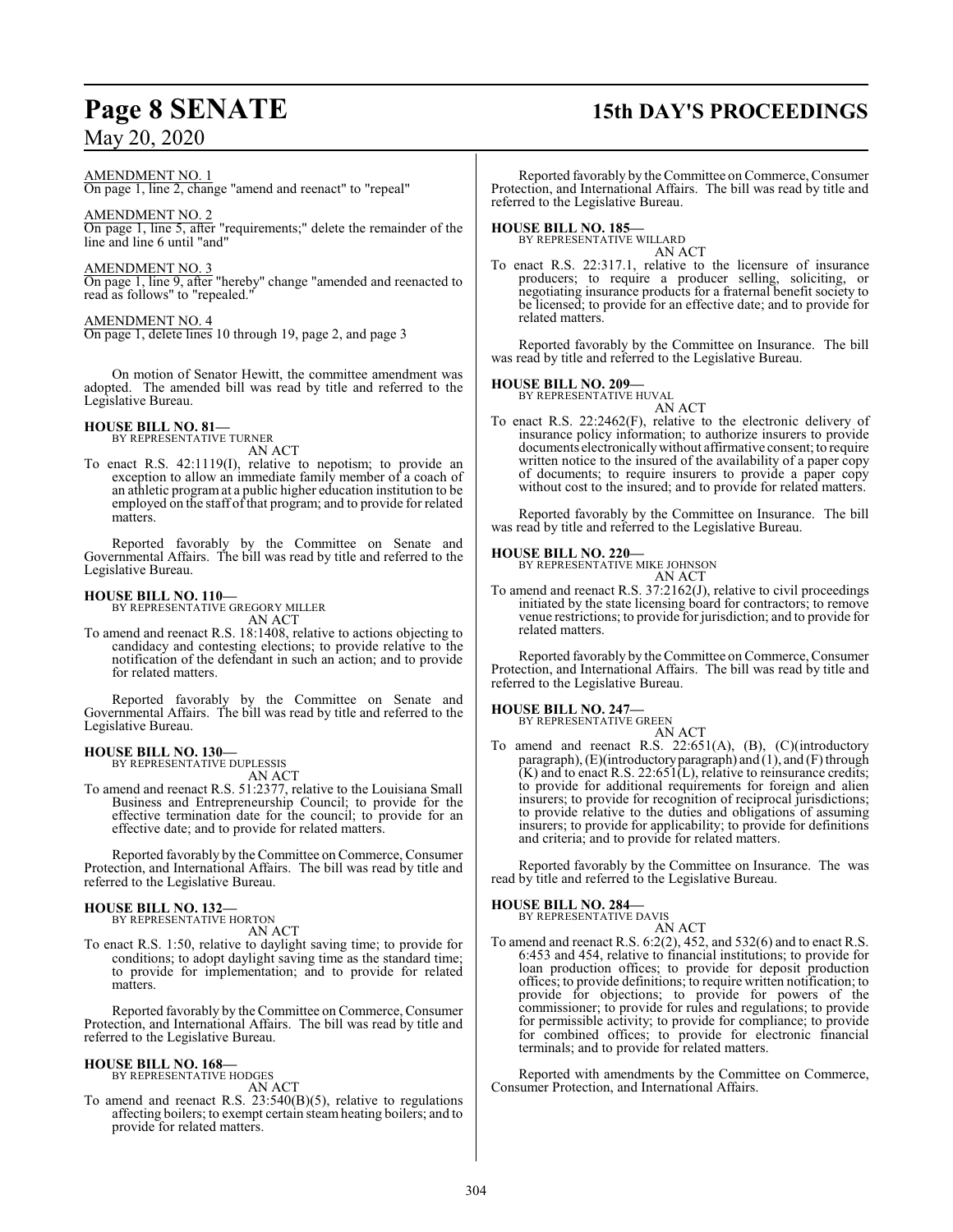# **15th DAY'S PROCEEDINGS Page 9 SENATE**

#### **SENATE COMMITTEE AMENDMENTS**

Amendments proposed by Senate Committee on Commerce, Consumer Protection and International Affairs to Reengrossed House Bill No. 284 by Representative Davis

### AMENDMENT NO. 1

On page 1, line 19, change "therof" to "thereof"

On motion of Senator Johns, the committee amendment was adopted. The amended bill was read by title and referred to the Legislative Bureau.

#### **HOUSE BILL NO. 634—** BY REPRESENTATIVE HUVAL

AN ACT

To amend and reenact R.S. 39:1221 and 1242(A)(4) and to enact R.S. 39:1242(E), relative to security for local deposits; to provide for kinds of security for local deposits; to remove certain restrictions on bank collateral for local funds; and to provide for related matters.

Reported with amendments by the Committee on Commerce, Consumer Protection, and International Affairs.

#### **SENATE COMMITTEE AMENDMENTS**

Amendments proposed by Senate Committee on Commerce, Consumer Protection and International Affairs to Reengrossed House Bill No. 634 by Representative Huval

AMENDMENT NO. 1 On page 1, line 18, change "State" to "state"

AMENDMENT NO. 2 On page 1, line 20, change "State" to "state"

### AMENDMENT NO. 3

On page 2, line 4, change "Constitution of the State of Louisiana for the" to "Constitution of Louisiana of 1921"

#### AMENDMENT NO. 4

On page 2, line 5, delete "year 1921" and change "R.S. 39:1001" to "<u>R.S. 39:1011</u>"

On motion of Senator Johns, the committee amendment was adopted. The amended bill was read by title and referred to the Legislative Bureau.

### **HOUSE BILL NO. 682—**

BY REPRESENTATIVE FRIEMAN AN ACT

To amend and reenact R.S. 22:65(11)(a), 550.21(3), 751(A)(2)(a)(i), and  $753(C)(1)$  and  $(4)$  through  $(6)$ , and  $(D)$  through  $(J)$ , to enact R.S. 22:753(K) through (M) and Subpart D of Part IV of Chapter 2 of Title 22 of the Louisiana Revised Statutes of 1950, to be comprised of R.S. 22:782, and to repeal R.S. 22:753(C)(7), relative to reserves for insurers; to provide for standards for propertyand casualty independent qualified actuaries; to provide for valuation manual requirements; to provide for reserve valuation standards and methods; and to provide for related matters.

Reported favorably by the Committee on Insurance. The bill was read by title and referred to the Legislative Bureau.

### **HOUSE BILL NO. 683—** BY REPRESENTATIVE COX

AN ACT

To amend and reenact R.S. 40:1646(B), 1664.3(7), 1664.8, 1664.9(D)(3), (K), and (L), and 1664.11(B)(1), to enact R.S. 40:1664.5.1 and  $1664.9(D)(4)$ , (M), and (N), and to repeal R.S. 40:1664.5(A)(12), relative to life safety and property protection licensing; to provide relative to annual inspections of life safety and property equipment; to provide relative to exceptions for

certain building owners; to provide limited exemption for electrical contractors; to provide relative to criminal background checks; to provide requirements for conveyance device mechanic license; to provide with respect to temporary and emergency conveyance device mechanic licenses; to provide for fees; to provide with respect to the Life Safety and Property Protection Education Board; to provide for an effective date; and to provide for related matters.

Reported with amendments by the Committee on Commerce, Consumer Protection, and International Affairs.

#### **SENATE COMMITTEE AMENDMENTS**

Amendments proposed by Senate Committee on Commerce, Consumer Protection and International Affairs to Reengrossed House Bill No. 683 by Representative Cox

#### AMENDMENT NO. 1

On page 9, line 14, after "R.S. 40:1573" delete the period "." and insert "or a townhouse. For the purposes of this Paragraph, the term "townhouse" means a single-family dwelling unit constructed in a group ofthree or more attached units in which each unit extends from foundation to roof and with a yard or public way on not less than two sides.

On motion of Senator Johns, the committee amendment was adopted. The amended bill was read by title and referred to the Legislative Bureau.

### **HOUSE BILL NO. 722—** BY REPRESENTATIVE GREGORY MILLER

AN ACT

To amend and reenact R.S. 13:3733.1(A)(introductory paragraph) and to enact R.S. 13:3733.3, relative to the use of electronic signatures by financial institutions; to provide for the enforcement of electronic signatures; to provide for evidence; and to provide for related matters.

Reported favorably by the Committee on Commerce, Consumer Protection, and International Affairs. The bill was read by title and referred to the Legislative Bureau.

### **HOUSE BILL NO. 763—**

BY REPRESENTATIVES MCFARLAND AND DAVIS AN ACT

To enact R.S. 29:723(18) and (19) and 724(H), relative to the disruption of certain economic conditions; to provide for abnormal economic disruptions; to provide for definitions; to provide for certain declarations by the governor; to provide relative to the price of certain goods and services; to provide for exceptions; and to provide for related matters.

Reported with amendments by the Committee Commerce, Consumer Protection, and International Affairs.

#### **SENATE COMMITTEE AMENDMENTS**

Amendments proposed by Senate Committee on Commerce, Consumer Protection and International Affairs to Reengrossed House Bill No. 763 by Representative McFarland

#### AMENDMENT NO. 1

On page 2, line 25, change "pre-existing" to "preexisting"

On motion of Senator Johns, the committee amendment was adopted. The amended bill was read by title and referred to the Legislative Bureau.

#### **HOUSE BILL NO. 798—** BY REPRESENTATIVE DWIGHT

AN ACT

To enact R.S. 42:17.1, relative to open meetings; to authorize public bodies to conduct certain meetings electronically during certain

# May 20, 2020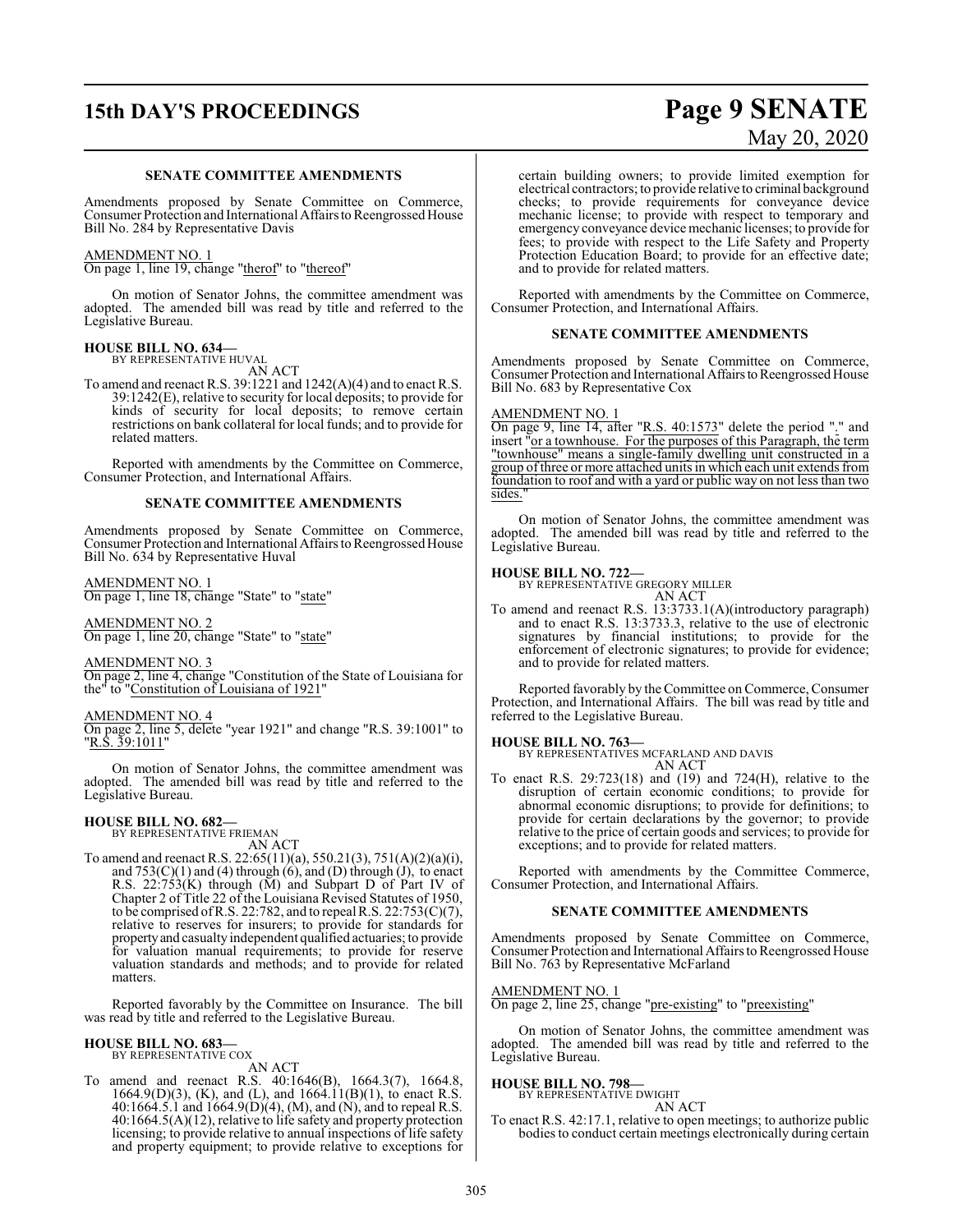states of emergency or disaster; to provide for requirements related thereto; and to provide for related matters.

Reported favorably by the Committee on Senate and Governmental Affairs. The bill was read by title and referred to the Legislative Bureau.

#### **HOUSE BILL NO. 808—** BY REPRESENTATIVE MAGEE

AN ACT

To amend and reenact R.S. 22:1457(D) through (G) and to enact R.S. 22:1457(H), relative to motor vehicle insurance rate reductions; to provide for a discount when an insured consents to provide data to third parties; to require an insurer to seek and obtain consent before providing data to third parties; to provide for applicability; and to provide for related matters.

Reported favorably by the Committee on Insurance. The bill was read by title and referred to the Legislative Bureau.

# **HOUSE BILL NO. 828—** BY REPRESENTATIVE HUVAL

AN ACT

To amend and reenact R.S. 22:1931.13 and R.S. 40:1429, relative to the insurance fraud investigation unit within the Department of Public Safety and Corrections; to extend the Sledge Jeansonne Louisiana Insurance Fraud Prevention Act; to extend the termination date of the insurance fraud investigation unit; to provide for an effective date; and to provide for related matters.

Reported favorably by the Committee on Insurance. The bill was read by title and referred to the Legislative Bureau.

#### **Senate Concurrent Resolutions on Second Reading Reported by Committees**

**SENATE CONCURRENT RESOLUTION NO. 57—** BY SENATOR HEWITT

A CONCURRENT RESOLUTION

To urge and request the Louisiana Supreme Court and the Louisiana State Bar Association to implement a lawyer advertisement review recognition program.

Reported with amendments by the Committee on Judiciary A.

#### **SENATE COMMITTEE AMENDMENTS**

Amendments proposed by Senate Committee on Judiciary A to Original Senate Concurrent Resolution No. 57 by Senator Hewitt

AMENDMENT NO. 1

On page 2, line 30, change "and" to "the Senate Committee on Judiciary A, the House Committee on Civil Law and Procedure, and"

On motion of Senator Peacock, the committee amendment was adopted.

The resolution was read by title. Senator Hewitt moved to adopt the amended Senate Concurrent Resolution.

### **ROLL CALL**

The roll was called with the following result:

#### YEAS

| Mr. President | Foil     | Morris        |
|---------------|----------|---------------|
| Abraham       | Harris   | Peacock       |
| Barrow        | Henry    | Pope<br>Price |
| Bernard       | Hensgens |               |
| Bouie         | Hewitt   | Reese         |
| Carter        | Johns    | Smith         |
| Cathey        | McMath   | Talbot        |

## **Page 10 SENATE 15th DAY'S PROCEEDINGS**

| Cloud<br>Connick<br>Fesi<br>Fields<br>Total - 32 | Milligan<br>Mills, F.<br>Mills, R.<br>Mizell<br><b>NAYS</b> | Tarver<br>White<br>Womack |
|--------------------------------------------------|-------------------------------------------------------------|---------------------------|
| Total $-0$                                       | <b>ABSENT</b>                                               |                           |
| Allain<br>Boudreaux<br>Jackson<br>Total - 7      | Lambert<br>Luneau<br>Peterson                               | Ward                      |

The Chair declared the Senate had adopted the amended Senate Concurrent Resolution and ordered it engrossed and sent to the House.

#### **SENATE CONCURRENT RESOLUTION NO. 65—**

BY SENATORS CLOUD, BARROW, FESI, HENRY, TARVER AND WHITE A CONCURRENT RESOLUTION

To express the intent of the legislature to appropriate \$200,000,000 of the local government portion of the CARES Act funding for small businesses in Louisiana, of which \$25,000,000 shall be used for minority and women owned businesses.

Reported with amendments by the Committee on Finance.

#### **SENATE COMMITTEE AMENDMENTS**

Amendments proposed by Senate Committee on Finance to Original Senate Concurrent Resolution No. 65 by Senator Cloud

AMENDMENT NO. 1 On page 1, line 2, change "\$200,000,000" to "\$100,000,000"

AMENDMENT NO. 2 On page 1, line 3, after "portion" and before "of the CARES" insert "and \$100,000,000 of the state portion"

AMENDMENT NO. 3 On page 1, line 4, change "\$25,000,000" to "\$12,500,000 ofthe local government portion and \$12,500,000 of the state portion"

AMENDMENT NO. 4 On page 2, line 22, change "\$200,000,000" to "\$100,000,000"

AMENDMENT NO. 5 On page 2, line 23, change "\$25,000,000" to "\$12,500,000"

#### AMENDMENT NO. 6

On page 2, between lines 23 and 24, insert:

"BE IT FURTHER RESOLVED that the Legislature of Louisiana does hereby express its intent to include, as part ofthe plan for the appropriation of a portion of the CARES Act funding for the state, that \$100,000,000 be used for small business grants, of which \$12,500,000 shall be used for minority and women owned small businesses."

On motion of Senator White, the committee amendment was adopted.

The resolution was read by title. Senator Cloud moved to adopt the amended Senate Concurrent Resolution.

### **ROLL CALL**

The roll was called with the following result:

#### YEAS

Mr. President Foil Mills, R.<br>Abraham Harris Mizell Abraham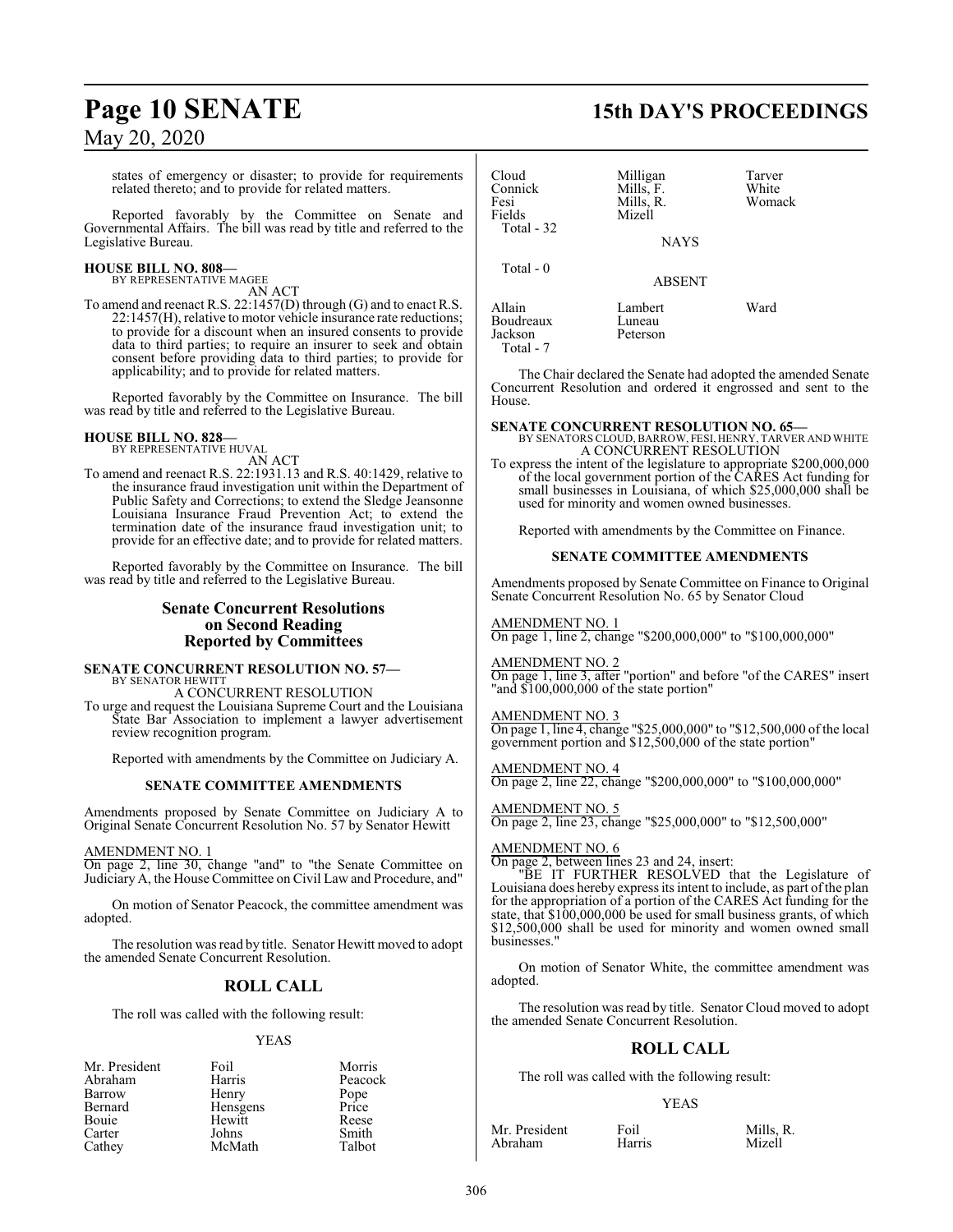# **15th DAY'S PROCEEDINGS Page 11 SENATE**

| Allain                   | Henry                        | Morris  |
|--------------------------|------------------------------|---------|
| Barrow                   | Hensgens                     | Peacock |
| Bernard                  | Hewitt                       | Pope    |
| Bouie                    | Jackson                      | Price   |
| Carter                   | Johns                        | Reese   |
| Cathey                   | Lambert                      | Smith   |
| Cloud                    | Luneau                       | Talbot  |
| Connick                  | McMath                       | Tarver  |
| Fesi                     | Milligan                     | White   |
| Fields                   | Mills, F.                    | Womack  |
| Total $-36$<br>Total - 0 | <b>NAYS</b><br><b>ABSENT</b> |         |

| Boudreaux | Peterson | Ward |
|-----------|----------|------|
| Total - 3 |          |      |

The Chair declared the Senate had adopted the amended Senate Concurrent Resolution and ordered it engrossed and sent to the House.

#### **Senate Concurrent Resolutions to be Adopted, Subject to Call**

#### **Called from the Calendar**

Senator Hewitt asked that Senate Concurrent Resolution No. 7 be called from the Calendar.

SENATE CONCURRENT RESOLUTION NO. 7—<br>
BY SENATORS HEWITT, BERNARD, CATHEY, CLOUD, CORTEZ, FESI,<br>
HENRY, HENSGENS, JOHNS, MCMATH, MILLIGAN, ROBERT MILLS,<br>
MIZELL, PEACOCK, REESE, TALBOT, WHITE AND WOMACK AND<br>
REPRESENTATIVES

A CONCURRENT RESOLUTION

To urge and request the local officials in Cameron Parish, Jefferson Parish, Plaquemines Parish, St. Bernard Parish, St. John the Baptist Parish, Vermilion Parish, and the city of New Orleans to dismiss the forty-three coastal lawsuits that have been filed against over two-hundred large and small oil and natural gas companies in Louisiana.

The concurrent resolution was read by title. Senator Hewitt moved to adopt the Senate Concurrent Resolution.

#### **SENATE STATE OF LOUISIANA**

#### May 18, 2020

To Members of the Senate:

I respectfully wish to recuse myself from voting on SCR 7 of the 2020 Regular Session. I have a contract with a party who has an interest in the lawsuits.

> Sincerely, CLEO FIELDS Senator Senate District 14

#### **ROLL CALL**

The roll was called with the following result:

#### YEAS

| Mr. President | Hensgens | Mizell  |
|---------------|----------|---------|
| Allain        | Hewitt   | Peacock |
| Bernard       | Johns    | Reese   |
| Cathey        | McMath   | Talbot  |
| Cloud         | Milligan | Tarver  |

# May 20, 2020

| Fesi<br>Henry<br>Total - 21                                   | Mills, F.<br>Mills, R.<br><b>NAYS</b>          | White<br>Womack                          |
|---------------------------------------------------------------|------------------------------------------------|------------------------------------------|
| Abraham<br>Barrow<br>Bouie<br>Carter<br>Connick<br>Total - 15 | Foil<br>Harris<br>Jackson<br>Lambert<br>Luneau | Morris<br>Pope<br>Price<br>Smith<br>Ward |
|                                                               | <b>ABSENT</b>                                  |                                          |
| Boudreaux<br>Total - 3                                        | Fields                                         | Peterson                                 |

The Chair declared the Senate adopted the Senate Concurrent Resolution and ordered it sent to the House.

#### **Senate Bills and Joint Resolutions on Third Reading and Final Passage**

**SENATE BILL NO. 27-**<br>BY SENATOR HEWITT

AN ACT<br>To amend and reenact R.S. 33:4575.1(A)(5), (6), (10), and (12), and<br>4575.3(20)(a), relative to the Harbor Center District; to provide for the board of commissioner appointments; to provide for the powers and duties of the district; and to provide for related matters.

The bill was read by title. Senator Hewitt moved the final passage of the bill.

#### **ROLL CALL**

The roll was called with the following result:

#### YEAS

| Mr. President                   | Harris                                 | Morris  |
|---------------------------------|----------------------------------------|---------|
| Abraham                         | Henry                                  | Peacock |
| Barrow                          | Hensgens                               | Pope    |
| Bernard                         | Hewitt                                 | Price   |
| Bouie                           | Johns                                  | Reese   |
| Carter                          | Lambert                                | Smith   |
| Cathey                          | Luneau                                 | Talbot  |
| Cloud                           | McMath                                 | Tarver  |
| Connick                         | Milligan                               | Ward    |
| Fesi                            | Mills, F.                              | White   |
| Fields                          | Mills, R.                              | Womack  |
| Foil<br>Total - 35<br>Total - 0 | Mizell<br><b>NAYS</b><br><b>ABSENT</b> |         |

Boudreaux Total - 4 The Chair declared the bill was passed and ordered it sent to the

House. Senator Hewitt moved to reconsider the vote by which the bill was passed and laid the motion on the table.

#### **SENATE BILL NO. 166—** BY SENATOR HEWITT

Allain Jackson

AN ACT

To amend and reenact R.S. 39:21.3(E)(1), to enact R.S. 39:21.3(H), and to repeal R.S. 39:21.3(E)(4) and (5), relative to the forecast of the Medicaid program; to provide for the duties of the Health and Social Services Estimating Conference; to provide for the Medicaid Estimating Conference; to provide relative to the duties and meetings of the Medicaid Estimating Conference; to provide relative to the principals and participants of the Medicaid EstimatingConference; to provide for the termination ofthe Medicaid Subcommittee ofthe Health and Social Services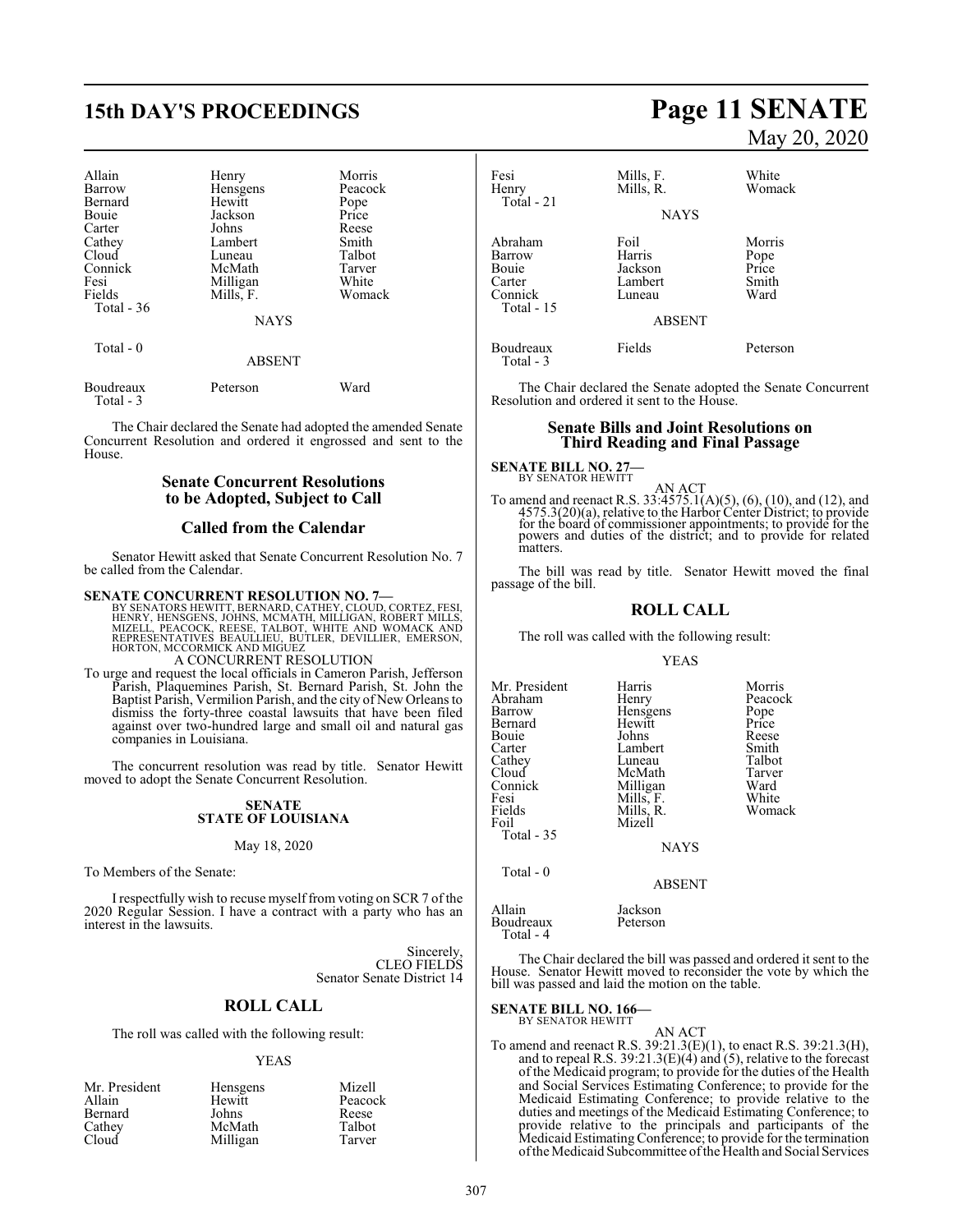Estimating Conference; to provide for an effective date; and to provide for related matters.

#### **Floor Amendments**

Senator Fred Mills sent up floor amendments.

#### **SENATE FLOOR AMENDMENTS**

Amendments proposed by Senator Fred Mills on behalf of the Legislative Bureau to Engrossed Senate Bill No. 166 by Senator Hewitt

#### AMENDMENT NO. 1

On page 3, line 9, following "**conference**" change "**deems**" to "**considers**"

On motion of Senator Fred Mills, the amendments were adopted.

The bill was read by title. Senator Hewitt moved the final passage of the amended bill.

#### **ROLL CALL**

The roll was called with the following result:

#### YEAS

| Mr. President | Harris            | Morris  |
|---------------|-------------------|---------|
| Abraham       | Henry             | Peacock |
| Barrow        | Hensgens          | Pope    |
| Bernard       | Hewitt            | Price   |
| Bouie         | Johns             | Reese   |
| Carter        | Lambert           | Smith   |
| Cathey        | Luneau            | Talbot  |
| Cloud         | McMath            | Tarver  |
| Connick       | Milligan          | Ward    |
| Fesi          | Mills, F.         | White   |
| Fields        | Mills, R.         | Womack  |
| Foil          | Mizell            |         |
| Total - 35    |                   |         |
|               | <b>NAYS</b>       |         |
| Total - 0     |                   |         |
|               | <b>ABSENT</b>     |         |
| $A = 11$      | $\mathbf{T}$ . 1. |         |

| Allain    | Jackson  |
|-----------|----------|
| Boudreaux | Peterson |
| Total - 4 |          |

The Chair declared the amended bill was passed, ordered reengrossed and sent to the House. Senator Hewitt moved to reconsider the vote by which the bill was passed and laid the motion on the table.

#### **SENATE BILL NO. 231—** BY SENATOR TALBOT

AN ACT

To enact R.S. 22:1203(E), 1205(C)(8) and (9), 1209, 1210, 1215.1(4), 1216, and 1217, and to repeal R.S. 22:1205(7), relative to the Louisiana Health Plan; to provide relative to coverage for preexisting conditions; to provide for assessment of service charges; to provide for fees; to provide for policy provisions and penalties; to provide relative to health insurance rejections; and to provide for related matters.

The bill was read by title. Senator Talbot moved the final passage of the bill.

### **Page 12 SENATE 15th DAY'S PROCEEDINGS**

### **ROLL CALL**

The roll was called with the following result:

#### YEAS

| Mr. President<br>Abraham<br>Bernard<br>Bouie<br>Carter<br>Cathey<br>Cloud<br>Connick<br>Fesi<br>Fields | Harris<br>Henry<br>Hensgens<br>Hewitt<br>Johns<br>Lambert<br>McMath<br>Milligan<br>Mills, F.<br>Mills, R. | Morris<br>Peacock<br>Pope<br>Price<br>Reese<br>Smith<br>Talbot<br>Tarver<br>Ward<br>White |
|--------------------------------------------------------------------------------------------------------|-----------------------------------------------------------------------------------------------------------|-------------------------------------------------------------------------------------------|
| Foil<br>Total - 33                                                                                     | Mizell<br><b>NAYS</b>                                                                                     | Womack                                                                                    |
| Barrow<br>Total - 2                                                                                    | Luneau<br><b>ABSENT</b>                                                                                   |                                                                                           |
| Allain                                                                                                 | Jackson                                                                                                   |                                                                                           |

The Chair declared the bill was passed and ordered it sent to the House. Senator Talbot moved to reconsider the vote by which the bill was passed and laid the motion on the table.

#### **SENATE BILL NO. 300—**

Boudreaux Peterson

Total - 4

BY SENATOR JACKSON

AN ACT To amend and reenact R.S. 4:714 and 740(A), and to enact R.S. 4:724.1, relative to charitable gaming; to provide relative to restrictions, requirements, transfers, and prohibitions; to provide for operation of machines; to provide relative to gaming time limits; and to provide for related matters.

#### **Floor Amendments**

Senator Jackson proposed the following amendments.

#### **SENATE FLOOR AMENDMENTS**

Amendments proposed by Senator Jackson to Engrossed Senate Bill No. 300 by Senator Jackson

AMENDMENT NO. 1

On page 3, at the end of line 11, insert "**This time shall not exceed an eight hour period of time per charity when a game is not being** called.

On motion of Senator Jackson, the amendments were adopted.

The bill was read by title. Senator Jackson moved the final passage of the amended bill.

### **ROLL CALL**

The roll was called with the following result:

#### YEAS

Mr. President Henry Morris<br>Abraham Hensgens Peacock Hensgens Peacock<br>
Hewitt Pope Bernard Hewitt Pope<br>Bouie Jackson Price Bouie Jackson Price Carter Johns Reese Cathey Lambert Smith<br>Cloud Luneau Talbot Cloud Luneau Talbot<br>Connick McMath Tarver McMath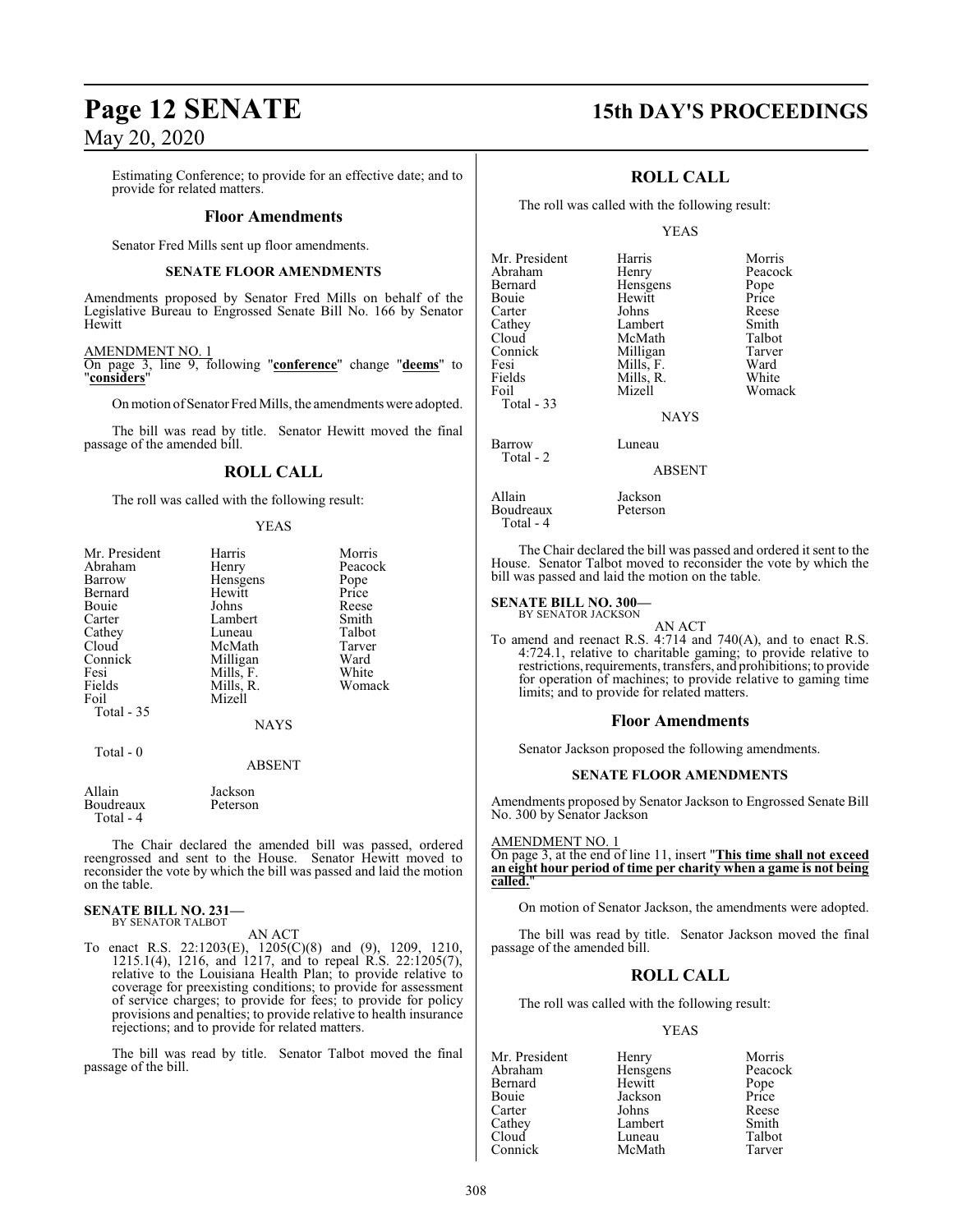## **15th DAY'S PROCEEDINGS Page 13 SENATE**

| Fesi<br>Fields<br>Foil | Milligan<br>Mills. F.<br>Mills. R. | Ward<br>White<br>Womack |
|------------------------|------------------------------------|-------------------------|
| Harris                 | Mizell                             |                         |
| Total $-35$            |                                    |                         |

Total - 0

| Allain    | Boudreaux |
|-----------|-----------|
| Barrow    | Peterson  |
| Total - 4 |           |

The Chair declared the amended bill was passed, ordered reengrossed and sent to the House. Senator Jackson moved to reconsider the vote by which the bill was passed and laid the motion on the table.

NAYS

**ABSENT** 

**SENATE BILL NO. 318—** BY SENATORS CATHEY, ABRAHAM, BERNARD, CLOUD, CONNICK, FOIL, MCMATH, MILLIGAN, ROBERT MILLS, MORRIS, REESE, SMITH, WHITE AND WOMACK

AN ACT

To enact R.S. 17:5029(E), relative to the Taylor Opportunity Program for Students; to provide for eligibility for certain military veterans to receive a TOPS-Tech Award; to provide relative to eligibility requirements; and to provide for related matters.

#### **Floor Amendments**

Senator Peacock proposed the following amendments.

#### **SENATE FLOOR AMENDMENTS**

Amendments proposed by Senator Peacock to Reengrossed Senate Bill No. 318 by Senator Cathey

AMENDMENT NO. 1 On page 1, line 17, change "**residency**" to "**domicile**"

AMENDMENT NO. 2 On page 2, line 1, change "**residency**" to "**domicile**"

On motion of Senator Peacock, the amendments were adopted.

The bill was read by title. Senator Cathey moved the final passage of the amended bill.

#### **ROLL CALL**

The roll was called with the following result:

#### YEAS

| Mr. President | Foil      | Mizell  |
|---------------|-----------|---------|
| Abraham       | Harris    | Morris  |
| Barrow        | Henry     | Peacock |
| Bernard       | Hensgens  | Pope    |
| Bouie         | Hewitt    | Price   |
| Carter        | Johns     | Reese   |
| Cathev        | Luneau    | Smith   |
| Cloud         | McMath    | Talbot  |
| Connick       | Milligan  | Ward    |
| Fesi          | Mills, F. | White   |
| Fields        | Mills, R. | Womack  |
| Total - 33    |           |         |

NAYS

Tarver Total - 1

# May 20, 2020

#### ABSENT

Allain Jackson Peterson<br>Roudreaux Lambert Boudreaux Total - 5

The Chair declared the amended bill was passed, ordered rereengrossed and sent to the House. Senator Cathey moved to reconsider the vote by which the bill was passed and laid the motion on the table.

### **SENATE BILL NO. 334—** BY SENATOR ALLAIN

AN ACT To amend and reenact R.S. 47:1602(A)(4), 1603(A)(1), 1604, 1604.1, and  $1624(A)(1)$  and  $(2)(b)$  and to enact R.S. 47:1602(A)(5), 1608, and 1624(F), relative to the Department of Revenue and tax administration; to provide for the funding of the Department of Revenue; to provide for the disposition of certain taxes, penalties, and interest collected by the department; to provide for certain requirements and limitations; to equalize the tax deficiency and refund interest rates; to provide for the calculation of interest on certain overpayments; to provide for certain limitations and requirements; to provide for penalties for failure to file a tax return; to provide for penalties for fraud, negligence, substantial understatement of tax, and willful disregard of tax laws; to provide for definitions; to provide for an effective date; and to provide for related matters.

#### **Floor Amendments**

Senator Fred Mills sent up floor amendments.

#### **SENATE FLOOR AMENDMENTS**

Amendments proposed by Senator Fred Mills on behalf of the Legislative Bureau to Reengrossed Senate Bill No. 334 by Senator Allain

AMENDMENT NO. 1 On page 4, lines 28-29, following "**provisions of**" and before "**shall**"

change "**Title 47 of the Louisiana Revised Statutes of 1950, as amended,**" to "**this Title**"

AMENDMENT NO. 2

On page 5, lines 5 and 9, change "**Title 47 of the Louisiana Revised Statutes of 1950**" to "**this Title**"

On motion of Senator Fred Mills, the amendments were adopted.

#### **Floor Amendments**

Senator Allain proposed the following amendments.

#### **SENATE FLOOR AMENDMENTS**

Amendments proposed by Senator Allain to Reengrossed Senate Bill No. 334 by Senator Allain

AMENDMENT NO. 1 On page 4, line 27, delete "**The**" and insert "**Beginning July 1, 2022, the**"

AMENDMENT NO. 2 On page 5, line 2, change "**July 1, 2020**" to "**July 1, 2022**"

AMENDMENT NO. 3 On page 5, line 7, change "**July 1, 2020**" to "**July 1, 2022**"

AMENDMENT NO. 4 On page 6, line 2, change "**January 1, 2021**" to "**January 1, 2022**"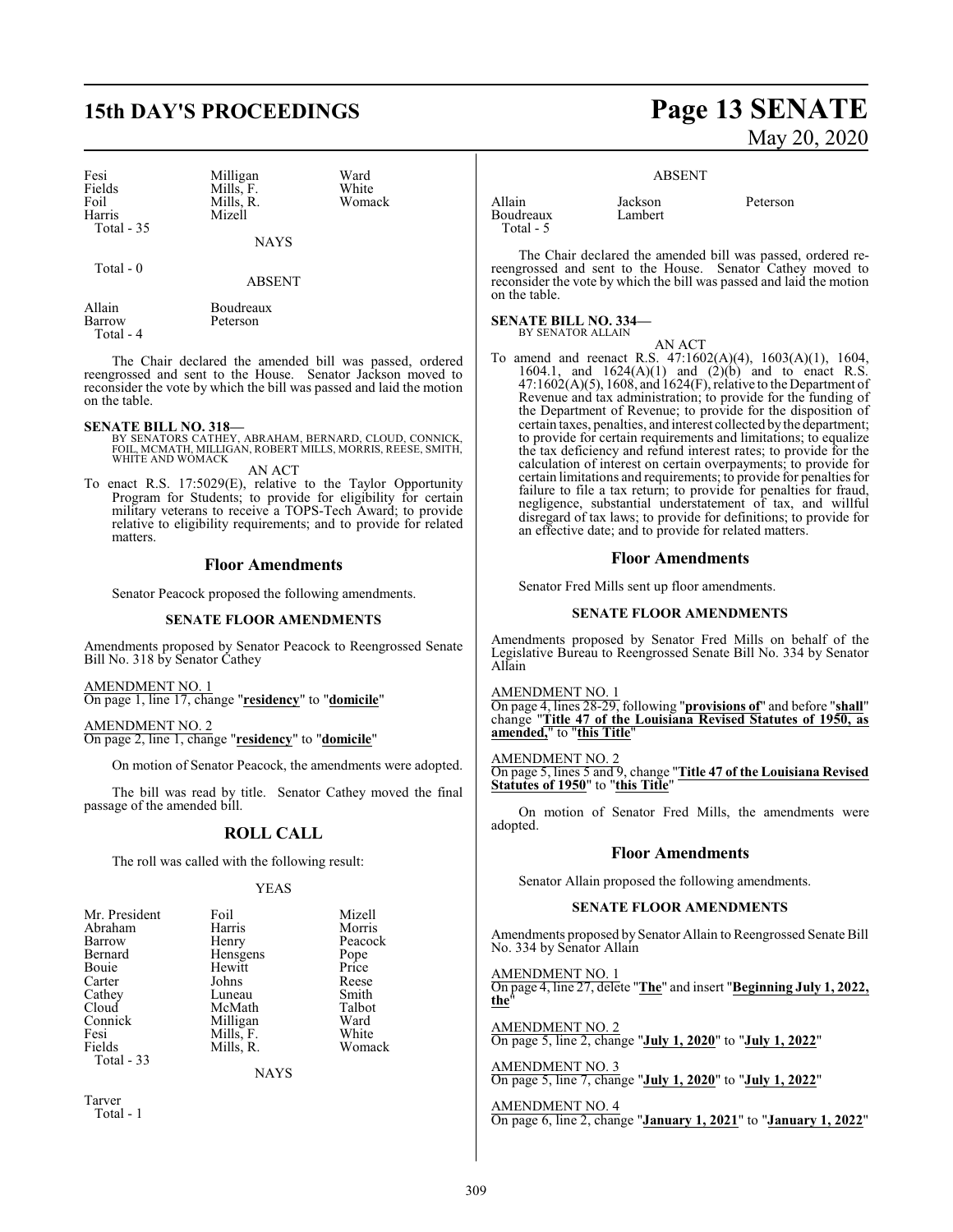#### AMENDMENT NO. 5

On page 7, line 13, after "Section 4." delete the remainder of the line and delete lines 14 and 15, and insert:

"This Section and Sections 2, 3, and 5 of this Act shall become effective upon the signature of the governor or, if not signed by the governor, upon expiration of the time for bills to become law without signature by the governor, as provided by Article III, Section 18 of the Constitution of Louisiana. If vetoed by the governor and subsequently approved by the legislature, this Section and Sections 2, 3, and 5 of this Act shall become effective on the day following such approval.

Section 5. Section 1 of this Act shall become effective January 1, 2021. If vetoed by the governor and subsequently approved by the legislature, this Act shall become effective on January 1, 2021.

On motion of Senator Allain, the amendments were adopted.

#### **Floor Amendments**

Senator Allain proposed the following amendments.

#### **SENATE FLOOR AMENDMENTS**

Amendments proposed by Senator Allain to Reengrossed Senate Bill No. 334 by Senator Allain

AMENDMENT NO. 1 On page 3, line 6, delete "Negligence" and insert "**Accuracyrelated**"

AMENDMENT NO. 2 On page 3, line 7, after "A." and before "Finding" insert "**(1)**"

#### AMENDMENT NO. 3

On page 3, between lines 12 and 13, insert:

"**(2)(a) A penalty equal to the amount of the penalty that would be due pursuant to Paragraph (1) of this Subsection shall be presumed to apply if the taxpayer understates tax liability by ten percent or more but did not demonstrate a willful disregard of the tax laws of this state.**

**(b) The penalty provided for pursuant to this Paragraph shall not be applicable if a taxpayer's understatement was due, not to the negligence of the taxpayer, but to other reasonable cause where the taxpayer acted in good faith.**"

#### AMENDMENT NO. 4

On page 4, line 16, after "**state.**" delete the remainder of the line and delete lines 17 and 18

AMENDMENT NO. 5 On page 4, line 24, after "**collected**" insert "**from others**"

On motion of Senator Allain, the amendments were adopted.

The bill was read by title. Senator Allain moved the final passage of the amended bill.

### **ROLL CALL**

The roll was called with the following result:

#### YEAS

| Mr. President | Harris    | Morris        |
|---------------|-----------|---------------|
|               |           |               |
| Abraham       | Henry     | Peacock       |
| Allain        | Hensgens  | Pope<br>Price |
| Barrow        | Hewitt    |               |
| Bernard       | Jackson   | Reese         |
| Bouie         | Johns     | Smith         |
| Carter        | Lambert   | Talbot        |
| Cathey        | Luneau    | Tarver        |
| Cloud         | McMath    | Ward          |
| Connick       | Milligan  | White         |
| Fesi          | Mills. F. | Womack        |

### **Page 14 SENATE 15th DAY'S PROCEEDINGS**

Fields Mills, R. Mizell Total - 37

Total - 0

Boudreaux Peterson Total - 2

The Chair declared the amended bill was passed, ordered rereengrossed and sent to the House. Senator Allain moved to reconsider the vote by which the bill was passed and laid the motion on the table.

**NAYS** 

ABSENT

# **SENATE BILL NO. 344—** BY SENATOR JOHNS

AN ACT

To enact R.S. 33:1376, relative to the regulation of battery-charged fences; to authorize parish and municipal governing authorities to enact ordinances to provide for such regulation; to provide for the requirements of any such ordinance; and to provide for related matters.

#### **Floor Amendments**

Senator Johns proposed the following amendments.

#### **SENATE FLOOR AMENDMENTS**

Amendments proposed by Senator Johns to Engrossed Senate Bill No. 344 by Senator Johns

AMENDMENT NO. 1 On page 2, line 9, delete "**shorter than**"

AMENDMENT NO. 2 On page 2, delete lines 11 through 14.

AMENDMENT NO. 3 On page 2, line 15, change "**(8)**" to "**(7)**"

On motion of Senator Johns, the amendments were adopted.

The bill was read by title. Senator Johns moved the final passage of the amended bill.

### **ROLL CALL**

The roll was called with the following result:

#### YEAS

| Mr. President | Harris        | Mizell   |
|---------------|---------------|----------|
| Abraham       | Henry         | Morris   |
| Barrow        | Hensgens      | Peacock  |
| Bernard       | Hewitt        | Pope     |
| Bouie         | Jackson       | Price    |
| Carter        | Johns         | Reese    |
| Cathey        | Lambert       | Smith    |
| Cloud         | Luneau        | Talbot   |
| Connick       | McMath        | Tarver   |
| Fesi          | Milligan      | Ward     |
| Fields        | Mills, F.     | White    |
| Foil          | Mills, R.     | Womack   |
| Total $-36$   |               |          |
|               | <b>NAYS</b>   |          |
| Total $-0$    |               |          |
|               | <b>ABSENT</b> |          |
| Allain        | Boudreaux     | Peterson |

Total - 3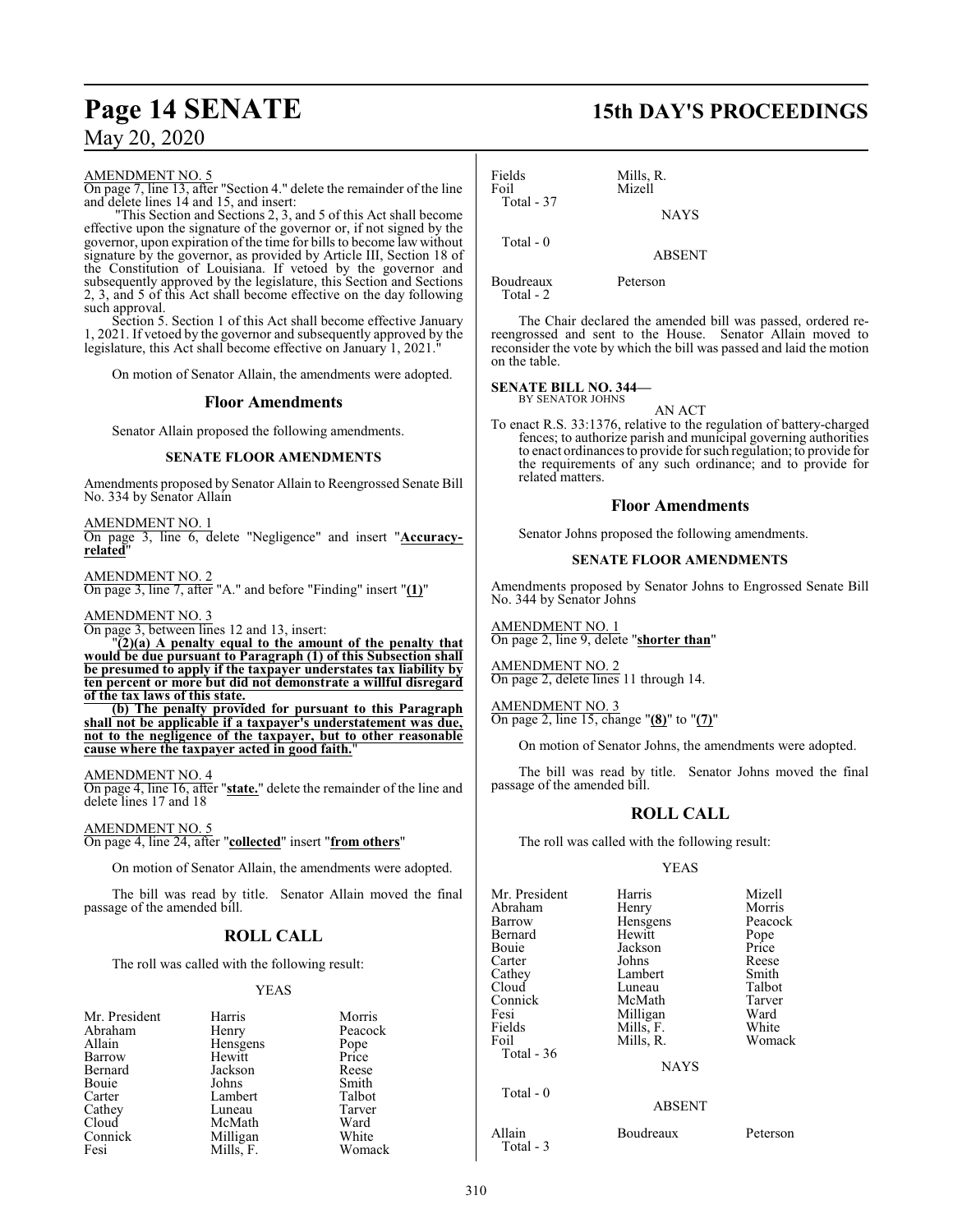# **15th DAY'S PROCEEDINGS Page 15 SENATE**

# May 20, 2020

The Chair declared the amended bill was passed, ordered reengrossed and sent to the House. Senator Johns moved to reconsider the vote by which the bill was passed and laid the motion on the table.

SENATE BILL NO. 359-<br>
BY SENATORS HENSGENS, ALLAIN, BERNARD, CATHEY, CLOUD,<br>
CORTEZ, FESI, HENRY, HEWITT, JOHNS, MCMATH, MILLIGAN,<br>
ROBERT MILLS, MIZELL, PEACOCK, REESE, TALBOT, WHITE AND<br>
WOMACK AND REPRESENTATIVES AMEDEE MCCORMICK AND MIGUEZ

AN ACT

To amend and reenact R.S. 49:214.36(D) and (E), relative to the Louisiana Coastal Zone Management Program; to provide for the authority to bring enforcement actions; to provide for the imposition of civil liability and the assessment of damages; to provide certain terms, procedures, conditions, requirements, and effects; and to provide for related matters.

On motion of Senator Hensgens, the bill was read by title and returned to the Calendar, subject to call.

#### **SENATE BILL NO. 396—** BY SENATOR ABRAHAM

AN ACT

To amend and reenact R.S. 33:9021(8) and (10), and 9022(1) and to enact R.S. 33:2759, relative to ad valorem tax exemptions; to provide for payments in lieu of taxes pursuant to certain cooperative endeavor agreements; to provide relative to procedures for the validity of certain cooperative endeavor agreements; to require cooperative endeavor agreement approval; to provide for limitations and requirements; to provide for definitions; to provide for effectiveness; and to provide for related matters.

#### **Floor Amendments**

Senator Fred Mills proposed the following amendments.

#### **SENATE FLOOR AMENDMENTS**

Amendments proposed by Senator Fred Mills to Engrossed Senate Bill No. 396 by Senator Abraham

AMENDMENT NO. 1 On page 3, between lines 8 and 9, insert the following:

#### "**(e) The State Bond Commission.**"

Onmotion ofSenator Fred Mills, the amendments were adopted.

#### **Floor Amendments**

Senator Morris proposed the following amendments.

#### **SENATE FLOOR AMENDMENTS**

Amendments proposed by Senator Morris to Engrossed Senate Bill No. 396 by Senator Abraham

#### AMENDMENT NO. 1

On page 2, line 27, change "**the**" to "**a participating**"

#### AMENDMENT NO. 2

On page 2, line 29, change "**by the following**" to "**as follows**"

On motion of Senator Morris, the amendments were adopted.

The bill was read by title. Senator Abraham moved the final passage of the amended bill.

### **ROLL CALL**

The roll was called with the following result:

YEAS

| Mr. President<br>Abraham<br>Allain<br>Bernard<br>Bouie<br>Carter<br>Cathey<br>Cloud<br>Connick<br>Fesi<br>Fields<br>Foil<br>Total - 36 | Harris<br>Henry<br>Hensgens<br>Hewitt<br>Jackson<br>Johns<br>Lambert<br>Luneau<br>McMath<br>Milligan<br>Mills, F.<br>Mills, R.<br><b>NAYS</b> | Mizell<br>Morris<br>Peacock<br>Pope<br>Price<br>Reese<br>Smith<br>Talbot<br>Tarver<br>Ward<br>White<br>Womack |
|----------------------------------------------------------------------------------------------------------------------------------------|-----------------------------------------------------------------------------------------------------------------------------------------------|---------------------------------------------------------------------------------------------------------------|
| Barrow                                                                                                                                 |                                                                                                                                               |                                                                                                               |

ABSENT

Boudreaux Peterson

Total - 2

Total - 1

The Chair declared the amended bill was passed, ordered reengrossed and sent to the House. Senator Abraham moved to reconsider the vote by which the bill was passed and laid the motion on the table.

#### **SENATE BILL NO. 410—** BY SENATOR BARROW

AN ACT To amend and reenact R.S. 33:2740.67(B), relative to Baton Rouge North Economic Development District; to provide relative to the boundaries of the district; and to provide for related matters.

#### **Floor Amendments**

Senator Barrow proposed the following amendments.

#### **SENATE FLOOR AMENDMENTS**

Amendments proposed by Senator Barrow to Engrossed Senate Bill No. 410 by Senator Barrow

AMENDMENT NO. 1

On page 1, line 2, after "(B)" and before the comma "," insert "and  $(C)$ (1)<sup> $\bar{C}$ </sup>

#### AMENDMENT NO. 2

On page 1, line 7, change "is" to "and  $(C)(1)$  are"

#### AMENDMENT NO. 3

On page 2, between lines 9 and 10, insert the following:

"C. Governance. (1) In order to provide forthe orderly planning, development, acquisition, construction, and effectuation of the services, improvements, and facilities to be furnished by the district and to provide for the representation in the affairs of the district of those persons and interests immediately concerned with and affected by the purposes and development of the district, the district shall be managed by a thirteen-member board of commissioners, referred to in this Section as the "board". The board shall be comprised of members as follows:

(a) Two **One** members shall be appointed by the state representative for House District No. 29, one of whom shall be a representative of the business community.

(b) Two members shall be appointed by the state senator for Senate District No. 15.

(c) One member **with a background in economic development** shall be appointed by the mayor-president of the parish of East Baton Rouge.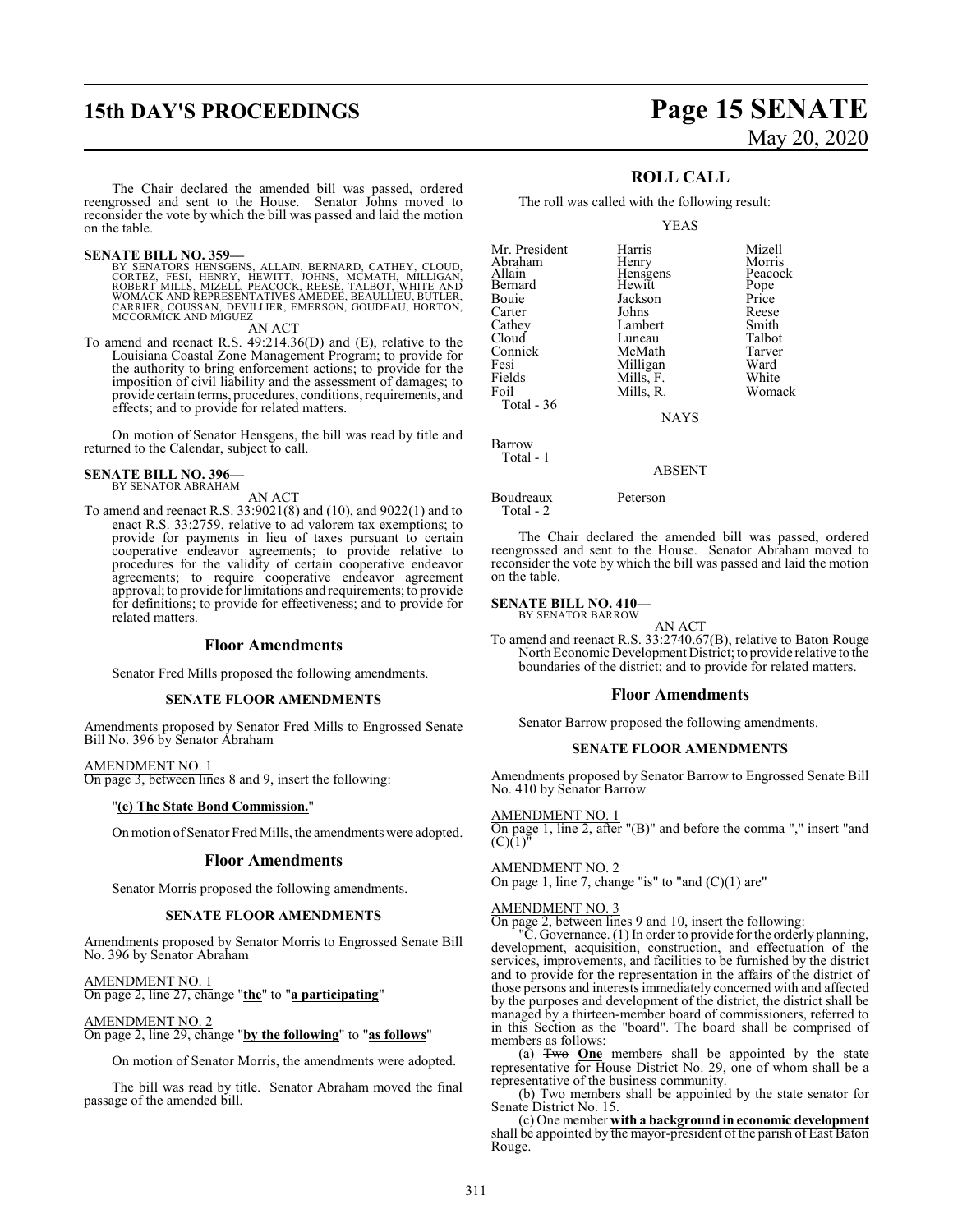## **Page 16 SENATE 15th DAY'S PROCEEDINGS**

### May 20, 2020

 $(d)$  One member shall be appointed by the member or members of the governing authority of the parish of East Baton Rouge who represent the district. **One member shall be appointed with community development background located within the district to be selected by a subcommittee formed by the board.**

(e) One member shall be appointed by the owner of the largest parcel of land located within the district.

(f) One member shall be appointed by the state representative for House District No. 61.

**(g) One member shall be appointed by the state representative for House District No. 63.**

 $\frac{1}{2}$ (h) One member shall be appointed by the state representative for House District No. 67.

(h)**(i)** One member shall be appointed by the state representative for House District No. 101.

(i)**(j)** One member shall be appointed by the state senator for Senate District No. 14.

(j)**(k)** One urban designer or community developer **accountant** located within the district to be selected by a subcommittee formed by the board.

(k)**(l)** One representative of a civic association located within the district to be selected by a subcommittee formed by the board."

On motion of Senator Barrow, the amendments were adopted.

The bill was read by title. Senator Barrow moved the final passage of the amended bill.

### **ROLL CALL**

The roll was called with the following result:

#### YEAS

| Mr. President<br>Abraham<br>Allain<br>Barrow<br>Bernard<br>Bouie<br>Carter<br>Cathey<br>Cloud<br>Connick<br>Fesi | Harris<br>Henry<br>Hensgens<br>Hewitt<br>Jackson<br>Johns<br>Lambert<br>Luneau<br>McMath<br>Milligan<br>Mills, F. | Morris<br>Peacock<br>Pope<br>Price<br>Reese<br>Smith<br>Talbot<br>Tarver<br>Ward<br>White<br>Womack |
|------------------------------------------------------------------------------------------------------------------|-------------------------------------------------------------------------------------------------------------------|-----------------------------------------------------------------------------------------------------|
| Fields                                                                                                           | Mills, R.                                                                                                         |                                                                                                     |
| Foil<br>Total - 37                                                                                               | Mizell                                                                                                            |                                                                                                     |
|                                                                                                                  | <b>NAYS</b>                                                                                                       |                                                                                                     |
| Total $-0$                                                                                                       | <b>ABSENT</b>                                                                                                     |                                                                                                     |

| Boudreaux<br>Total - 2 | Peterson |
|------------------------|----------|
|                        |          |

The Chair declared the amended bill was passed, ordered reengrossed and sent to the House. Senator Barrow moved to reconsider the vote by which the bill was passed and laid the motion on the table.

#### **Rules Suspended**

Senator White asked for and obtained a suspension of the rules to advance to:

#### **Senate Bills and Joint Resolutions on Third Reading and Final Passage, Subject to Call**

#### **Called from the Calendar**

Senator White asked that Senate Bill No. 189 be called from the Calendar.

#### **SENATE BILL NO. 189—** BY SENATOR WHITE

AN ACT

To enact Subpart L-1 of Part II-A of Chapter 1 of Subtitle 1 of Title 39 of the Louisiana Revised Statutes of 1950, to be comprised of R.S. 39:100.36, relative to special funds; to create the 2020 Capital Project Fund as a special fund in the state treasury; to provide for the dedication of certain revenues and for the deposit of and use of monies in the fund; to provide for an effective date; and to provide for related matters.

The bill was read by title. Senator White moved the final passage of the bill.

#### **ROLL CALL**

The roll was called with the following result:

YEAS

| Mr. President<br>Abraham<br>Allain<br>Barrow<br>Bernard<br>Bouie<br>Carter<br>Cathey<br>Cloud<br>Connick<br>Fesi<br>Fields | Foil<br>Harris<br>Henry<br>Hensgens<br>Hewitt<br>Jackson<br>Johns<br>Lambert<br>Luneau<br>McMath<br>Milligan<br>Mills, F. | Mizell<br>Morris<br>Peacock<br>Pope<br>Price<br>Reese<br>Smith<br>Talbot<br>Tarver<br>Ward<br>White<br>Womack |
|----------------------------------------------------------------------------------------------------------------------------|---------------------------------------------------------------------------------------------------------------------------|---------------------------------------------------------------------------------------------------------------|
| Total - 36                                                                                                                 | <b>NAYS</b>                                                                                                               |                                                                                                               |
| Total - 0                                                                                                                  | <b>ABSENT</b>                                                                                                             |                                                                                                               |
| Boudreaux<br>Total - 3                                                                                                     | Mills, R.                                                                                                                 | Peterson                                                                                                      |

The Chair declared the bill was passed and ordered it sent to the House. Senator White moved to reconsider the vote by which the bill was passed and laid the motion on the table.

#### **Rules Suspended**

Senator Talbot asked for and obtained a suspension of the rules to revert to:

#### **Senate Bills and Joint Resolutions on Third Reading and Final Passage**

**SENATE BILL NO. 411—** BY SENATOR BARROW

AN ACT

To amend and reenact R.S. 33:9038.71(A), (B), and (D), relative to the Bethany Convention Center Development District; to provide for a change in the name of the district; to provide for a change in the boundary lines; to provide for its governance; to provide relative to the board of commissioners; to provide for the rights and powers of the board of commissioners; to provide for related matters.

#### **Floor Amendments**

Senator Fred Mills sent up floor amendments.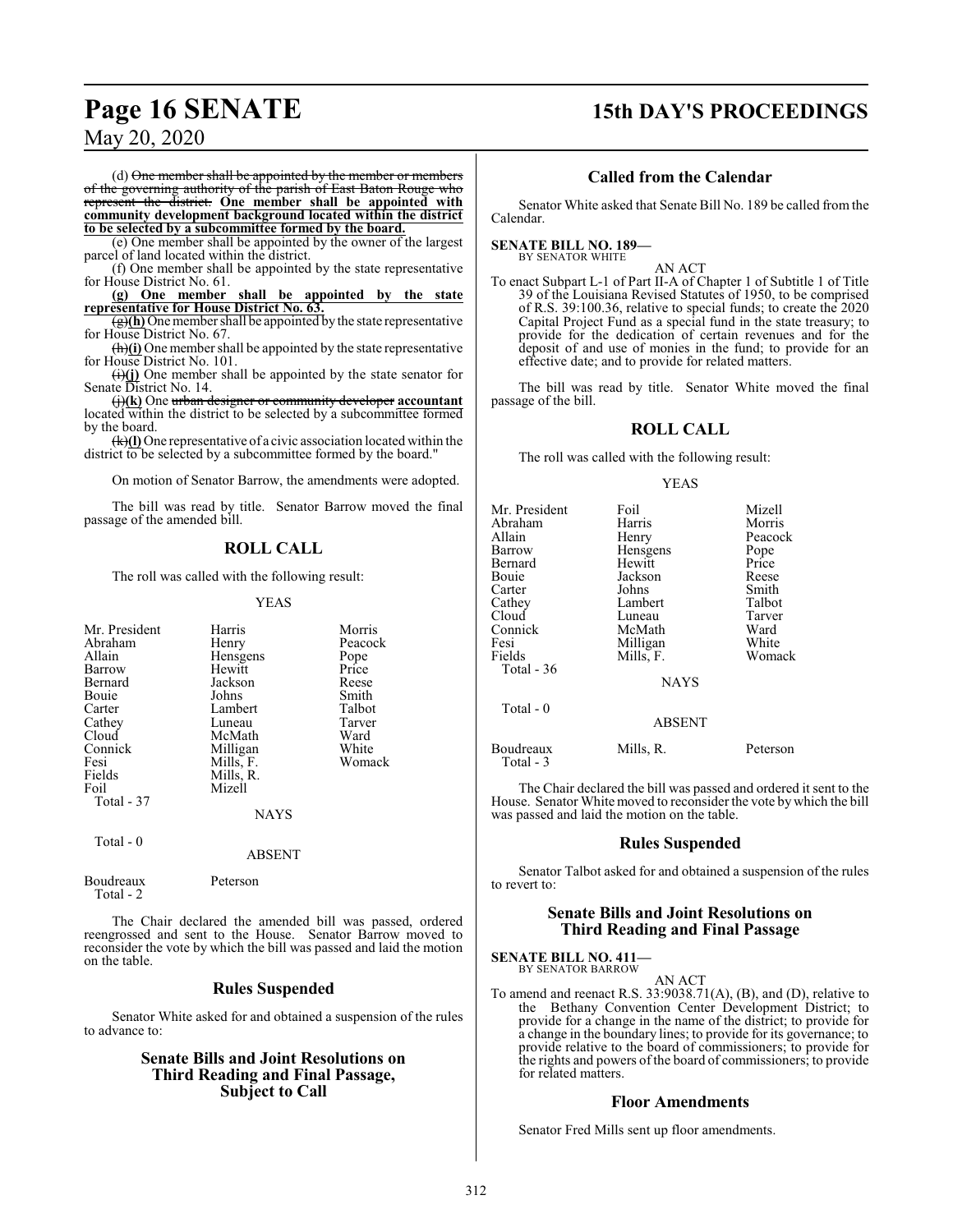# **15th DAY'S PROCEEDINGS Page 17 SENATE**

# May 20, 2020

#### **SENATE FLOOR AMENDMENTS**

Amendments proposed by Senator Fred Mills on behalf of the Legislative Bureau to Engrossed Senate Bill No. 411 by Senator Barrow

AMENDMENT NO. 1 On page 3, line 4, change "**School Board**" to "**school board**"

AMENDMENT NO. 2 On page 3, line 5, following "**All**" and before "**members**" delete "**the**"

AMENDMENT NO. 3

On page 3, line 7, following "**three years**" change "**, at**" to "**. At**"

On motion of Senator Fred Mills, the amendments were adopted.

The bill was read by title. Senator Barrow moved the final passage of the amended bill.

#### **ROLL CALL**

The roll was called with the following result:

#### YEAS

| Mr. President | Harris        | Morris  |
|---------------|---------------|---------|
| Abraham       | Henry         | Peacock |
| Allain        | Hensgens      | Pope    |
| Barrow        | Hewitt        | Price   |
| Bernard       | Jackson       | Reese   |
| Bouie         | Johns         | Smith   |
| Carter        | Lambert       | Talbot  |
| Cathey        | Luneau        | Tarver  |
| Cloud         | Milligan      | Ward    |
| Fesi          | Mills, F.     | White   |
| Fields        | Mills, R.     | Womack  |
| Foil          | Mizell        |         |
| Total - 35    |               |         |
|               | NAYS          |         |
| Total - 0     |               |         |
|               | <b>ABSENT</b> |         |
| Boudreaux     | McMath        |         |
| Connick       | Peterson      |         |

Total - 4

The Chair declared the amended bill was passed, ordered reengrossed and sent to the House. Senator Barrow moved to reconsider the vote by which the bill was passed and laid the motion on the table.

#### **SENATE BILL NO. 415—** BY SENATOR MIZELL

AN ACT

To amend and reenact R.S.  $39:1351(A)(2)(a)$  and (3), the introductory paragraph of  $(B)(1)$  and  $(1)(a)$ ,  $1352(A)(1)$  and  $(3)$ and  $(B)(1)$ , 1353 $(A)$  and 1354 $(A)$ , and to enact R.S.  $39:1352(B)(2)(e)$  and (4), relative to fiscal administrators of political subdivisions; to provide relative to appointments; to provide relative to duties of a fiscal administrator; to provide relative to the adoption of budget amendments; and to provide for related matters.

#### **Floor Amendments**

Senator Fred Mills sent up floor amendments.

#### **SENATE FLOOR AMENDMENTS**

Amendments proposed by Senator Fred Mills on behalf of the Legislative Bureau to Engrossed Senate Bill No. 415 by Senator Mizell

AMENDMENT NO. 1 On page 1, line 3, following "1352(A)(1) and" and before "(3) and" insert "the introductory paragraph of"

AMENDMENT NO. 2 On page 1, line  $10$ , following "1352(A)(1) and" and before "(3) and" insert "the introductory paragraph of"

AMENDMENT NO. 3 On page 1, line 17, following "**limited to**" delete "**,**"

AMENDMENT NO. 4 On page 3, line 2, change "deems" to "**considers**"

AMENDMENT NO. 5 On page 3, between 28 and 29, insert "\* \* \*"

AMENDMENT NO. 6 On page 4, line 18, change "deems" to "**considers**"

On motion of Senator Fred Mills, the amendments were adopted.

The bill was read by title. Senator Mizell moved the final passage of the amended bill.

#### **ROLL CALL**

The roll was called with the following result:

YEAS

| Mr. President | Foil        | Mizell  |
|---------------|-------------|---------|
| Abraham       | Harris      | Morris  |
| Allain        | Henry       | Peacock |
| Barrow        | Hensgens    | Pope    |
| Bernard       | Hewitt      | Reese   |
| Bouie         | Johns       | Smith   |
| Carter        | Luneau      | Talbot  |
| Cathey        | McMath      | Tarver  |
| Cloud         | Milligan    | Ward    |
| Fesi          | Mills, F.   | White   |
| Fields        | Mills, R.   | Womack  |
| Total - 33    |             |         |
|               | <b>NAYS</b> |         |
| Total - 0     |             |         |

#### ABSENT

Boudreaux Jackson Peterson Connick Total - 6

The Chair declared the amended bill was passed, ordered reengrossed and sent to the House. Senator Mizell moved to reconsider the vote by which the bill was passed and laid the motion on the table.

### **SENATE BILL NO. 416—** BY SENATOR CARTER

AN ACT To amend and reenact R.S. 33:4530(A), (B), and (C), 4531, and 4532, to enact R.S. 33:4530(D), 4534, 4535, 4536, and 4537, and to repeal R.S. 33:4533 and Act 279 of the 2011 Regular Session, relative to the New Orleans public belt railroad; to provide for the creation of the New Orleans Public Belt Railroad Commission; to provide for the composition of the commission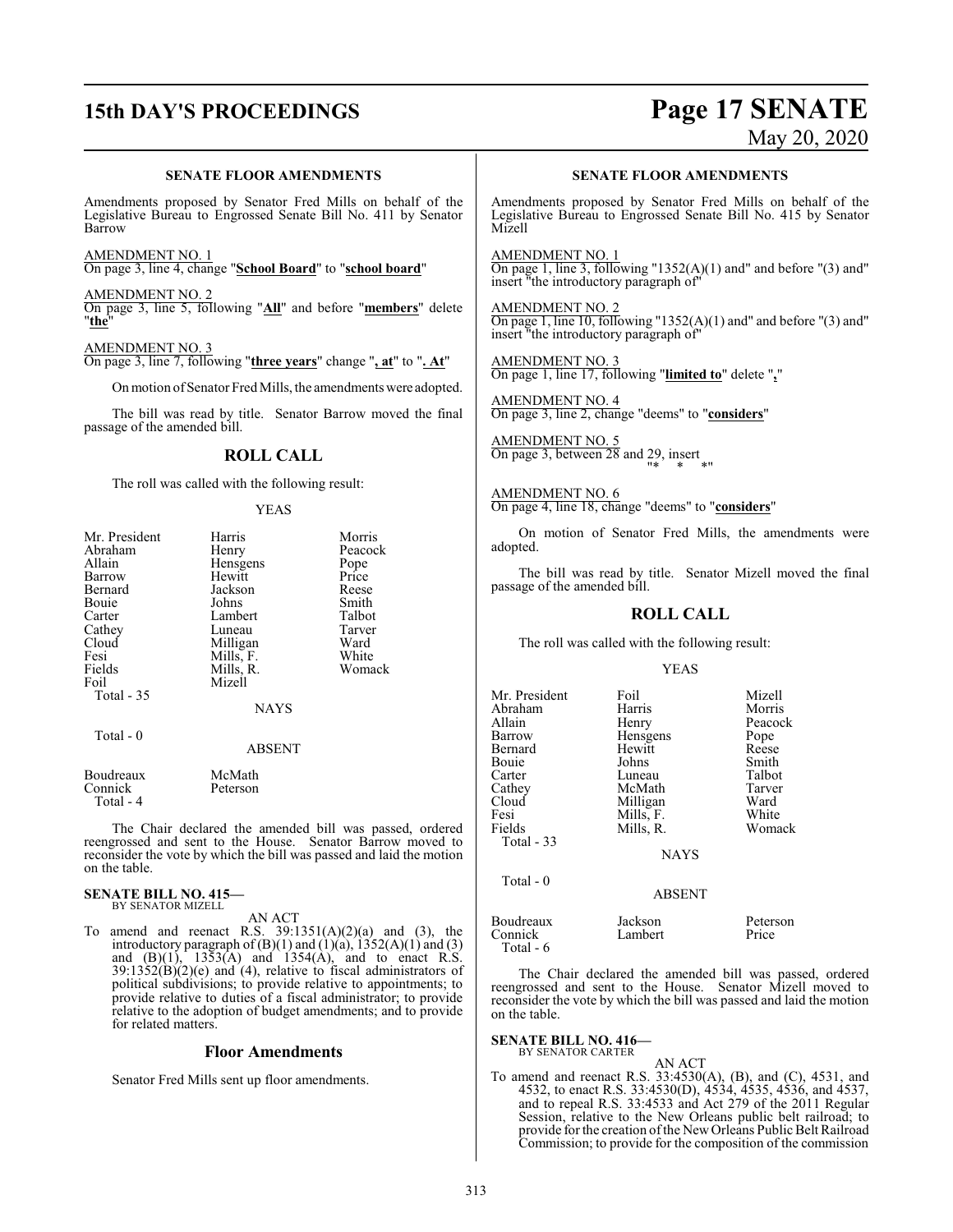## **Page 18 SENATE 15th DAY'S PROCEEDINGS**

membership; to provide for the commission's purpose; to provide for the operation and maintenance of the Huey P. Long Bridge; to authorize the transfer of assets; to provide for employee arrangements; to provide for financial matters; and to provide for related matters.

#### **Floor Amendments**

Senator Fred Mills sent up floor amendments.

#### **SENATE FLOOR AMENDMENTS**

Amendments proposed by Senator Fred Mills on behalf of the Legislative Bureau to Engrossed Senate Bill No. 416 by Senator **Carter** 

AMENDMENT NO. 1 On page 2, line 19 after "**exercise**" insert "**,**"

AMENDMENT NO. 2 On page 2, line 20, after "**Orleans**" insert "**,**"

AMENDMENT NO. 3 On page 3, line 2, after "**automatically**" delete the "**,**" and following "**and**" and before "**without**" insert "**,**"

AMENDMENT NO. 4 On page 3, line 8, change "**such**" to "**that**"

AMENDMENT NO. 5 On page 4, line 8 following "**meetings**" delete "**,**"

AMENDMENT NO. 6 On page 5, line 7, after "contracts" delete "," and insert "**and to**" and following "leases" insert "**,**"

AMENDMENT NO. 7 On page 5, line 14, after "management" insert "**,**"

AMENDMENT NO. 8 On page 5, line 18, change "said" to "**the**"

AMENDMENT NO. 9 On page 5, line 23, after "management" insert "**,**"

AMENDMENT NO. 10 On page 6, at the end of line 4, after "**through**" insert "**the**"

AMENDMENT NO. 11 On page 6, at the end of line 6, change "**port**" to "**Port**"

AMENDMENT NO. 12 On page 6, line 19, change "and/or" to "**or**"

AMENDMENT NO. 13 On page 6, line 23 after "transfer" insert "**,**"

AMENDMENT NO. 14 On page 6, line 25, following "yards" insert "**,**"

AMENDMENT NO. 15 On page 7, line 2, following "subdivision" insert "**,**"

AMENDMENT NO. 16 On page 7, line 3, after "maintain" insert "**,**" and change "port" to "**Port**"

AMENDMENT NO. 17 On page 7, line 4, change "said" to "**the**"

AMENDMENT NO. 18 On page 7, line 27, change "such" to "**the**"

AMENDMENT NO. 19 On page 8, line 3, change "such" to "**that**"

AMENDMENT NO. 20 On page 8, line 8, after "appurtenances" insert "**,**"

AMENDMENT NO. 21 On page 8, line 9, after "operation" insert "**,**"

AMENDMENT NO. 22 On page 8, line 11, after "leased" insert "**,**"

AMENDMENT NO. 23 On page 8, line 25, after "assign" insert "**,**"

AMENDMENT NO. 24 On page 9, line 8, delete "Louisiana" and change "Highways" to "**Transportation and Development**"

AMENDMENT NO. 25 On page 9, line 23, change "**and/or**" to "**or**"

AMENDMENT NO. 26 On page 10, line 20, following "**Orleans**" and before "**or**" delete "**,**"

AMENDMENT NO. 27 On page 10, line 21 after "**Corporation**" delete "**,**"

AMENDMENT NO. 28 On page 12, line 10, after "**manage**" insert "**,**"

AMENDMENT NO. 29 On page 13, line 4, after "**agreed**" insert "**upon**"

AMENDMENT NO. 30 On page 13, line 22, after "**acquisition**" insert "**,**"

AMENDMENT NO. 31 On page 14, line 7, change "**port**" to "**Port**"

AMENDMENT NO. 32 On page 14, line 26, after "**commission**" delete "**,**"

AMENDMENT NO. 33 On page 15, at the end of line 10, following "**have**" insert "**the**"

AMENDMENT NO. 34 On page 15, line 12, after "**commission**" delete "**,**"

AMENDMENT NO. 35 On page 15, line 28, change "**such**" to "**the**"

AMENDMENT NO. 36 On page 16, line 14, change "**port**" to "**Port**"

AMENDMENT NO. 37 On page 16, line 25, change "**port**" to "**Port**"

AMENDMENT NO. 38 On page 17, line 1, change "**port**" to "**Port**"

AMENDMENT NO. 39 On page 17, line 6, change "4, and 8" to "and 4"

On motion of Senator Fred Mills, the amendments were adopted.

### **Floor Amendments**

Senator Carter proposed the following amendments.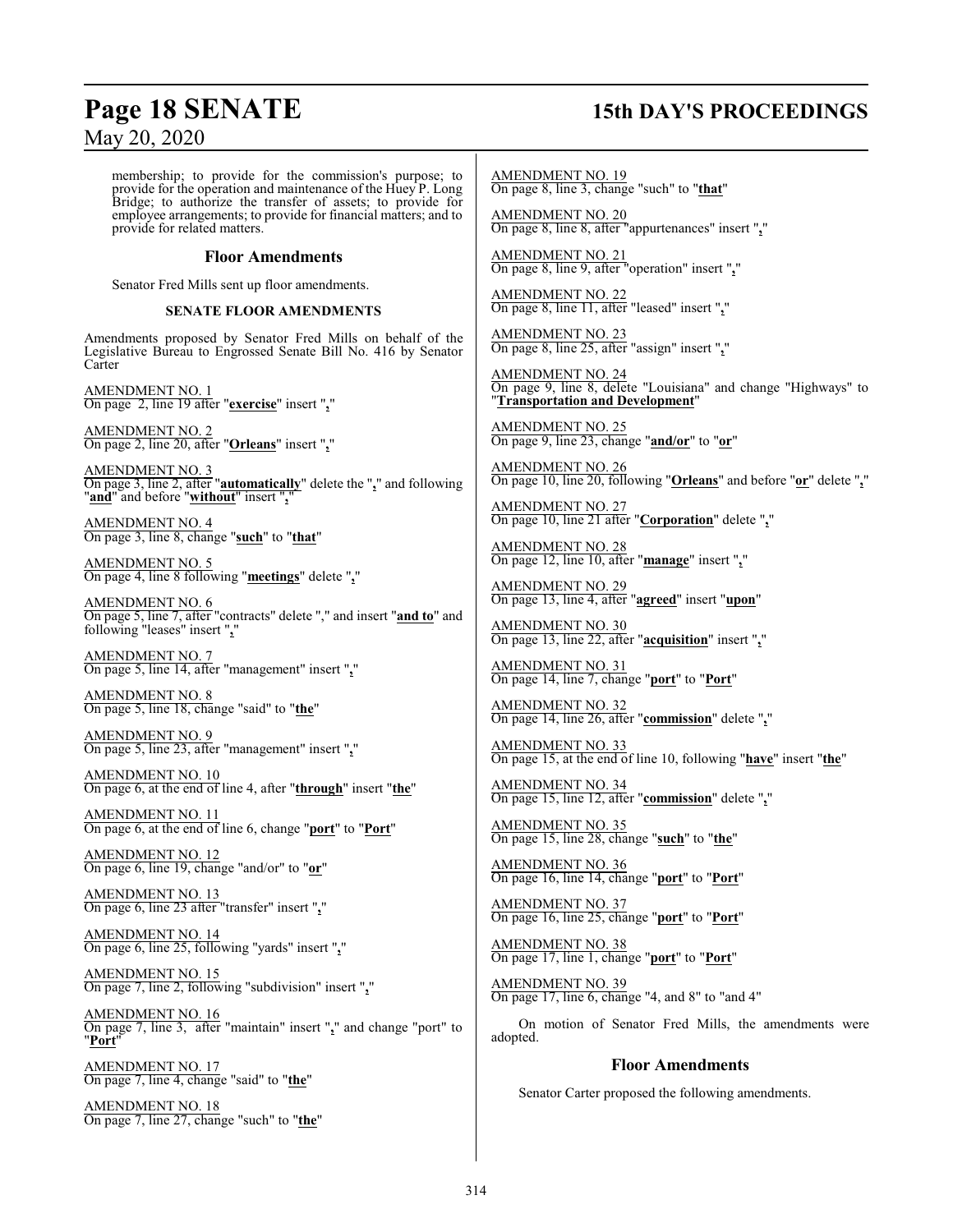#### **SENATE FLOOR AMENDMENTS**

Amendments proposed by Senator Carter to Engrossed Senate Bill No. 416 by Senator Carter

#### AMENDMENT NO. 1

On page 4, delete lines 11 through 14, and insert "**(4) The**"

On motion of Senator Carter, the amendments were adopted.

#### **Floor Amendments**

Senator Carter proposed the following amendments.

#### **SENATE FLOOR AMENDMENTS**

Amendments proposed by Senator Carter to Engrossed Senate Bill No. 416 by Senator Carter AMENDMENT NO. 1

On page 17, after line 16, insert:

"Section 10. Notwithstanding any provisions of this Act to the contrary, the provisions ofthis Act shall not supersede the obligations set forth in the cooperative endeavor agreement between the city of New Orleans, the Public Belt Railroad Commission of the city of New Orleans, the Board of Commissioners of the Port of New Orleans, and New Orleans Public Belt Railroad Corporation, dated February 1, 2018 including but not limited to, post-closing transfers."

On motion of Senator Carter the amendments were adopted.

The bill was read by title. Senator Carter moved the final passage of the amended bill.

#### **ROLL CALL**

The roll was called with the following result:

#### YEAS

| Mr. President<br>Abraham<br>Allain<br>Barrow<br>Bernard<br>Bouie<br>Carter<br>Cathey<br>Cloud | Harris<br>Henry<br>Hensgens<br>Hewitt<br>Johns<br>Lambert<br>Luneau<br>McMath<br>Milligan | Morris<br>Peacock<br>Pope<br>Price<br>Reese<br>Smith<br>Talbot<br>Tarver<br>Ward |
|-----------------------------------------------------------------------------------------------|-------------------------------------------------------------------------------------------|----------------------------------------------------------------------------------|
| Fesi                                                                                          | Mills, F.                                                                                 | White                                                                            |
| Fields<br>Foil                                                                                | Mills, R.<br>Mizell                                                                       | Womack                                                                           |
| Total - 35                                                                                    | NAYS                                                                                      |                                                                                  |

#### $Total = 0$

ABSENT

| Boudreaux | Jackson  |
|-----------|----------|
| Connick   | Peterson |
| Total - 4 |          |

The Chair declared the amended bill was passed, ordered reengrossed and sent to the House. Senator Carter moved to reconsider the vote by which the bill was passed and laid the motion on the table.

**SENATE BILL NO. 423—** BY SENATOR WHITE AND REPRESENTATIVE EDMONDS AN ACT

To enact Part IX-A of Chapter 6 of Title 33 of the Louisiana Revised Statutes of 1950, to be comprised ofR.S. 33:3121 through 3125, relative to government within East Baton Rouge Parish; to provide for the continued collection of tax revenue to fund essential public services within the city of St. George; to

# **15th DAY'S PROCEEDINGS Page 19 SENATE** May 20, 2020

authorize the parish to continue collection of a previously approved two percent sales and use tax and to continue providing essential public services within the corporate limits of the city of St. George pursuant to intergovernmental agreement; to create a St. George Transition District as a taxing district to provide monies for essential public services within the municipality; to provide for the board of directors ofthe district; to provide for the duties, powers, and responsibilities of the district; to authorize the district to levy and collect a sales and use tax not to exceed two percent; to provide time limits for the continuation of such taxes; to authorize contracts, intergovernmental agreements, and cooperative endeavors; and to provide for related matters.

#### **Floor Amendments**

Senator Fred Mills sent up floor amendments.

#### **SENATE FLOOR AMENDMENTS**

Amendments proposed by Senator Fred Mills on behalf of the Legislative Bureau to Engrossed Senate Bill No. 423 by Senator White

AMENDMENT NO. 1 On page 3, line 10, following "**municipality**" delete "**,**"

AMENDMENT NO. 2 On page 4, line 18, change "**deemed**" to "**considered**"

On motion of Senator Fred Mills, the amendments were adopted.

#### **Floor Amendments**

Senator White proposed the following amendments.

#### **SENATE FLOOR AMENDMENTS**

Amendments proposed by Senator White to Engrossed Senate Bill No. 423 by Senator White

AMENDMENT NO. 1 On page 1, line 3, change "R.S. 33:3121 through 3125" to "R.S. 33:3076 through 3080"

AMENDMENT NO. 2 On page 2, line 1, change "R.S. 33:3121 through 3125" to "R.S. 33:3076 through 3080"

AMENDMENT NO. 3 On page 2, line 3, change "**§3121.**" to "**§3076.**"

AMENDMENT NO. 4 On page 2, line 17, change "**§3122.**" to "**§3077.**"

AMENDMENT NO. 5 On page 3, line 1, change "**R.S. 33:3124(D)(5)**" to "**R.S. 33:3079(D)(5)**"

AMENDMENT NO. 6 On page 3, line 5, change "**§3123.**" to "**§3078.**"

AMENDMENT NO. 7 On page 3, line 18, change "**§3124.**" to "**§3079.**"

AMENDMENT NO. 8 On page 7, line 21, change "**§3125.**" to "**§3080.**"

On motion of Senator White, the amendments were adopted.

The bill was read by title. Senator White moved the final passage of the amended bill.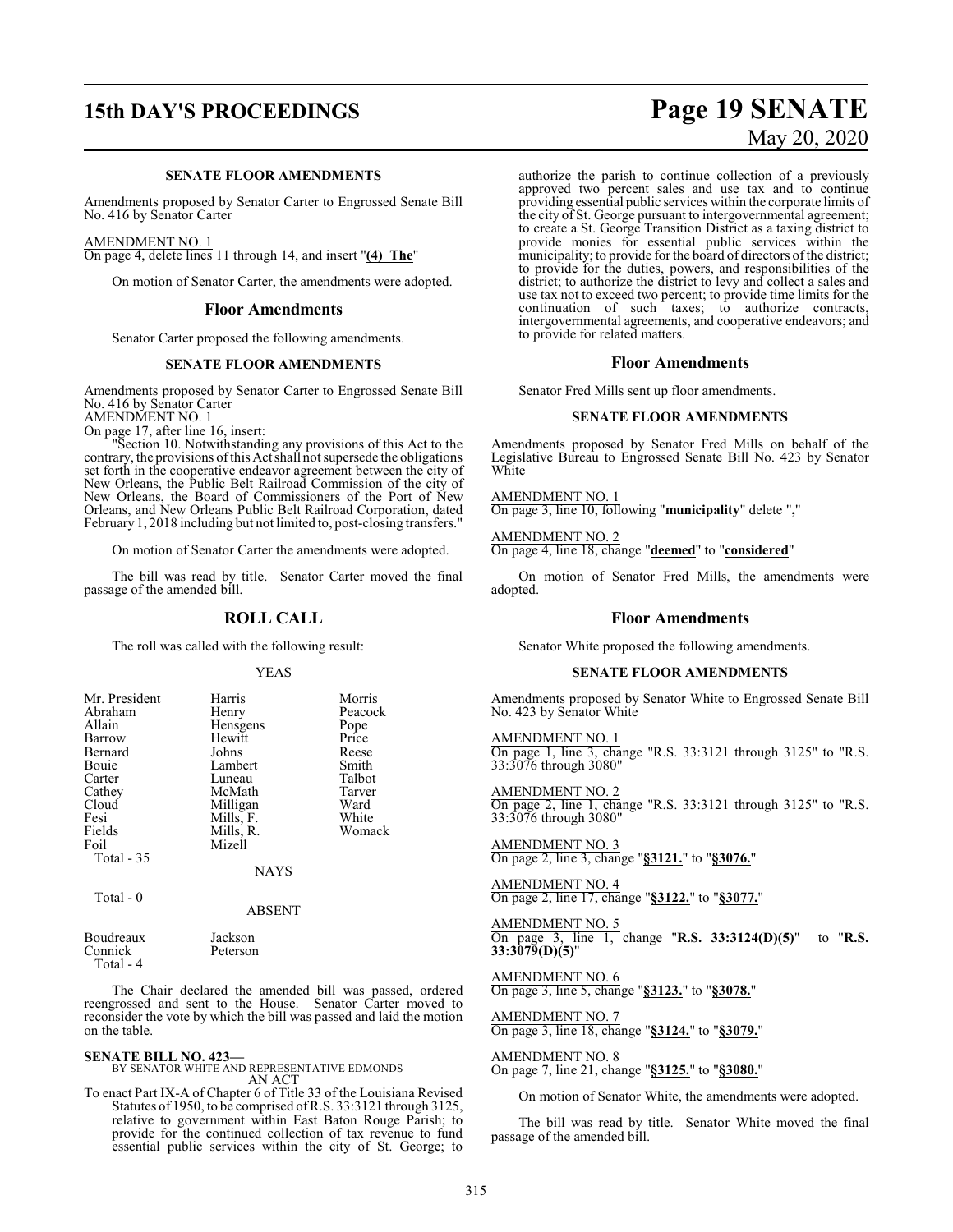### **ROLL CALL**

The roll was called with the following result:

#### YEAS

| Mr. President          | Hensgens      | Pope      |
|------------------------|---------------|-----------|
| Abraham                | Hewitt        | Reese     |
| Allain                 | Johns         | Smith     |
| Bernard                | Lambert       | Talbot    |
| Cathey                 | McMath        | Tarver    |
| Cloud                  | Milligan      | Ward      |
| Connick                | Mills, R.     | White     |
| Fesi                   | Mizell        | Womack    |
| Foil                   | Morris        |           |
| Henry                  | Peacock       |           |
| Total - 28             |               |           |
|                        | <b>NAYS</b>   |           |
| Barrow                 | Fields        | Mills, F. |
| Bouie                  | Jackson       | Price     |
| Carter                 | Luneau        |           |
| Total - 8              |               |           |
|                        | <b>ABSENT</b> |           |
|                        |               |           |
| Boudreaux<br>Total - 3 | Harris        | Peterson  |

The Chair declared the amended bill was passed, ordered reengrossed and sent to the House. Senator White moved to reconsider the vote by which the bill was passed and laid the motion on the table.

#### **SENATE BILL NO. 441—** BY SENATOR ABRAHAM

AN ACT

To amend and reenact R.S. 34:484(B), relative to the Calcasieu-Cameron Navigation District board of commissioners; to provide for meetings of the board of commissioners; and to provide for related matters.

The bill was read by title. Senator Abraham moved the final passage of the bill.

### **ROLL CALL**

The roll was called with the following result:

#### YEAS

| Mr. President<br>Abraham<br>Allain<br>Barrow<br>Bernard<br>Bouie<br>Carter<br>Cathey<br>Cloud<br>Connick<br>Fesi<br>Fields<br>Total $-36$<br>Total $-0$ | Foil<br>Henry<br>Hensgens<br>Hewitt<br>Jackson<br>Johns<br>Lambert<br>Luneau<br>McMath<br>Milligan<br>Mills, F.<br>Mills, R.<br><b>NAYS</b><br><b>ABSENT</b> | Mizell<br>Morris<br>Peacock<br>Pope<br>Price<br>Reese<br>Smith<br>Talbot<br>Tarver<br>Ward<br>White<br>Womack |
|---------------------------------------------------------------------------------------------------------------------------------------------------------|--------------------------------------------------------------------------------------------------------------------------------------------------------------|---------------------------------------------------------------------------------------------------------------|
|                                                                                                                                                         |                                                                                                                                                              |                                                                                                               |
| Boudreaux<br>Total - 3                                                                                                                                  | Harris                                                                                                                                                       | Peterson                                                                                                      |

The Chair declared the bill was passed and ordered it sent to the House. Senator Abraham moved to reconsider the vote by which the bill was passed and laid the motion on the table.

## **Page 20 SENATE 15th DAY'S PROCEEDINGS**

#### **SENATE BILL NO. 459—**

BY SENATOR REESE AN ACT

To enact Subpart B-49 of Part IV of Chapter 1 of Title 33 of the Louisiana Revised Statutes of 1950, to be comprised of R.S. 33:130.870 through 130.878, relative to economic development districts; to create the Vernon Parish Economic Development District in Vernon Parish; to provide for the district boundaries, purpose, and governance; to provide relative to powers and duties of the district; and to provide for related matters.

#### **Floor Amendments**

Senator Fred Mills sent up floor amendments.

#### **SENATE FLOOR AMENDMENTS**

Amendments proposed by Senator Fred Mills on behalf of the Legislative Bureau to Engrossed Senate Bill No. 459 by Senator Reese

AMENDMENT NO. 1 On page 2, line 23, change "**parish**" to "**Parish**"

#### AMENDMENT NO. 2

On page 3, line 12, following "**E.**" change "**Members of the board**" to "**Commissioners**" and after "**of**" and before "**immediate**" change "**their**" to "**each commissioner's**"

AMENDMENT NO. 3 On page 4, line 10, following "**otherwise**" change "**all**" to "**any**"

AMENDMENT NO. 4 On page 4, line 19, following "**behalf**" insert "**,**"

AMENDMENT NO. 5 On page 5, line 21, following "**produced**" insert "**,**"

AMENDMENT NO. 6 On page 5, line 24, following "**needs**" insert "**,**"

AMENDMENT NO. 7 On page 6, line 4, following "**(22)**" delete the remainder of the line and insert "**To enter a cooperative**"

AMENDMENT NO. 8 On page 6, line 6, following "**Foundation**" insert "**,**"

AMENDMENT NO. 9 On page 6, line 10, delete "**the district may**" and insert "**to**"

AMENDMENT NO. 10 On page 6, line 16, following "**business**" insert "**,**"

AMENDMENT NO. 11 On page 6, line 25, following "**district**" and before "**the region**" change "**,**" to "**or**"

AMENDMENT NO. 12 On page 7, line 21, change "**said**" to "**the**"

AMENDMENT NO. 13 On page 7, line 22, following "**draw**" change "**in**" to "**into**"

AMENDMENT NO. 14 On page 7, line 25, following "**complied with**" insert "**,**"

AMENDMENT NO. 15 On page 8, line 9, following "**thereof**" insert "**,**"

AMENDMENT NO. 16 On page 9, line 4, following "**individual.**" change "**Said**" to "**The**"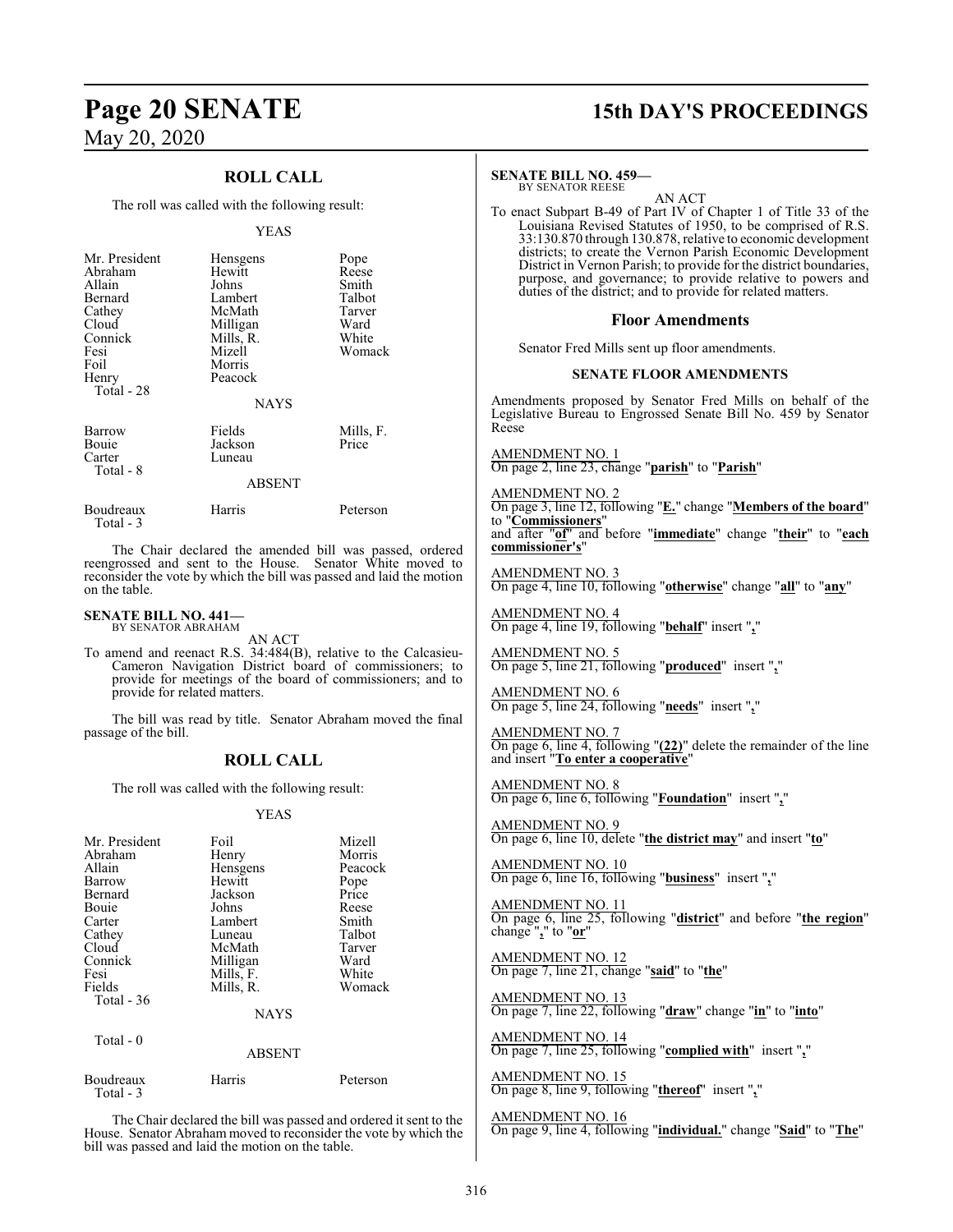## **15th DAY'S PROCEEDINGS Page 21 SENATE**

# May 20, 2020

AMENDMENT NO. 17 On page 10, line 1, following "**equipment**" delete "**,**"

AMENDMENT NO. 18 On page 10, line 2, following "**entertainment**" insert "**,**"

AMENDMENT NO. 19 On page 10, line 5, following "**transmission**" insert "**,**"

AMENDMENT NO. 20 On page 10, line 9, following "**activities**" change "**,**" to "**;**"

AMENDMENT NO. 21 On page 10, line 16, following "**grant**" insert "**,**" and following "**funds**" and before "**hereby**" change "**is**" to "**are**"

AMENDMENT NO. 22 On page 11, line 10, following "**donation**" insert "**,**"

AMENDMENT NO. 23 On page 11, line 11, change "**is**" to "**are**"

AMENDMENT NO. 24 On page 12, line 2, change "**advance**" to "**advances**"

AMENDMENT NO. 25 On page 14, line 3, following "**equipment**" insert "**,**"

AMENDMENT NO. 26 On page 15, line 25, following "**debt**" insert "**,**"

AMENDMENT NO. 27 On page 16, line 21, change "**Such**" to "**The**"

AMENDMENT NO. 28 On page 16, line 29, following "**and**" and before "**signatures**" change "**such**" to "**the**"

AMENDMENT NO. 29 On page 17, line 2, following "**(b)**" change "**Such**" to "**The**"

AMENDMENT NO. 30 On page 17, line 4, following "**district**" and before "**and**" insert "**,**"

AMENDMENT NO. 31 On page 17, line 5, change "**such**" to "**the**"

AMENDMENT NO. 32 On page 17, line 6, change "**Such**" to "**The**"

AMENDMENT NO. 33 On page 17, line 7, following "**extended**" insert "**,**"

AMENDMENT NO. 34 On page 17, line 10, change "**such**" to "**the**"

AMENDMENT NO. 35 On page 17, line 11, change "**such**" to "**the**"

AMENDMENT NO. 36 On page 17, line 12, change "**such**" to "**the**"

AMENDMENT NO. 37 On page 17, line 14, delete "**, Louisiana**"

AMENDMENT NO. 38 On page 17, line 22, change "**said**" to "**the**"

AMENDMENT NO. 39 On page 17, line 29, change "**Such**" to "**The**"

AMENDMENT NO. 40 On page 18, line 1, change "**such**" to "**the**"

AMENDMENT NO. 41 On page 18, line 2, change "**such**" to "**of the**"

AMENDMENT NO. 42 On page 18, line 12, change "**such**" to "**these**"

AMENDMENT NO. 43 On page 18, line 13, change "**such**" to "**the**"

AMENDMENT NO. 44 On page 19, line 6, change "**such**" to "**the**"

AMENDMENT NO. 45 On page 19, line 7, change "**such**" to "**the**"

AMENDMENT NO. 46 On page 19, line 10, following "**draw**" change "**in**" to "**into**"

AMENDMENT NO. 47 On page 19, line 16, following "**sale of**" and before "**bonds**" delete "**such**"

AMENDMENT NO. 48 On page 19, line 19, change "**Such**" to "**The**"

AMENDMENT NO. 49 On page 20, line 9, following "**by**" and before "**Subsection**" delete "**and**"

AMENDMENT NO. 50 On page 20, line 15, following "**Louisiana,**" and before "**the**" change "**and**" to "**or**"

AMENDMENT NO. 51 On page 20, line 22, following "**Minority**" and before "**Business**" insert "**and Women's**"

On motion of Senator Fred Mills, the amendments were adopted.

#### **Floor Amendments**

Senator Reese proposed the following amendments.

#### **SENATE FLOOR AMENDMENTS**

Amendments proposed by Senator Reese to Engrossed Senate Bill No. 459 by Senator Reese

AMENDMENT NO. 1 On page 11, line 16, change "**state, and of**" to "**state, any of**"

On motion of Senator Reese, the amendments were adopted.

#### **Floor Amendments**

Senator Reese proposed the following amendments.

#### **SENATE FLOOR AMENDMENTS**

Amendments proposed by Senator Reese to Engrossed Senate Bill No. 459 by Senator Reese

AMENDMENT NO. 1 On page 4, line 10, delete "**expropriation, purchase, or otherwise**" and insert "**or purchase**"

AMENDMENT NO. 2 On page 8, line 1, delete "**expropriation**," and after "**gift,**" insert "**or**"

AMENDMENT NO. 3 On page 8, line 2, delete "**or otherwise,**"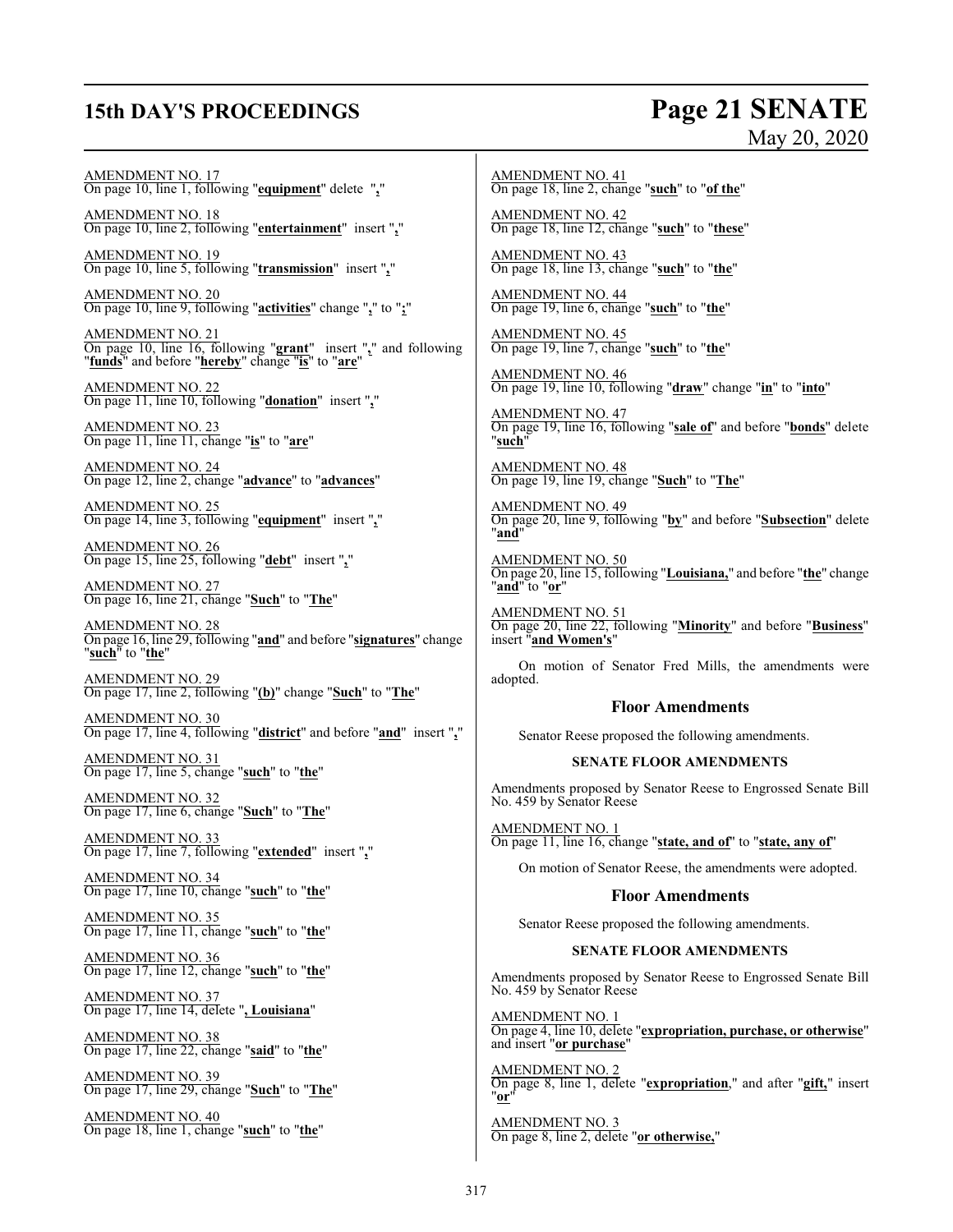On motion of Senator Reese, the amendments were adopted.

The bill was read by title. Senator Reese moved the final passage of the amended bill.

### **ROLL CALL**

The roll was called with the following result:

#### YEAS

| Mr. President       | Henry              | Morris  |
|---------------------|--------------------|---------|
| Abraham             | Hensgens           | Peacock |
| Barrow              | Hewitt             | Pope    |
| Bernard             | Jackson            | Price   |
| Bouie               | Johns              | Reese   |
| Carter              | Lambert            | Smith   |
| Cathey              | Luneau             | Talbot  |
| Cloud               | McMath             | Tarver  |
| Connick             | Milligan           | Ward    |
| Fesi                | Mills, F.          | White   |
| Fields              | Mills, R.          | Womack  |
| Foil                | Mizell             |         |
| Total - 35          |                    |         |
|                     | NAYS               |         |
| Total - 0           |                    |         |
|                     | <b>ABSENT</b>      |         |
| Allain<br>Boudreaux | Harris<br>Peterson |         |

Total - 4

The Chair declared the amended bill was passed, ordered reengrossed and sent to the House. Senator Reese moved to reconsider the vote by which the bill was passed and laid the motion on the table.

#### **Senate Bills and Joint Resolutions on Third Reading and Final Passage, Subject to Call**

### **Called from the Calendar**

Senator Abraham asked that Senate Bill No. 272 be called from the Calendar.

#### **SENATE BILL NO. 272—**

BY SENATOR ABRAHAM A JOINT RESOLUTION

Proposing to add Article VII, Section 21(O) of the Constitution of Louisiana, to provide for ad valorem property tax exemptions; to establish an exemption for certain property subject to a cooperative endeavor agreement requiring payments in lieu of taxes; to provide for requirements and limitations; and to specify an election for submission of the proposition to electors and provide a ballot proposition.

### **Floor Amendments**

Senator Abraham proposed the following amendments.

#### **SENATE FLOOR AMENDMENTS**

Amendments proposed bySenator Abrahamto Engrossed Senate Bill No. 272 by Senator Abraham

#### AMENDMENT NO. 1

On page 2, delete lines 19 through 23, and insert:

"Do you support an amendment to authorize local governments to enter into cooperative endeavor agreements with property owners to make payments in lieu of tax?"

# **Page 22 SENATE 15th DAY'S PROCEEDINGS**

On motion of Senator Abraham, the amendments were adopted.

The bill was read by title. Senator Abraham moved the final passage of the amended bill.

### **ROLL CALL**

The roll was called with the following result:

#### YEAS

| Mr. President | Foil          | Peacock  |
|---------------|---------------|----------|
| Abraham       | Henry         | Pope     |
| Allain        | Hensgens      | Price    |
| Bernard       | Hewitt        | Reese    |
| Bouie         | Johns         | Smith    |
| Carter        | Lambert       | Talbot   |
| Cathey        | Luneau        | Tarver   |
| Cloud         | McMath        | Ward     |
| Connick       | Milligan      | White    |
| Fesi          | Mills, R.     | Womack   |
| Fields        | Morris        |          |
| Total - 32    |               |          |
|               | <b>NAYS</b>   |          |
| Barrow        | Mills, F.     |          |
| Jackson       | Mizell        |          |
| Total - 4     |               |          |
|               | <b>ABSENT</b> |          |
| Boudreaux     | Harris        | Peterson |
| Total - 3     |               |          |

The Chair declared the amended bill was passed, ordered reengrossed and sent to the House. Senator Abraham moved to reconsider the vote by which the bill was passed and laid the motion on the table.

### **Called from the Calendar**

Senator Fesi asked that Senate Bill No. 440 be called from the Calendar.

#### **SENATE BILL NO. 440—**

BY SENATORS FESI AND ALLAIN

#### AN ACT

To amend and reenact R.S. 49:214.36(E) and (J), relative to the Coastal Zone Management Program; to provide for enforcement actions; to provide for the imposition of civil liability, the assessment of damages, and court orders; to provide for distribution of monies collected; to provide for the use of funds; and to provide for related matters.

#### **Motion**

Senator Connick moved that a fiscal note be obtained on Senate Bill No. 440.

Senator Allain objected.

### **ROLL CALL**

The roll was called with the following result:

#### YEAS

| Abraham      | Connick | Pope   |
|--------------|---------|--------|
| Barrow       | Harris  | Price  |
| Bernard      | Jackson | Smith  |
| Bouie        | Lambert | Tarver |
| Carter       | Luneau  | Ward   |
| $Total - 15$ |         |        |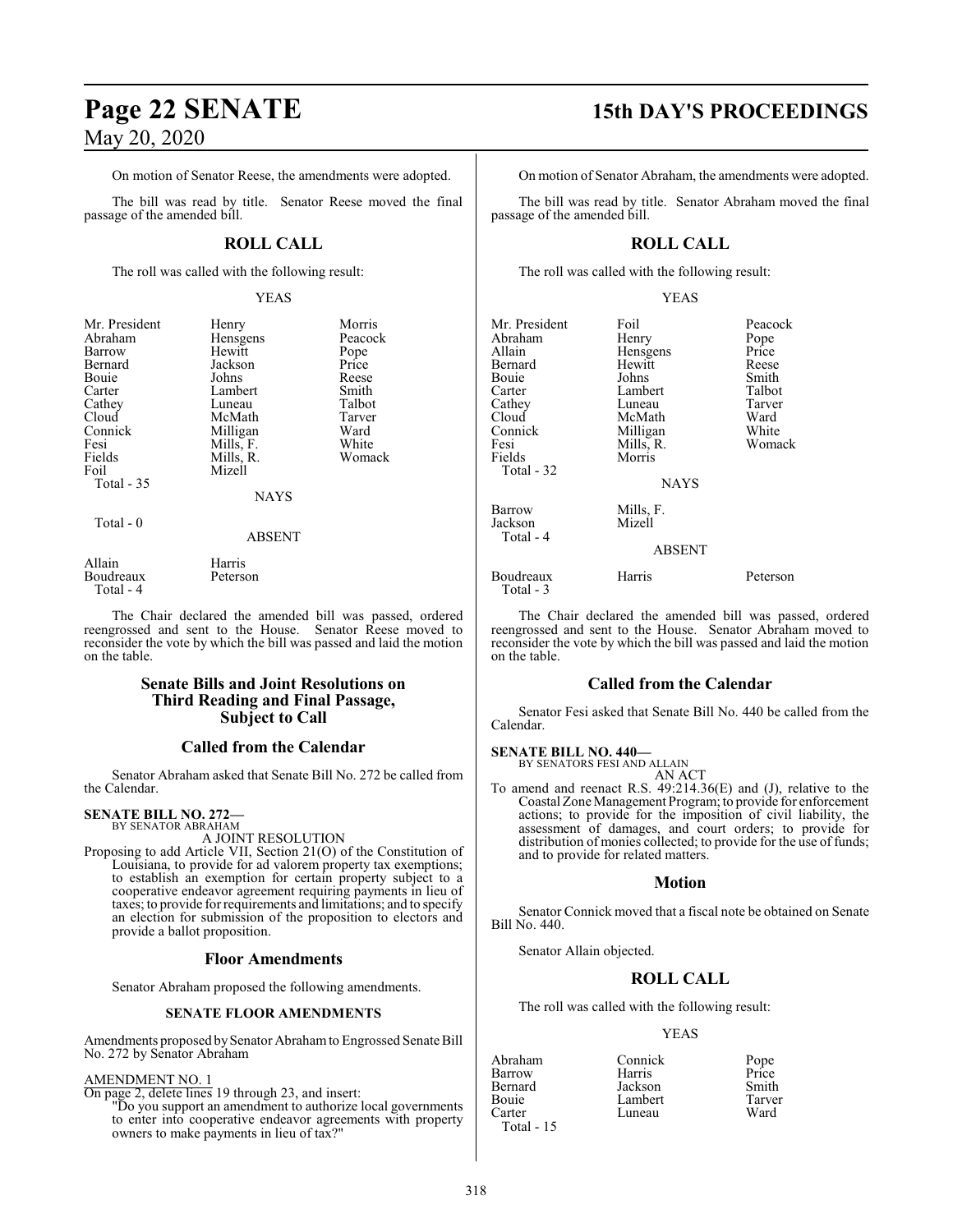# **15th DAY'S PROCEEDINGS Page 23 SENATE**

#### NAYS

Mr. President Hensgens Mizell<br>Allain Hewitt Morris Mr. President Hensgens<br>
Allain Hewitt<br>
Cathey Johns Cathey Johns Peacock<br>Cloud McMath Reese Cloud McMath Reese<br>
Resi Milligan Talbot Foil Mills, F. White<br>Henry Mills, R. Womack Total - 21

Milligan Talbot<br>
Mills F. White Mills, R.

ABSENT

Boudreaux Fields Peterson Total - 3

The Chair declared the motion failed.

#### **Floor Amendments**

Senator Fred Mills sent up floor amendments.

#### **SENATE FLOOR AMENDMENTS**

Amendments proposed by Senator Fred Mills on behalf of the Legislative Bureau to Engrossed Senate Bill No. 440 by Senator Fesi

AMENDMENT NO. 1 On page 2, line 1, change "attorney's" to "**attorney**"

AMENDMENT NO. 2 On page 2, line 8, after "only" and before "in the proportions" insert "**,**"

AMENDMENT NO. 3 On page 2, line 11, after "Subpart" and before "and shall" delete ","

AMENDMENT NO. 4 On page 2, line 17, after "**shall**" and before "**be**" delete "**only**" and after "**used**" and before "**for projects**" insert "**only**"

AMENDMENT NO. 5 On page 2, at the end of line 23, insert "**for projects that are**"

AMENDMENT NO. 6 On page 3, line 10, after "**shall**" and before "be" delete "only"

AMENDMENT NO. 7 On page 3, line 11, after "used" and before "for" insert "**only**"

AMENDMENT NO. 8 On page 3, line 21, after "**concern**" insert "**,**" and after "**used**" and before "**consistent**" insert "**for projects that are**"

AMENDMENT NO. 9 On page 3, line 23, after "**placed**" and before "**the**" change "**into**" to "**in**"

AMENDMENT NO. 10 On page 3, line 25, after "**placed**" and before "**a**" change "**into**" to "**in**"

AMENDMENT NO. 11 On page 3, line 28, after "**shall**" and before "**be**" delete "**only**" and after "**used**" and before "**for projects**" insert "**only**"

AMENDMENT NO. 12 On page 4, line 3, after "**placed**" and before "**the**" change "**into**" to "**in**"

AMENDMENT NO. 13 On page 4, line 5, change "**Subparagraph**" to "**Item**" and change "**Paragraph**" to "**Subparagraph**" and after "**in**" and before "**coastal**" insert "**the**"

# May 20, 2020

AMENDMENT NO. 14

On page 4, line 7, change "**Subparagraph**" to "**Item**" and change "**dollar for dollar**" to "**dollar-for-dollar**"

AMENDMENT NO. 15 On page 4, line 10, after "**policies**" and before "**or**" insert "**,**"

AMENDMENT NO. 16 On page 4, line 13, after "**deposited**" and before "**a restricted**" change "**into**" to "**in**"

AMENDMENT NO. 17 On page 4, line 15, after "**shall**" and before "**be**" delete "**only**" and after "**used**" and before "**for projects**" insert "**only**"

AMENDMENT NO. 18 On page 4, after line 16, insert "\* \* \*"

On motion of Senator Fred Mills, the amendments were adopted.

#### **Floor Amendments**

Senator Allain proposed the following amendments.

#### **SENATE FLOOR AMENDMENTS**

Amendments proposed by Senator Allain to Engrossed Senate Bill No. 440 by Senator Fesi

AMENDMENT NO. 1 On page 2, line 4, after "monies" delete the remainder of the line and insert "collected by the state under the provisions of this"

AMENDMENT NO. 2 On page 2, line 6, after "secretary" delete the remainder of the line and insert "for"

On motion of Senator Allain, the amendments were adopted.

#### **Floor Amendments**

Senator Connick proposed the following amendments.

#### **SENATE FLOOR AMENDMENTS**

Amendments proposed by Senator Connick to Engrossed Senate Bill No. 440 by Senator Fesi

AMENDMENT NO. 1 On page 2, line 25, delete "**the attorney general,**"

Senator Connick moved the adoption of the amendments.

Senator Allain objected.

#### **ROLL CALL**

The roll was called with the following result:

Luneau<br>Morris

Hewitt

#### YEAS

Barrow Jackson Price Bouie Lambert Smith Connick Morr<br>
Harris Pope Harris Total - 13

#### NAYS

Mr. President Henry Mizell<br>Abraham Hensgens Peacock Abraham Hensgens Peaco<br>Allain Hewitt Reese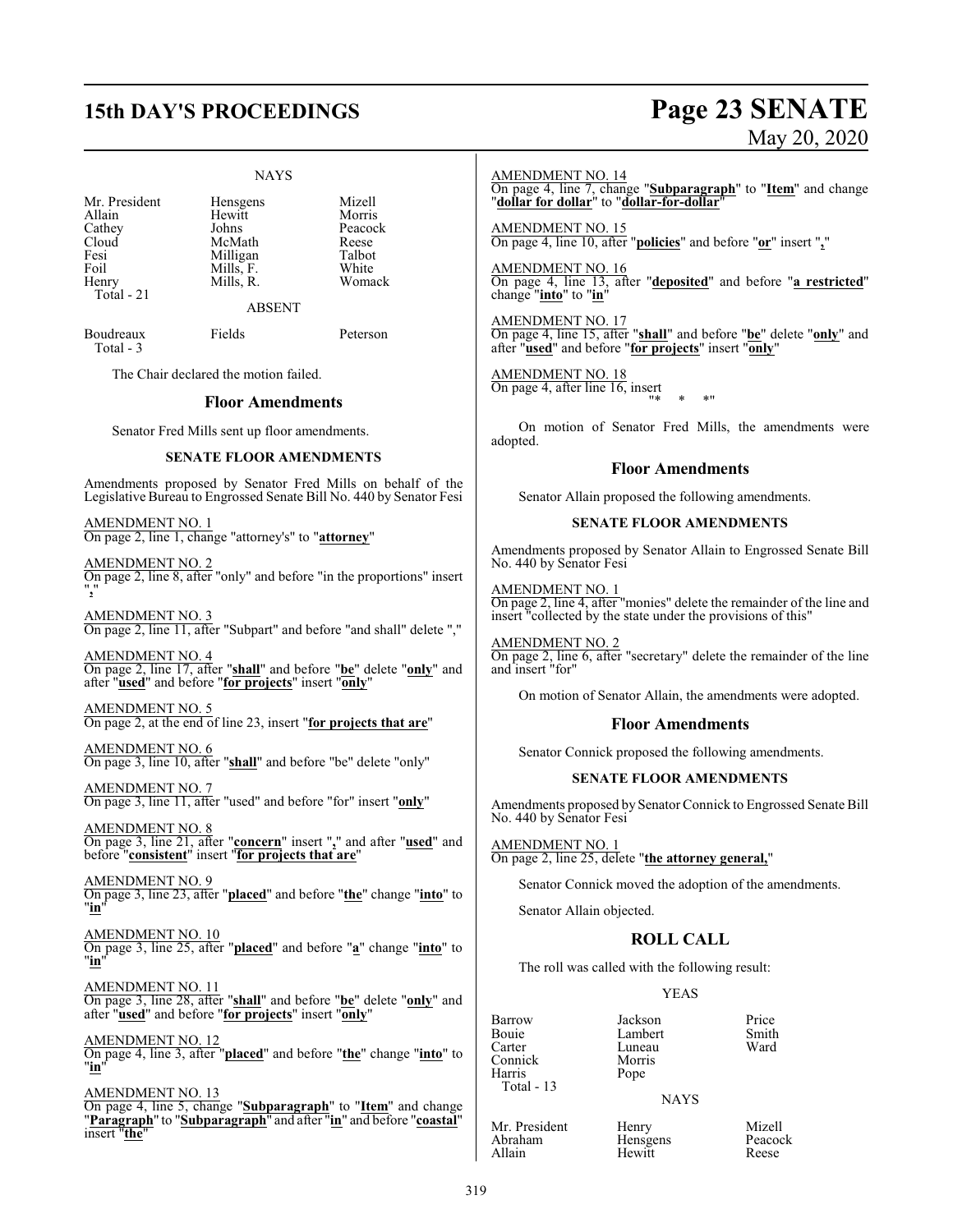Bernard Johns Talbot<br>Cathey McMath White Cathey McMath White<br>Cloud Milligan Womack Fesi Mills, F.<br>Foil Mills, R. Total - 22

Milligan Mills, R.

Boudreaux Peterson<br>Fields Tarver Fields Total - 4

The Chair declared the amendments were rejected.

#### **Floor Amendments**

ABSENT

Senator Henry proposed the following amendments.

#### **SENATE FLOOR AMENDMENTS**

Amendments proposed by Senator Henry to Engrossed Senate Bill No. 440 by Senator Fesi

AMENDMENT NO. 1

On page 2, delete lines 25 and 26, and insert the following: "(2) The monies collected by the secretary"

On motion of Senator Henry, the amendments were adopted.

The bill was read by title. Senator Fesi moved the final passage of the amended bill.

### **ROLL CALL**

The roll was called with the following result:

#### YEAS

| Mr. President | Hensgens       | Mizell  |
|---------------|----------------|---------|
| Allain        | Hewitt         | Peacock |
| Bernard       | Johns          | Reese   |
| Cathey        | McMath         | Talbot  |
| Cloud         | Milligan       | White   |
| Fesi          | Mills, F.      | Womack  |
| Henry         | Mills, R.      |         |
| Total - 20    |                |         |
|               | <b>British</b> |         |

NAYS

| Abraham     | Foil          | Morris        |
|-------------|---------------|---------------|
| Barrow      | Harris        |               |
| Bouie       | Jackson       | Pope<br>Price |
| Carter      | Lambert       | Smith         |
| Connick     | Luneau        | Ward          |
| Total $-15$ |               |               |
|             | <b>ABSENT</b> |               |

| Boudreaux | Peterson |
|-----------|----------|
| Fields    | Tarver   |
| Total - 4 |          |

The Chair declared the amended bill was passed, ordered reengrossed and sent to the House. Senator Fesi moved to reconsider the vote by which the bill was passed and laid the motion on the table.

#### **Rules Suspended**

Senator Bouie asked for and obtained a suspension of the rules to revert to the Morning Hour.

## **Page 24 SENATE 15th DAY'S PROCEEDINGS**

### **Introduction of Senate Concurrent Resolutions**

#### **SENATE CONCURRENT RESOLUTION NO. 68—** BY SENATOR WHITE

A CONCURRENT RESOLUTION To direct the executive branch agencies under the jurisdictional oversight of the Joint Legislative Committee on the Budget to continue to submit statutorily mandated reports until such time as the mandate is specifically amended or repealed.

The resolution was read by title and placed on the Calendar for a second reading.

#### **Message from the House**

#### **ASKING CONCURRENCE IN HOUSE BILLS AND JOINT RESOLUTIONS**

#### May 20, 2020

To the Honorable President and Members of the Senate:

I am directed to inform your honorable body that the House of Representatives has finally passed and asks your concurrence in the following House Bills and Joint Resolutions:

| HB No. 738 | HB No. 766       | HB No. 812 |
|------------|------------------|------------|
| HB No. 458 | HB No. 827       | HB No. 845 |
| HB No. 109 | HB No. 211       | HB No. 313 |
| HB No. 317 | HB No. 422       | HB No. 498 |
| HB No. 521 | HB No. 613       | HB No. 805 |
| HB No. 37  | <b>HB</b> No. 88 | HB No. 701 |
|            |                  |            |

HB No. 53

Respectfully submitted, MICHELLE D. FONTENOT Clerk of the House of Representatives

#### **House Bills and Joint Resolutions on First Reading**

**HOUSE BILL NO. 37—** BY REPRESENTATIVES MCMAHEN, AMEDEE, BRASS, EDMONDS, FREEMAN, FREIBERG, JEFFERSON, CHARLES OWEN, AND THOMAS AN ACT

To enact R.S. 17:3233(E), relative to Northwest Louisiana Technical Community College; to provide for the Taylor Opportunity Program for Students award amount for students enrolled in the college; to provide that the award amount shall be equal to the award amount at other technical community colleges; to provide for applicability; and to provide for related matters.

The bill was read by title and placed on the Calendar for a second reading.

**HOUSE BILL NO. 53—**

BY REPRESENTATIVES JEFFERSON AND MCFARLAND AN ACT

To amend and reenact R.S. 13:621.2 and to repeal Act No. 669 of the 1999 Regular Session of the Legislature, relative to the election of judges for the Second Judicial District; to eliminate the requirement that judges reside in a specific parish of the Second Judicial District; to require judges ofthe Second Judicial District Court to be elected at large from the Second Judicial District; and to provide for related matters.

The bill was read by title and placed on the Calendar for a second reading.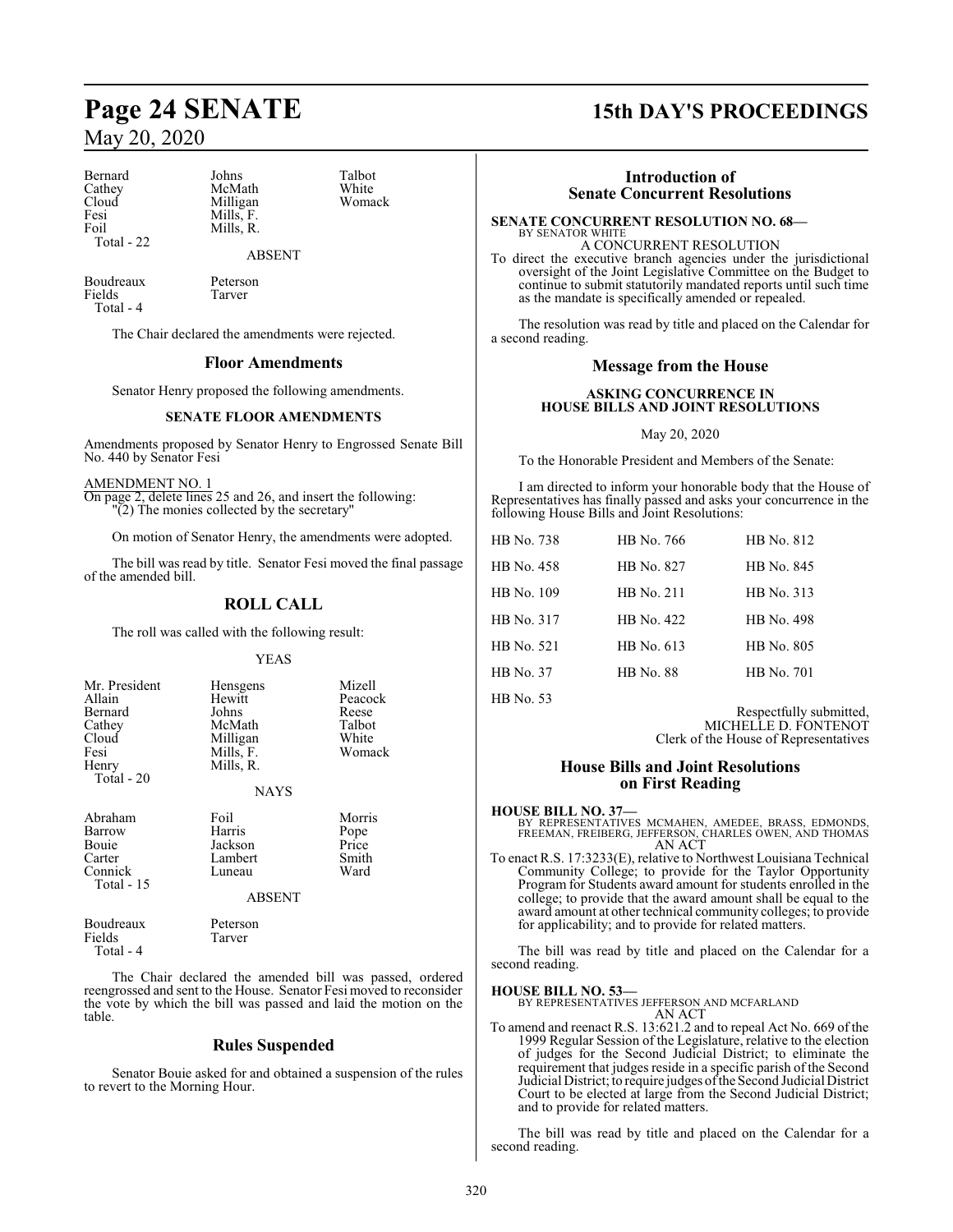## **15th DAY'S PROCEEDINGS Page 25 SENATE**

# May 20, 2020

#### **HOUSE BILL NO. 88—**

BY REPRESENTATIVE HUGHES AN ACT

To amend and reenact R.S. 18:154(G)(4) and to enact R.S. 18:154(G)(6), relative to voter registration records and related computer systems; to prohibit disclosure of certain computer system information by the registrar of voters, the clerk of court, and the Department of State; and to provide for related matters.

The bill was read by title and placed on the Calendar for a second reading.

#### **HOUSE BILL NO. 109—** BY REPRESENTATIVE MARINO

AN ACT

To amend and reenact R.S. 32:300.4(A), relative to smoking in a motor vehicle; to prohibit the use of any vaping device in a motor vehicle when a child is present in the vehicle; to expand the definition of "smoke"; and to provide for related matters.

The bill was read by title and placed on the Calendar for a second reading.

## **HOUSE BILL NO. 211—** BY REPRESENTATIVE JORDAN

AN ACT

To enact R.S. 6:121.1.1, relative to the powers and duties of the commissioner of the office of financial institutions; to provide definitions; to provide restrictions; to provide for legitimate cannabis-related businesses and service providers; to provide for egregious violations; and to provide for related matters.

The bill was read by title and placed on the Calendar for a second reading.

### **HOUSE BILL NO. 313—** BY REPRESENTATIVE PRESSLY

AN ACT

To enact R.S. 12:1705, relative to commercial regulations; to provide relative to separate juridical personalities of a business organization; to provide for definitions; to provide for an exception; to provide for applicability; and to provide for related matters.

The bill was read by title and placed on the Calendar for a second reading.

- HOUSE BILL NO. 317—<br>
BY REPRESENTATIVES THOMPSON, ADAMS, AMEDEE, BACALA,<br>
BAGLEY, BEAULLIEU, BISHOP, BRASS, BROWN, BRYANT,<br>
CARPENTER, CARRIER, GARY CARTER, WILFORD CARTER,<br>
CORMIER, COX, DESHOTEL, DUBUISSON, DUPLESSIS, ED
- To amend and reenact R.S. 32:412(Section heading) and (P) and to enact R.S. 32:412(Q), relative to criteria for the establishment of a special license plate designation; to provide for a special license plate designation indicating that a person has autism spectrum disorder; to provide penalties for false statements concerning an autism spectrum disorder designation; to require the implementation of a lawenforcement officer training course; to provide for the promulgation of rules and regulations; and to provide for related matters.

The bill was read by title and placed on the Calendar for a second reading.

#### **HOUSE BILL NO. 422—**

BY REPRESENTATIVES EMERSON AND AMEDEE AN ACT

To enact Chapter 61 of Title 37 of the Louisiana Revised Statutes of 1950, to be comprised of R.S. 37:3721 through 3723, relative to occupational licensing; to provide definitions; to provide for mandatory licensing; to provide for criteria; to provide for examinations; to provide for fees; to provide for rulemaking; to provide for an effective date; and to provide for related matters.

The bill was read by title and placed on the Calendar for a second reading.

#### **HOUSE BILL NO. 458—**

BY REPRESENTATIVE GREGORY MILLER

AN ACT

To enact Chapter 59-A of Title 51 of the Louisiana Revised Statutes of 1950, to be comprised of R.S. 51:3171 and 3172, relative to third-party delivery services; to provide definitions; to prohibit third-party delivery services from using the name or likeness or any intellectual property of a merchant without agreement; to prohibit an indemnity clause in an agreement; to provide right to bring action; to provide penalties; and to provide for related matters.

The bill was read by title and placed on the Calendar for a second reading.

#### **HOUSE BILL NO. 498—**

BY REPRESENTATIVES EMERSON, AMEDEE, BAGLEY, BEAULLIEU, GARY CARTER, ROBBY CARTER, DEVILLIER, DESHOTEL, DUBUISSON, FREEMAN, FRIEMAN, GREEN, HARRIS, HORTON, MIKE JOHNSON, MCCORMICK, MIGUEZ, MOORE, SELDERS, THOMPSON, AND WHITE

AN ACT

To enact R.S. 37:23.4, relative to occupational licensing fees; to provide for waiver of fees; to provide for criteria; to provide for payment plans; to provide fee limits; to provide for an effective date; and to provide for related matters.

The bill was read by title and placed on the Calendar for a second reading.

#### **HOUSE BILL NO. 521—**

BY REPRESENTATIVE HILFERTY AN ACT

To enact R.S.  $47:1987(B)(1)(c)$  and (d), relative to notice of reappraisal; to provide for notice of reappraisal by certified mail under certain circumstances; to provide for a time in which notice of reappraisal is to be sent; and to provide for related matters.

The bill was read by title and placed on the Calendar for a second reading.

HOUSE BILL NO. 613—<br>
BY REPRESENTATIVES CORRILES OWEN AND SENATOR REESE AND<br>
BEPRESENTATIVES COX, ADAMS, AMEDEE, BACALA, BAGLEY,<br>
BEAULLIEU, BROWN, BRYANT, BUTLER, CARRIER, GARY CARTER,<br>
ROBBY CARTER, WILFORD CARTER, CORMI AN ACT

To amend and reenact R.S. 37:3651, relative to occupational licenses; to provide definitions; to provide for licensure for members of the military; to provide for licensure for spouses; to provide for licenses; to provide for other jurisdictions; to provide for qualifications; to provide for rulemaking; to provide for similar experience; to provide for appeals; to provide for exceptions; to provide for preemption; and to provide for related matters.

The bill was read by title and placed on the Calendar for a second reading.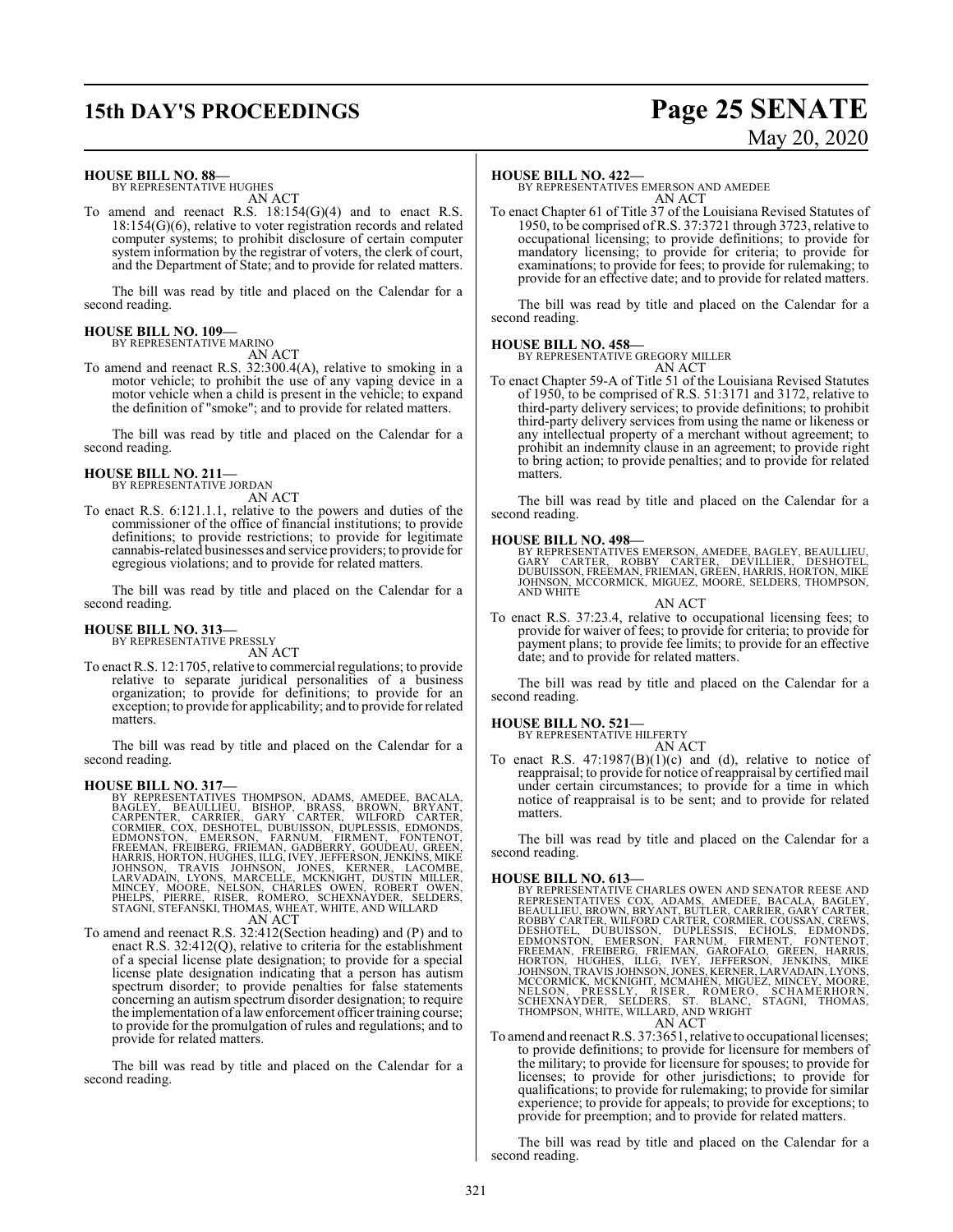## **Page 26 SENATE 15th DAY'S PROCEEDINGS**

May 20, 2020

#### **HOUSE BILL NO. 701—**

BY REPRESENTATIVE WRIGHT AN ACT

To enact Chapter 21 of Title 6 of the Louisiana Revised Statutes of 1950, to be comprised of R.S. 6:1381 through 1394, relative to virtual currency businesses; to define key terms; to provide for applicability; to require licensure of virtual currency businesses; to establish requirements to apply for licensure; to authorize reciprocity of licensure; to require security deposits from applicants for licensure; to provide for the issuance, denial, and renewal of licenses; to authorize registration in lieu of licensure; to provide for enforcement; to establish penalties for violations; to require rulemaking; and to provide for related matters.

The bill was read by title and placed on the Calendar for a second reading.

#### **HOUSE BILL NO. 738—**

BY REPRESENTATIVES DUSTIN MILLER AND SCHEXNAYDER AN ACT

To amend and reenact R.S. 4:147.1(D) and R.S. 27:438(A) and  $(B)(1)$  through (3) and to enact R.S.  $4:147.1(E)$ , relative to horse racing; to provide relative to monies earned for purse supplements from video draw poker device revenues; to provide relative to the distribution of video draw poker device revenues at licensed eligible facilities; to provide relative to purse supplements for quarter horse and thoroughbred races; to provide for a contingent effective date; and to provide for related matters.

The bill was read by title and placed on the Calendar for a second reading.

## **HOUSE BILL NO. 766—** BY REPRESENTATIVE BROWN

AN ACT

To enact R.S.  $32:388(B)(1)(b)(v)$  and  $(B)(4)(b)(introducing$ paragraph) and (xiv) through (xvii), relative to trucks hauling construction aggregates; to provide that such authorization to exceed the maximum gross vehicle weight limit shall not apply in certain circumstances; to provide for exceptions; to provide for definitions; and to provide for related matters.

The bill was read by title and placed on the Calendar for a second reading.

#### **HOUSE BILL NO. 805—**

BY REPRESENTATIVE PRESSLY

AN ACT

To enact Part VI of Chapter 1 of Code Title XXIV of Code Book III of Title 9 of the Louisiana Revised Statutes of 1950, to be comprised of R.S. 9:5828 through 5830, relative to the effect of obligations during certain emergencies and disasters; to provide relative to suspension of prescription and peremptive periods and other legal deadlines; to provide relative to the extension of prescription and peremptive periods and other legal deadlines; to provide relative to the ratification of Proclamation JBE 2020- 30; to provide for applicability; and to provide for related matters.

The bill was read by title and placed on the Calendar for a second reading.

#### **HOUSE BILL NO. 812—** BY REPRESENTATIVE DUSTIN MILLER

AN ACT

To amend and reenact R.S. 4:214.1, relative to horse racing facilities; to provide for racing days; to provide for thoroughbred race meets; to provide for a contingent effective date; and to provide for related matters.

The bill was read by title and placed on the Calendar for a second reading.

### **HOUSE BILL NO. 827-**<br>BY REPRESENTATIVE RISER

AN ACT<br>To amend and reenact R.S. 37:842(A)(introductory paragraph) and<br>(5) and (B)(4), 855, and 877(B)(1)(a)(xi), (b)(ii) and (iii), and<br>(C) and to enact R.S. 37:877(D), relative to funeral directors and embalmers; to provide for internship requirements; to provide with respect to the right to arrange funeral goods and services; to provide with respect to the arrangement of cremations; to provide limitations of liability; and to provide for related matters.

The bill was read by title and placed on the Calendar for a second reading.

### **HOUSE BILL NO. 845—**

BY REPRESENTATIVES DWIGHT, BOURRIAQUE, CARRIER, WILFORD<br>CARTER, FARNUM, ROMERO, AND TARVER AND SENATORS<br>ABRAHAM, HENSGENS, JOHNS, AND REESE AN ACT

To enact Part II-A of Chapter 1 of Title 34 of the Louisiana Revised Statutes of 1950, to be comprised of R.S. 34:221 through 224, relative to the Calcasieu Ship Channel; to provide for the Calcasieu Ship Channel Public-Private Partnership; to establish a management board and advisory committee; to establish the membership and powers of the board and committee; to provide relative to monies contributed to the Calcasieu River Fund; to provide for definitions; to provide an effective date; and to provide for related matters.

The bill was read by title and placed on the Calendar for a second reading.

#### **Message from the House**

#### **ASKING CONCURRENCE IN HOUSE CONCURRENT RESOLUTIONS**

#### May 20, 2020

To the Honorable President and Members of the Senate:

I am directed to inform your honorable body that the House of Representatives has finally passed and asks your concurrence in the following House Concurrent Resolutions:

HCR No. 56 HCR No. 75 HCR No. 80

HCR No. 92

Respectfully submitted, MICHELLE D. FONTENOT Clerk of the House of Representatives

### **House Concurrent Resolutions on First Reading**

#### **HOUSE CONCURRENT RESOLUTION NO. 56—** BY REPRESENTATIVE BAGLEY

A CONCURRENT RESOLUTION

To urge and request the Louisiana Commission on Law Enforcement and Administration of Criminal Justice to compile data and information with respect to homicide offenses committed in the last five years in Louisiana, including information on the offense charged, any plea agreement, and dismissal, to determine the number of persons who had an active criminal justice status or prior criminal history at the time of the commission of the offense, to use this data and information to develop theories or trends with respect to a person's active criminal justice status or prior criminal history and its impact on the likelihood of the person's subsequent commission of a homicide, and to evaluate current bail and parole policies in order to focus greater attention and action on habitual violent offenders.

The resolution was read by title and placed on the Calendar for a second reading.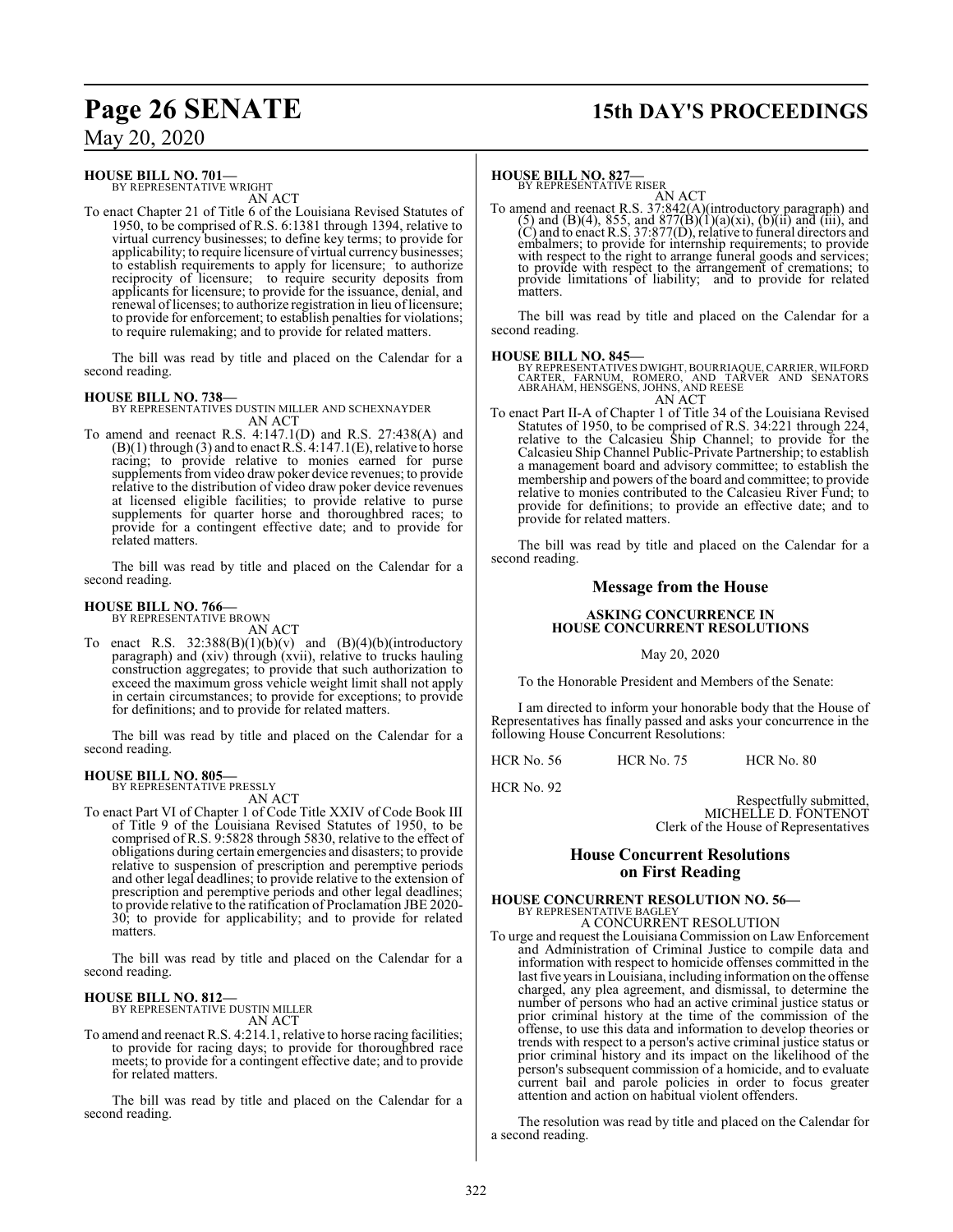# **15th DAY'S PROCEEDINGS Page 27 SENATE**

# May 20, 2020

#### **HOUSE CONCURRENT RESOLUTION NO. 75—**

BY REPRESENTATIVE SCHEXNAYDER A CONCURRENT RESOLUTION

To urge and request the Louisiana Workforce Investment Council and Occupational Forecasting Conference to immediately begin work with private sector experts to assess short-term and longterm workforce implications and opportunities resulting from the coronavirus also known as COVID-19.

The resolution was read by title and placed on the Calendar for a second reading.

#### **HOUSE CONCURRENT RESOLUTION NO. 80—** BY REPRESENTATIVE SCHEXNAYDER

A CONCURRENT RESOLUTION

To urge and request the Louisiana Workforce Commission to provide clear, consistent, and easily accessible explanations of unemployment benefits and potential ramifications.

The resolution was read by title and placed on the Calendar for a second reading.

#### **HOUSE CONCURRENT RESOLUTION NO. 92—** BY REPRESENTATIVE PIERRE

A CONCURRENT RESOLUTION

To urge and request the LouisianaCommunity and Technical College System to establish a pilot program to provide for the regional deliveryof commercial driver's license training and certification.

The resolution was read by title and placed on the Calendar for a second reading.

#### **Reports of Committees**

The following reports of committees were received and read:

#### **REPORT OF COMMITTEE ON**

#### **HEALTH AND WELFARE**

Senator Fred H. Mills, Jr., Chairman on behalf ofthe Committee on Health and Welfare, submitted the following report:

May 20, 2020

To the President and Members of the Senate:

I am directed by your Committee on Health and Welfare to submit the following report:

# **HOUSE CONCURRENT RESOLUTION NO. 52—** BY REPRESENTATIVE ECHOLS

A CONCURRENT RESOLUTION

To urge and request the Louisiana Department of Health and the Medicaid managed care organizations with which it contracts to plan for actions that are necessary for their compliance with newly issued federal rules on interoperability of health records and access by patients to their health data and to request that the department report on these plans to the legislative committees on health and welfare.

Reported favorably.

#### **HOUSE BILL NO. 91—**

BY REPRESENTATIVE BAGLEY

AN ACT

To enact R.S. 49:191(12)(b) and to repeal R.S. 49:191(9)(f), relative to the Louisiana Department of Health, including provisions to provide for the re-creation of the Louisiana Department of Health and the statutory entities made a part of the department by law; to provide for the effective termination date for all statutory authority for the existence of such statutory entities; and to provide for related matters.

Reported favorably.

#### **HOUSE BILL NO. 164—**

BY REPRESENTATIVE DAVIS AN ACT

To amend and reenact R.S. 40:1133.14(B)(introductory paragraph) and (2), (C), and (E),  $1135.3(C)(1)(c)$ , and  $1135.8(C)(4)(f)$ , relative to emergency medical services; to provide for duties of emergency medical personnel in certain situations in which the life of a patient is threatened; to provide for protocols for rendering emergency medical services in such situations; to provide for approval of such protocols by emergency medical services medical directors; to provide relative to requirements for licensure as an ambulance provider; to provide relative to requirements for licensure as an air ambulance service; and to provide for related matters.

Reported favorably.

#### **HOUSE BILL NO. 171—**

BY REPRESENTATIVE HUGHES

AN ACT To enact R.S. 40:41(N), relative to vital records; to provide for disclosure of records by the state registrar of vital records; to authorize disclosure of certain records by the state registrar to the Department of Children and Family Services; to provide requirements and conditions relative to such disclosure; and to provide for related matters.

Reported favorably.

#### **HOUSE BILL NO. 240—**

BY REPRESENTATIVE HUGHES AN ACT

To amend and reenact R.S. 40:2020(A), (B)(2) and (3),  $(C)($ introductory paragraph), and  $(D)(1)$ , relative to the authority of the Louisiana Department of Health to conduct certain mortality reviews; to provide for the office of behavioral health to review deaths of persons receiving services through that office; to provide for definitions; to provide for the access of certain reports; to provide an effective date; and to provide for related matters.

Reported favorably.

### **HOUSE BILL NO. 371—** BY REPRESENTATIVE TURNER

AN ACT

To amend and reenact R.S. 40:1087.1(B)(1), (2)(introductory paragraph) and (b), (3)(introductory paragraph) and (b), and (4), and  $(F)$  and to enact R.S. 40:1087.1 $(\overline{B})(\overline{6})$  and  $(\overline{7})$  and  $(\overline{1})$ , relative to the health and safety of students who participate in school-sanctioned athletics; to provide for an emergency action plan; to provide for coaches certification program; to provide for sports injury management program; to provide definitions; and to provide for related matters.

Reported favorably.

#### **HOUSE BILL NO. 449—** BY REPRESENTATIVE ECHOLS

AN ACT

To amend and reenact R.S. 40:1223.3(6) and 2153(1) and to enact R.S. 40:2153(16) and 2156(B)(16), relative to behavioral health services; to provide relative to delivery of such services through telehealth; to provide for definitions; to provide for regulation of behavioral health services providers by the Louisiana Department of Health; to provide for administrative rulemaking by the department relative to behavioral health services; and to provide for related matters.

Reported favorably.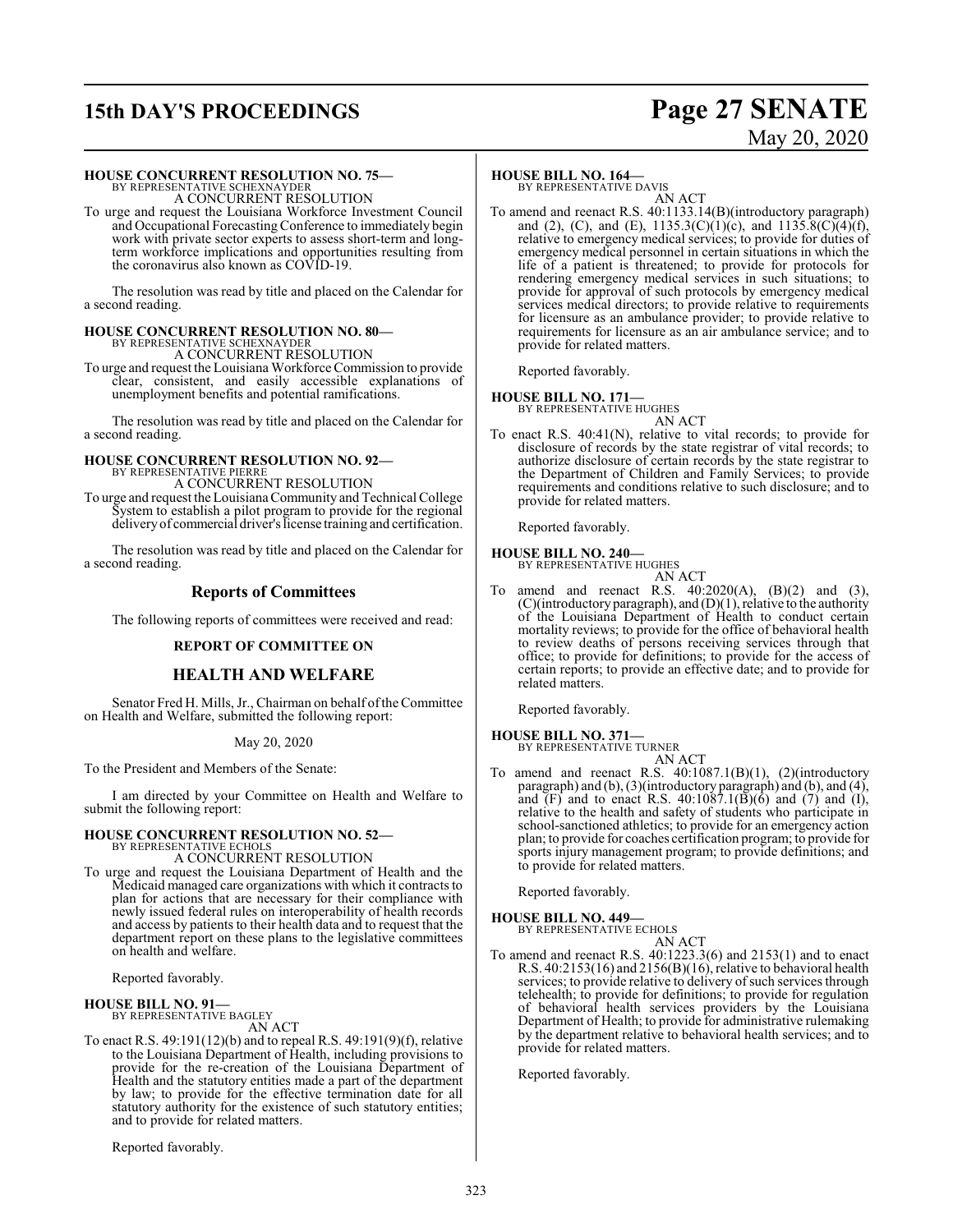## **Page 28 SENATE 15th DAY'S PROCEEDINGS**

### May 20, 2020

**HOUSE BILL NO. 589—**<br>BY REPRESENTATIVE ECHOLS<br>AN ACT

To enact Part V of Chapter 5-E of Title 40 of the Louisiana Revised<br>Statutes of 1950, to be comprised of R.S. 40:1255.1 and 1255.2,<br>and R.S. 46:460.51(17) and 460.54(G), relative to the medical<br>assistance program of this s

Reported favorably.

**HOUSE BILL NO. 665—** BY REPRESENTATIVE CORMIER AND SENATOR CARTER AN ACT

To amend and reenact Subpart A of Part IV of Subchapter B of Chapter 5-F of Title 40 of the Louisiana Revised Statutes of 1950, to be comprised of R.S. 40:1289.1 through 1289.5, and to enact R.S. 36:259(B)(37), relative to toxic mold; to provide for a task force to study the public health impacts of toxic mold in this state; to provide for the composition, functions, and duties of the task force; to terminate the task force on a certain date; and to provide for related matters.

Reported favorably.

**HOUSE BILL NO. 819—** BY REPRESENTATIVES BAGLEY, ADAMS, COX, TRAVIS JOHNSON, LARVADAIN, AND SELDERS AN ACT

To amend and reenact R.S. 40:1046(A)(1), (2)(a)(iii), (3), and (4), to enact R.S.  $40:1046(A)(2)(a)(xvii)$  through  $(xxii)$ , and to repeal R.S. 40:1046(B), relative to recommendation by physicians of marijuana for therapeutic use, known commonly as medical marijuana; to provide relative to the authorization for physicians to recommend medical marijuana; to provide for medical conditions which qualify a patient for treatment with medical marijuana; to authorize the recommendation of medical marijuana by a physician in treating certain specified conditions and any other medical condition that he is qualified to treat; to repeal requirements for the Louisiana State Board of Medical Examiners to issue rules and regulations concerning the recommendation of medical marijuana by physicians; and to provide for related matters.

Reported favorably.

## **HOUSE BILL NO. 835—** BY REPRESENTATIVE MCMAHEN

AN ACT

To enact Subpart D-1 of Part I of Chapter 5-E of Title 40 of the Louisiana Revised Statutes of 1950, to be comprised of R.S. 40:1248.1 through 1248.11, relative to financing by the state Medicaid program of health services in certain parishes; to create and provide for a local healthcare provider participation program; to designate the parishes in which the program may be operated; to authorize local hospital assessment payments to be made to those parishes; to authorize the establishment of special provider participation funds by those parishes; to provide requirements for the uses of monies in such special funds; to require public hearings concerning local hospital assessment payments and uses of monies derived from such payments; to authorize a rural institutional provider payment methodology contingent upon federal approval; to provide for administrative rulemaking by the Louisiana Department of Health; and to provide for related matters.

Reported with amendments.

Respectfully submitted, FRED H. MILLS JR.

#### **House Bills and Joint Resolutions on Second Reading Just Reported by Committees**

Senator Fred Mills asked for and obtained a suspension of the rules to take up House Bills and Joint Resolutions just reported by Committees.

### **HOUSE BILL NO. 91—**

BY REPRESENTATIVE BAGLEY AN ACT

To enact R.S. 49:191(12)(b) and to repeal R.S. 49:191(9)(f), relative to the Louisiana Department of Health, including provisions to provide for the re-creation of the Louisiana Department of Health and the statutory entities made a part of the department by law; to provide for the effective termination date for all statutory authority for the existence of such statutory entities; and to provide for related matters.

Reported favorably by the Committee on Health and Welfare. The bill was read by title and referred to the Legislative Bureau.

#### **HOUSE BILL NO. 164—**

BY REPRESENTATIVE DAVIS AN ACT

To amend and reenact R.S. 40:1133.14(B)(introductory paragraph) and (2), (C), and (E),  $1135.3(C)(1)(c)$ , and  $1135.8(C)(4)(f)$ , relative to emergency medical services; to provide for duties of emergency medical personnel in certain situations in which the life of a patient is threatened; to provide for protocols for rendering emergency medical services in such situations; to provide for approval of such protocols by emergency medical services medical directors; to provide relative to requirements for licensure as an ambulance provider; to provide relative to requirements for licensure as an air ambulance service; and to provide for related matters.

Reported favorably by the Committee on Health and Welfare. The bill was read by title and referred to the Legislative Bureau.

### **HOUSE BILL NO. 171—** BY REPRESENTATIVE HUGHES

AN ACT

To enact R.S. 40:41(N), relative to vital records; to provide for disclosure of records by the state registrar of vital records; to authorize disclosure of certain records by the state registrar to the Department of Children and Family Services; to provide requirements and conditions relative to such disclosure; and to provide for related matters.

Reported favorably by the Committee on Health and Welfare. The bill was read by title and referred to the Legislative Bureau.

# **HOUSE BILL NO. 240—** BY REPRESENTATIVE HUGHES

- AN ACT
- To amend and reenact R.S.  $40:2020(A)$ ,  $(B)(2)$  and  $(3)$ , (C)(introductory paragraph), and (D)(1), relative to the authority of the Louisiana Department of Health to conduct certain mortality reviews; to provide for the office of behavioral health to review deaths of persons receiving services through that office; to provide for definitions; to provide for the access of certain reports; to provide an effective date; and to provide for related matters.

Reported favorably by the Committee on Health and Welfare. The bill was read by title and referred to the Legislative Bureau.

Chairman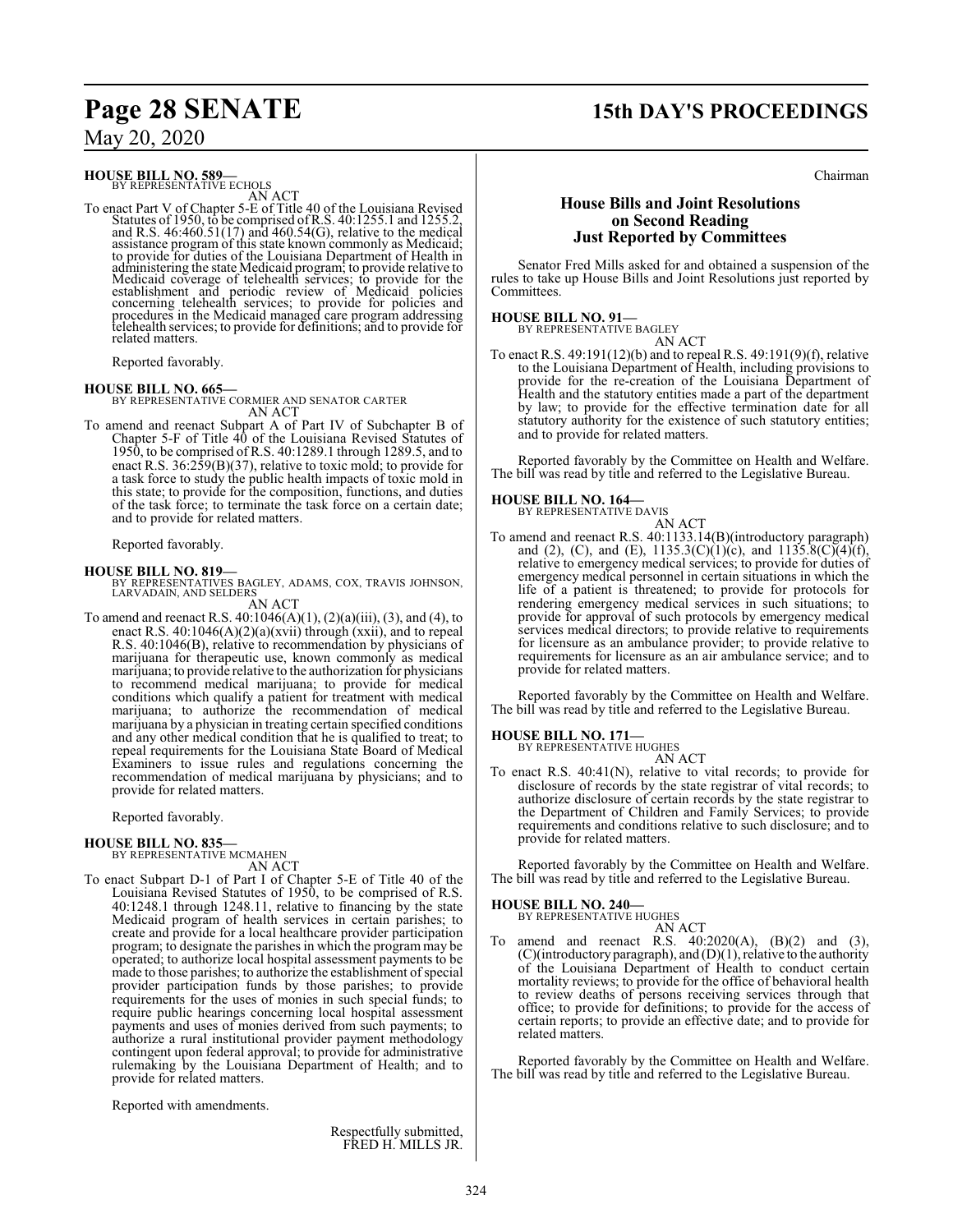#### **HOUSE BILL NO. 371—**

BY REPRESENTATIVE TURNER AN ACT

To amend and reenact R.S. 40:1087.1(B)(1), (2)(introductory paragraph) and (b), (3)(introductory paragraph) and (b), and (4), and (F) and to enact R.S.  $40:1087.1(B)(6)$  and (7) and (I), relative to the health and safety of students who participate in school-sanctioned athletics; to provide for an emergency action plan; to provide for coaches certification program; to provide for sports injury management program; to provide definitions; and to provide for related matters.

Reported favorably by the Committee on Health and Welfare. The bill was read by title and referred to the Legislative Bureau.

### **HOUSE BILL NO. 449—** BY REPRESENTATIVE ECHOLS

AN ACT

To amend and reenact R.S. 40:1223.3(6) and 2153(1) and to enact R.S. 40:2153(16) and 2156(B)(16), relative to behavioral health services; to provide relative to delivery of such services through telehealth; to provide for definitions; to provide for regulation of behavioral health services providers by the Louisiana Department of Health; to provide for administrative rulemaking by the department relative to behavioral health services; and to provide for related matters.

Reported favorably by the Committee on Health and Welfare. The bill was read by title and referred to the Legislative Bureau.

#### **HOUSE BILL NO. 589—**

BY REPRESENTATIVE ECHOLS AN ACT

To enact Part V of Chapter 5-E of Title 40 of the Louisiana Revised Statutes of 1950, to be comprised of R.S. 40:1255.1 and 1255.2, and R.S.  $46:460.51(17)$  and  $460.54(G)$ , relative to the medical assistance program of this state known commonly as Medicaid; to provide for duties of the Louisiana Department of Health in administering the state Medicaid program; to provide relative to Medicaid coverage of telehealth services; to provide for the establishment and periodic review of Medicaid policies concerning telehealth services; to provide for policies and procedures in the Medicaid managed care program addressing telehealth services; to provide for definitions; and to provide for related matters.

Reported favorably by the Committee on Health and Welfare. The bill was read by title and referred to the Legislative Bureau.

**HOUSE BILL NO. 665—** BY REPRESENTATIVE CORMIER AND SENATOR CARTER AN ACT

To amend and reenact Subpart A of Part IV of Subchapter B of Chapter 5-F of Title 40 of the Louisiana Revised Statutes of 1950, to be comprised of R.S. 40:1289.1 through 1289.5, and to enact R.S. 36:259(B)(37), relative to toxic mold; to provide for a task force to study the public health impacts of toxic mold in this state; to provide for the composition, functions, and duties of the task force; to terminate the task force on a certain date; and to provide for related matters.

Reported favorably by the Committee on Health and Welfare. The bill was read by title and referred to the Legislative Bureau.

**HOUSE BILL NO. 819—** BY REPRESENTATIVES BAGLEY, ADAMS, COX, TRAVIS JOHNSON, LARVADAIN, AND SELDERS

### AN ACT

To amend and reenact R.S.  $40:1046(A)(1), (2)(a)(iii), (3),$  and  $(4)$ , to enact R.S. 40:1046(A)(2)(a)(xvii) through (xxii), and to repeal R.S. 40:1046(B), relative to recommendation by physicians of marijuana for therapeutic use, known commonly as medical marijuana; to provide relative to the authorization for physicians to recommend medical marijuana; to provide for medical conditions which qualify a patient for treatment with medical marijuana; to authorize the recommendation of medical

# **15th DAY'S PROCEEDINGS Page 29 SENATE** May 20, 2020

marijuana by a physician in treating certain specified conditions and any other medical condition that he is qualified to treat; to repeal requirements for the Louisiana State Board of Medical Examiners to issue rules and regulations concerning the recommendation of medical marijuana by physicians; and to provide for related matters.

Reported favorably by the Committee on Health and Welfare. The bill was read by title and referred to the Legislative Bureau.

#### **HOUSE BILL NO. 835—**

BY REPRESENTATIVE MCMAHEN

- AN ACT
- To enact Subpart D-1 of Part I of Chapter 5-E of Title 40 of the Louisiana Revised Statutes of 1950, to be comprised of R.S. 40:1248.1 through 1248.11, relative to financing by the state Medicaid program of health services in certain parishes; to create and provide for a local healthcare provider participation program; to designate the parishes in which the program may be operated; to authorize local hospital assessment payments to be made to those parishes; to authorize the establishment of special provider participation funds by those parishes; to provide requirements for the uses of monies in such special funds; to require public hearings concerning local hospital assessment payments and uses of monies derived from such payments; to authorize a rural institutional provider payment methodology contingent upon federal approval; to provide for administrative rulemaking by the Louisiana Department of Health; and to provide for related matters.

Reported with amendments by the Committee on Health and Welfare.

#### **SENATE COMMITTEE AMENDMENTS**

Amendments proposed by Senate Committee on Health and Welfare to Reengrossed House Bill No. 835 by Representative McMahen

#### AMENDMENT NO. 1

On page 2, at the beginning of line 13, change " $(5)$ " to " $(5)(a)$ "

#### AMENDMENT NO. 2

On page 2, at the beginning of line 16, change "(a)" to "(i)"

AMENDMENT NO. 3

On page 2, at the beginning of line 21, change "(b)" to "(ii)"

#### AMENDMENT NO. 4

On page 2, at the beginning of line 26, change "(c)" to "(iii)"

#### AMENDMENT NO. 5

On page 3, between lines 2 and 3, insert the following:

"(b) "Rural institutional provider" shall also include a hospital, other than one defined in R.S. 40:1189.3, that is licensed by the department and is a nonstate-government-owned hospital located in both of the following:

(i) A municipality with a population of not less than thirty thousand five hundred and not more than thirty-one thousand persons according to the most recent federal decennial census.

(ii) A parish with a population of not less than seventy thousand persons and not more than seventy-five thousand persons according to the most recent federal decennial census."

On motion of Senator Fred Mills, the committee amendment was adopted. The amended bill was read by title and recommitted to the Committee on Finance.

### **Rules Suspended**

Senator Smith asked for and obtained a suspension of the rules to recall House Bill No. 842 from the Committee on Finance.